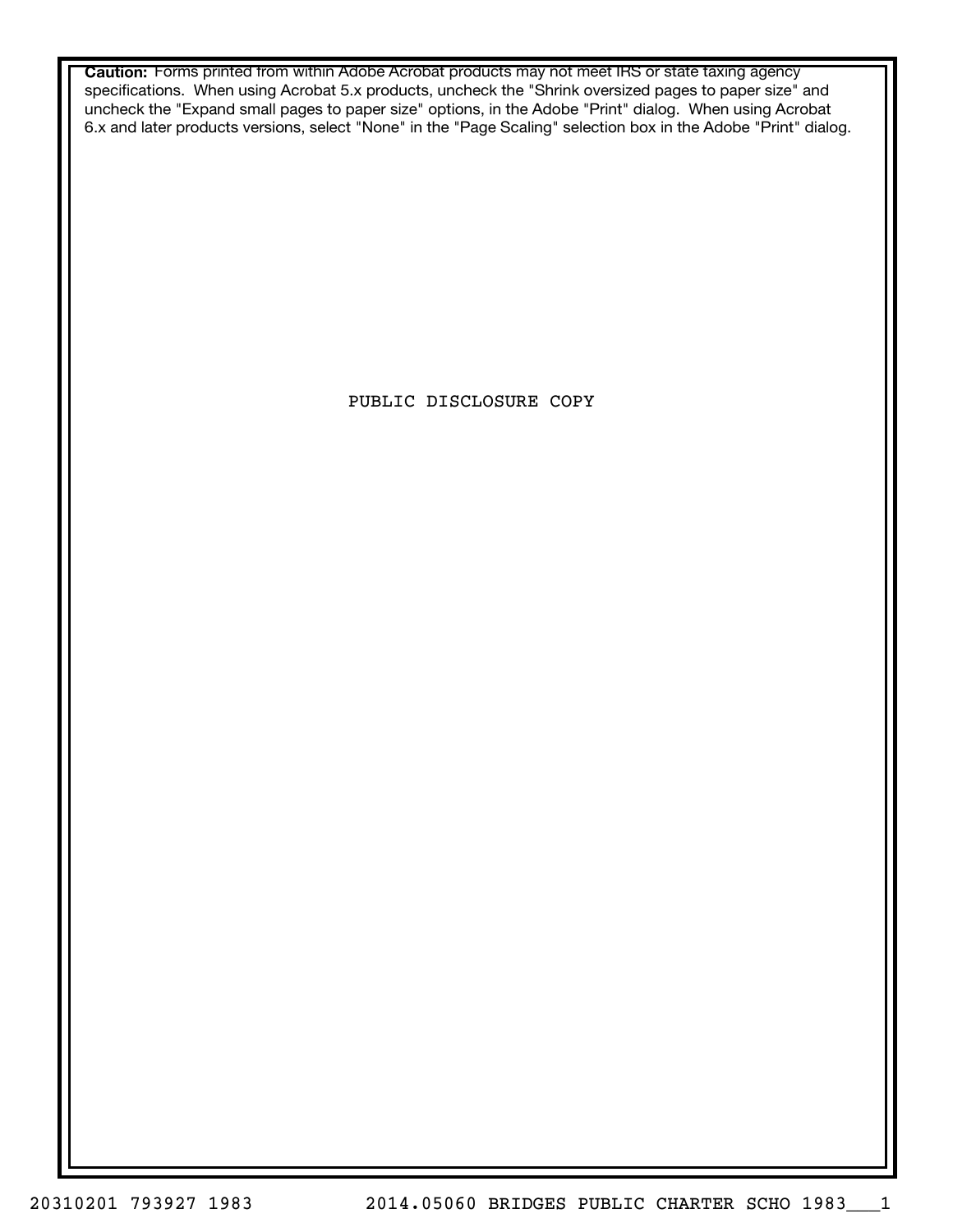|                                                                                                                                                                                                                     |                              |                                                                                                                                                       | ** PUBLIC DISCLOSURE COPY **                                                                                                                                               |                        |                                                     |                                                           |  |  |  |  |
|---------------------------------------------------------------------------------------------------------------------------------------------------------------------------------------------------------------------|------------------------------|-------------------------------------------------------------------------------------------------------------------------------------------------------|----------------------------------------------------------------------------------------------------------------------------------------------------------------------------|------------------------|-----------------------------------------------------|-----------------------------------------------------------|--|--|--|--|
|                                                                                                                                                                                                                     |                              |                                                                                                                                                       | <b>Return of Organization Exempt From Income Tax</b>                                                                                                                       |                        |                                                     | OMB No. 1545-0047                                         |  |  |  |  |
| 990<br>Form<br>Under section 501(c), 527, or 4947(a)(1) of the Internal Revenue Code (except private foundations)                                                                                                   |                              |                                                                                                                                                       |                                                                                                                                                                            |                        |                                                     |                                                           |  |  |  |  |
|                                                                                                                                                                                                                     |                              | Department of the Treasury                                                                                                                            | Do not enter social security numbers on this form as it may be made public.                                                                                                |                        |                                                     | <b>Open to Public</b><br>Inspection                       |  |  |  |  |
| <b>Internal Revenue Service</b><br>Information about Form 990 and its instructions is at www.irs.gov/form990.<br>A For the 2014 calendar year, or tax year beginning $JUL$ 1, $2014$<br>and ending $JUN$ 30, $2015$ |                              |                                                                                                                                                       |                                                                                                                                                                            |                        |                                                     |                                                           |  |  |  |  |
|                                                                                                                                                                                                                     |                              |                                                                                                                                                       |                                                                                                                                                                            |                        |                                                     |                                                           |  |  |  |  |
| C Name of organization<br>D Employer identification number<br><b>B</b> Check if<br>applicable:                                                                                                                      |                              |                                                                                                                                                       |                                                                                                                                                                            |                        |                                                     |                                                           |  |  |  |  |
|                                                                                                                                                                                                                     | Address<br>change            |                                                                                                                                                       | BRIDGES PUBLIC CHARTER SCHOOL                                                                                                                                              |                        |                                                     |                                                           |  |  |  |  |
|                                                                                                                                                                                                                     | Name<br>change               |                                                                                                                                                       | Doing business as                                                                                                                                                          |                        |                                                     | 73-1681983                                                |  |  |  |  |
|                                                                                                                                                                                                                     | Initial<br>return            |                                                                                                                                                       | Number and street (or P.O. box if mail is not delivered to street address)<br>Room/suite                                                                                   |                        | E Telephone number                                  |                                                           |  |  |  |  |
|                                                                                                                                                                                                                     | Final<br>return/             |                                                                                                                                                       | 1250 TAYLOR STREET, NW                                                                                                                                                     |                        |                                                     | $202 - 545 - 0515$                                        |  |  |  |  |
|                                                                                                                                                                                                                     | termin-<br>ated              |                                                                                                                                                       | City or town, state or province, country, and ZIP or foreign postal code                                                                                                   |                        | G Gross receipts \$                                 | 7,312,897.                                                |  |  |  |  |
|                                                                                                                                                                                                                     | Amended<br>return            |                                                                                                                                                       | WASHINGTON, DC<br>20011                                                                                                                                                    |                        | H(a) Is this a group return                         |                                                           |  |  |  |  |
|                                                                                                                                                                                                                     | Applica-<br>Ition<br>pending |                                                                                                                                                       | F Name and address of principal officer: OL TVTA SMITH                                                                                                                     |                        | for subordinates?                                   | $\Box$ Yes $[\overline{\mathrm{X}}]$ No                   |  |  |  |  |
|                                                                                                                                                                                                                     |                              |                                                                                                                                                       | SAME AS C ABOVE                                                                                                                                                            |                        | $H(b)$ Are all subordinates included? $\Box$ Yes    | No                                                        |  |  |  |  |
|                                                                                                                                                                                                                     |                              | <b>I</b> Tax-exempt status: $\boxed{\mathbf{X}}$ 501(c)(3)                                                                                            | 501(c) <br>$\sqrt{\frac{1}{1}}$ (insert no.)<br>$4947(a)(1)$ or                                                                                                            | 527                    |                                                     | If "No," attach a list. (see instructions)                |  |  |  |  |
|                                                                                                                                                                                                                     |                              |                                                                                                                                                       | J Website: WWW.BRIDGESPCS.ORG<br>K Form of organization: $X$ Corporation<br>Trust<br>Other $\blacktriangleright$                                                           |                        | $H(c)$ Group exemption number $\blacktriangleright$ | L Year of formation: $2003$ M State of legal domicile: DC |  |  |  |  |
|                                                                                                                                                                                                                     | Part II                      | <b>Summary</b>                                                                                                                                        | Association                                                                                                                                                                |                        |                                                     |                                                           |  |  |  |  |
|                                                                                                                                                                                                                     |                              |                                                                                                                                                       |                                                                                                                                                                            |                        |                                                     |                                                           |  |  |  |  |
|                                                                                                                                                                                                                     | 1                            |                                                                                                                                                       | Briefly describe the organization's mission or most significant activities: TO PROVIDE AN EXEMPLARY<br>EDUCATIONAL PROGRAM THAT INCLUDES STUDENTS WITH SPECIAL NEEDS.      |                        |                                                     | <b>OUR</b>                                                |  |  |  |  |
| Activities & Governance                                                                                                                                                                                             |                              |                                                                                                                                                       |                                                                                                                                                                            |                        |                                                     |                                                           |  |  |  |  |
|                                                                                                                                                                                                                     | з                            | Check this box $\blacktriangleright$ $\Box$ if the organization discontinued its operations or disposed of more than 25% of its net assets.<br>2<br>3 |                                                                                                                                                                            |                        |                                                     |                                                           |  |  |  |  |
|                                                                                                                                                                                                                     | 4                            | Number of voting members of the governing body (Part VI, line 1a)<br>$\overline{\mathbf{4}}$                                                          |                                                                                                                                                                            |                        |                                                     |                                                           |  |  |  |  |
|                                                                                                                                                                                                                     | 5                            |                                                                                                                                                       | 5                                                                                                                                                                          | $\overline{12}$<br>120 |                                                     |                                                           |  |  |  |  |
|                                                                                                                                                                                                                     |                              |                                                                                                                                                       |                                                                                                                                                                            |                        | 6                                                   | $\overline{12}$                                           |  |  |  |  |
|                                                                                                                                                                                                                     |                              |                                                                                                                                                       |                                                                                                                                                                            | 7a                     | $\overline{0}$ .                                    |                                                           |  |  |  |  |
|                                                                                                                                                                                                                     |                              |                                                                                                                                                       |                                                                                                                                                                            |                        | 7b                                                  | σ.                                                        |  |  |  |  |
|                                                                                                                                                                                                                     |                              |                                                                                                                                                       |                                                                                                                                                                            |                        | <b>Prior Year</b>                                   | <b>Current Year</b>                                       |  |  |  |  |
|                                                                                                                                                                                                                     | 8                            |                                                                                                                                                       |                                                                                                                                                                            |                        | 5,187,699.                                          | 539,729.                                                  |  |  |  |  |
|                                                                                                                                                                                                                     | 9                            |                                                                                                                                                       | Program service revenue (Part VIII, line 2g)                                                                                                                               |                        | 178,166.                                            | $6,773,168$ .                                             |  |  |  |  |
| Revenue                                                                                                                                                                                                             | 10                           |                                                                                                                                                       |                                                                                                                                                                            |                        | 0.                                                  | 0.                                                        |  |  |  |  |
|                                                                                                                                                                                                                     | 11                           |                                                                                                                                                       | Other revenue (Part VIII, column (A), lines 5, 6d, 8c, 9c, 10c, and 11e)                                                                                                   |                        | 11,868.                                             | $-2,861.$                                                 |  |  |  |  |
|                                                                                                                                                                                                                     | 12                           |                                                                                                                                                       | Total revenue - add lines 8 through 11 (must equal Part VIII, column (A), line 12)                                                                                         |                        | 5,377,733.                                          | 7,310,036.                                                |  |  |  |  |
|                                                                                                                                                                                                                     | 13                           |                                                                                                                                                       | Grants and similar amounts paid (Part IX, column (A), lines 1-3)                                                                                                           |                        | 0.                                                  | 0.                                                        |  |  |  |  |
|                                                                                                                                                                                                                     | 14                           |                                                                                                                                                       |                                                                                                                                                                            |                        | σ.                                                  | 0.                                                        |  |  |  |  |
|                                                                                                                                                                                                                     | 15                           |                                                                                                                                                       | Salaries, other compensation, employee benefits (Part IX, column (A), lines 5-10)                                                                                          |                        | 3, 294, 252.                                        | 4,508,113.                                                |  |  |  |  |
| Expenses                                                                                                                                                                                                            |                              |                                                                                                                                                       |                                                                                                                                                                            |                        | О.                                                  | $\overline{0}$ .                                          |  |  |  |  |
|                                                                                                                                                                                                                     |                              |                                                                                                                                                       | 0.<br><b>b</b> Total fundraising expenses (Part IX, column (D), line 25)                                                                                                   |                        |                                                     |                                                           |  |  |  |  |
|                                                                                                                                                                                                                     |                              |                                                                                                                                                       |                                                                                                                                                                            |                        | 1,644,412.                                          | 2,488,691.                                                |  |  |  |  |
|                                                                                                                                                                                                                     |                              |                                                                                                                                                       | Total expenses. Add lines 13-17 (must equal Part IX, column (A), line 25)                                                                                                  |                        | 4,938,664.                                          | 6,996,804.                                                |  |  |  |  |
|                                                                                                                                                                                                                     | 19                           |                                                                                                                                                       |                                                                                                                                                                            |                        | 439,069.                                            | 313, 232.                                                 |  |  |  |  |
| Net Assets or                                                                                                                                                                                                       |                              |                                                                                                                                                       |                                                                                                                                                                            |                        | <b>Beginning of Current Year</b>                    | <b>End of Year</b>                                        |  |  |  |  |
|                                                                                                                                                                                                                     | 20                           | Total assets (Part X, line 16)                                                                                                                        |                                                                                                                                                                            |                        | $1,756,148$ .                                       | 2,901,930.                                                |  |  |  |  |
|                                                                                                                                                                                                                     | 21                           |                                                                                                                                                       | Total liabilities (Part X, line 26)                                                                                                                                        |                        | 612,309.                                            | 1,444,859.                                                |  |  |  |  |
|                                                                                                                                                                                                                     | 22                           |                                                                                                                                                       |                                                                                                                                                                            |                        | 1,143,839.                                          | $1,457,071$ .                                             |  |  |  |  |
|                                                                                                                                                                                                                     | Part II                      | Signature Block                                                                                                                                       |                                                                                                                                                                            |                        |                                                     |                                                           |  |  |  |  |
|                                                                                                                                                                                                                     |                              |                                                                                                                                                       | Under penalties of perjury, I declare that I have examined this return, including accompanying schedules and statements, and to the best of my knowledge and belief, it is |                        |                                                     |                                                           |  |  |  |  |
|                                                                                                                                                                                                                     |                              |                                                                                                                                                       | true, correct, and complete. Declaration of preparer (other than officer) is based on all information of which preparer has any knowledge.                                 |                        |                                                     |                                                           |  |  |  |  |

| Sign<br>Here | Signature of officer<br>OLIVIA SMITH,<br>Type or print name and title                                        | EXECUTIVE DIRECTOR   |      | Date                                        |  |  |  |  |  |  |
|--------------|--------------------------------------------------------------------------------------------------------------|----------------------|------|---------------------------------------------|--|--|--|--|--|--|
| Paid         | Print/Type preparer's name<br>DAVID JONES                                                                    | Preparer's signature | Date | PTIN<br>Check<br>P01361002                  |  |  |  |  |  |  |
| Preparer     | JONES MARESCA & MCQUADE PA<br>Firm's name                                                                    |                      |      | self-emploved<br>52-1853933<br>Firm's $EIN$ |  |  |  |  |  |  |
| Use Only     | Firm's address $\sqrt{1730}$ RHODE ISLAND AVE, N.W.,<br>WASHINGTON, DC 20036                                 | SUITE                | 800  | Phone no. $202 - 296 - 3306$                |  |  |  |  |  |  |
|              | x.<br><b>No</b><br>Yes<br>May the IRS discuss this return with the preparer shown above? (see instructions)  |                      |      |                                             |  |  |  |  |  |  |
|              | Form 990 (2014)<br>LHA For Paperwork Reduction Act Notice, see the separate instructions.<br>432001 11-07-14 |                      |      |                                             |  |  |  |  |  |  |

SEE SCHEDULE O FOR ORGANIZATION MISSION STATEMENT CONTINUATION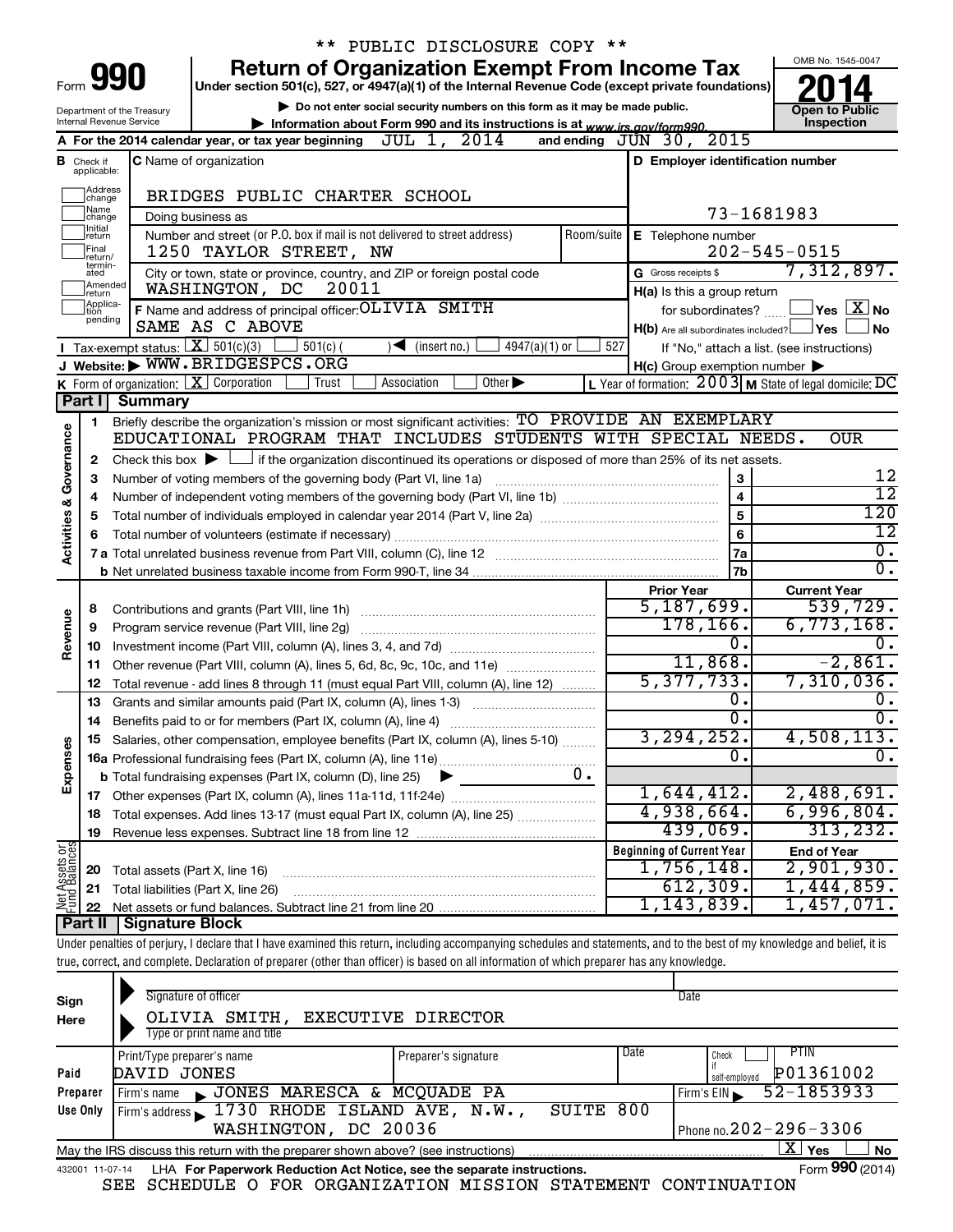|                      | <b>Statement of Program Service Accomplishments</b><br>Part III                                                                                                                                              |
|----------------------|--------------------------------------------------------------------------------------------------------------------------------------------------------------------------------------------------------------|
|                      | $\boxed{\textbf{X}}$                                                                                                                                                                                         |
| 1.                   | Briefly describe the organization's mission:<br>TO PROVIDE AN EXEMPLARY EDUCATIONAL PROGRAM THAT INCLUDES STUDENTS                                                                                           |
|                      | OUR DEVELOPMENTALLY APPROPRIATE, STUDENT AND<br>WITH SPECIAL NEEDS.<br>FAMILY-CENTERED EDUCATIONAL APPROACH NURTURES<br>STUDENTS TO EXPAND                                                                   |
|                      | THEIR DEVELOPMENTAL SKILLS, IN ORDER TO BUILD A FOUNDATION FOR                                                                                                                                               |
| $\mathbf{2}$         | Did the organization undertake any significant program services during the year which were not listed on                                                                                                     |
|                      | $\sqrt{}$ Yes $\overline{\phantom{a}X}$ No<br>the prior Form 990 or 990-EZ?                                                                                                                                  |
| 3                    | If "Yes," describe these new services on Schedule O.<br>$\sqrt{\mathsf{Yes}\ \mathsf{X}}$ No<br>Did the organization cease conducting, or make significant changes in how it conducts, any program services? |
|                      | If "Yes," describe these changes on Schedule O.                                                                                                                                                              |
| 4                    | Describe the organization's program service accomplishments for each of its three largest program services, as measured by expenses.                                                                         |
|                      | Section 501(c)(3) and 501(c)(4) organizations are required to report the amount of grants and allocations to others, the total expenses, and                                                                 |
| 4a                   | revenue, if any, for each program service reported.<br>6,719,540.<br>$6,375,230$ $\cdot$ including grants of \$<br>) (Expenses \$<br>(Code:<br>) (Revenue \$                                                 |
|                      | "SCHOOL") WAS ESTABLISHED TO PROVIDE<br>BRIDGES CHARTER SCHOOL<br>( THE)                                                                                                                                     |
|                      | PRESCHOOL EDUCATION AND AFTERCARE TO STUDENTS IN THE DISTRICT OF                                                                                                                                             |
|                      | COLUMBIA. THE SCHOOL WAS INCORPORATED UNDER THE LAWS<br>OF THE DISTRICT<br>OF                                                                                                                                |
|                      | IN AUGUST 2003 AND WAS GRANTED A 15-YEAR CHARTER TO OPERATE AS<br><b>COLUMBIA</b><br>THE DISTRICT OF COLUMBIA UNDER THE DC PUBLIC<br>A PUBLIC CHARTER SCHOOL<br>IN                                           |
|                      | SCHOOL REFORM ACT OF 1995. IN MARCH 2012, THE SCHOOL WAS GRANTED                                                                                                                                             |
|                      | APPROVAL BY THE DC PUBLIC CHARTER SCHOOL BOARD TO EXPAND<br>INTO AN                                                                                                                                          |
|                      | ELEMENTARY SCHOOL PROGRAM,<br>TO SERVE GRADES PRE-K THROUGH FIFTH.<br>FOR THE                                                                                                                                |
|                      | 2014-2015 SCHOOL YEAR, THE SCHOOL SERVICED STUDENTS<br>IN GRADES PRE-K3                                                                                                                                      |
|                      | THROUGH SECOND. THE SCHOOL'S ACTIVITIES ARE FUNDED PRIMARILY BY THE<br>DISTRICT OF COLUMBIA'S PER PUPIL ALLOCATION FORMULA SUPPLEMENTED WITH                                                                 |
|                      | FEDERAL FUNDS ALLOCATED TO THE STATE EDUCATION AGENCY TO BE DISTRIBUTED                                                                                                                                      |
|                      |                                                                                                                                                                                                              |
|                      |                                                                                                                                                                                                              |
|                      |                                                                                                                                                                                                              |
|                      |                                                                                                                                                                                                              |
| 4с                   | including grants of \$ (Revenue \$)<br>(Code:<br>) (Expenses \$                                                                                                                                              |
|                      |                                                                                                                                                                                                              |
|                      |                                                                                                                                                                                                              |
|                      |                                                                                                                                                                                                              |
|                      |                                                                                                                                                                                                              |
|                      |                                                                                                                                                                                                              |
| 4d                   | Other program services (Describe in Schedule O.)                                                                                                                                                             |
|                      | (Expenses \$<br>(Revenue \$<br>including grants of \$                                                                                                                                                        |
|                      | 6, 375, 230.<br>4e Total program service expenses<br>Form 990 (2014)                                                                                                                                         |
| 432002<br>$11-07-14$ | SEE SCHEDULE O FOR CONTINUATION(S)                                                                                                                                                                           |
|                      |                                                                                                                                                                                                              |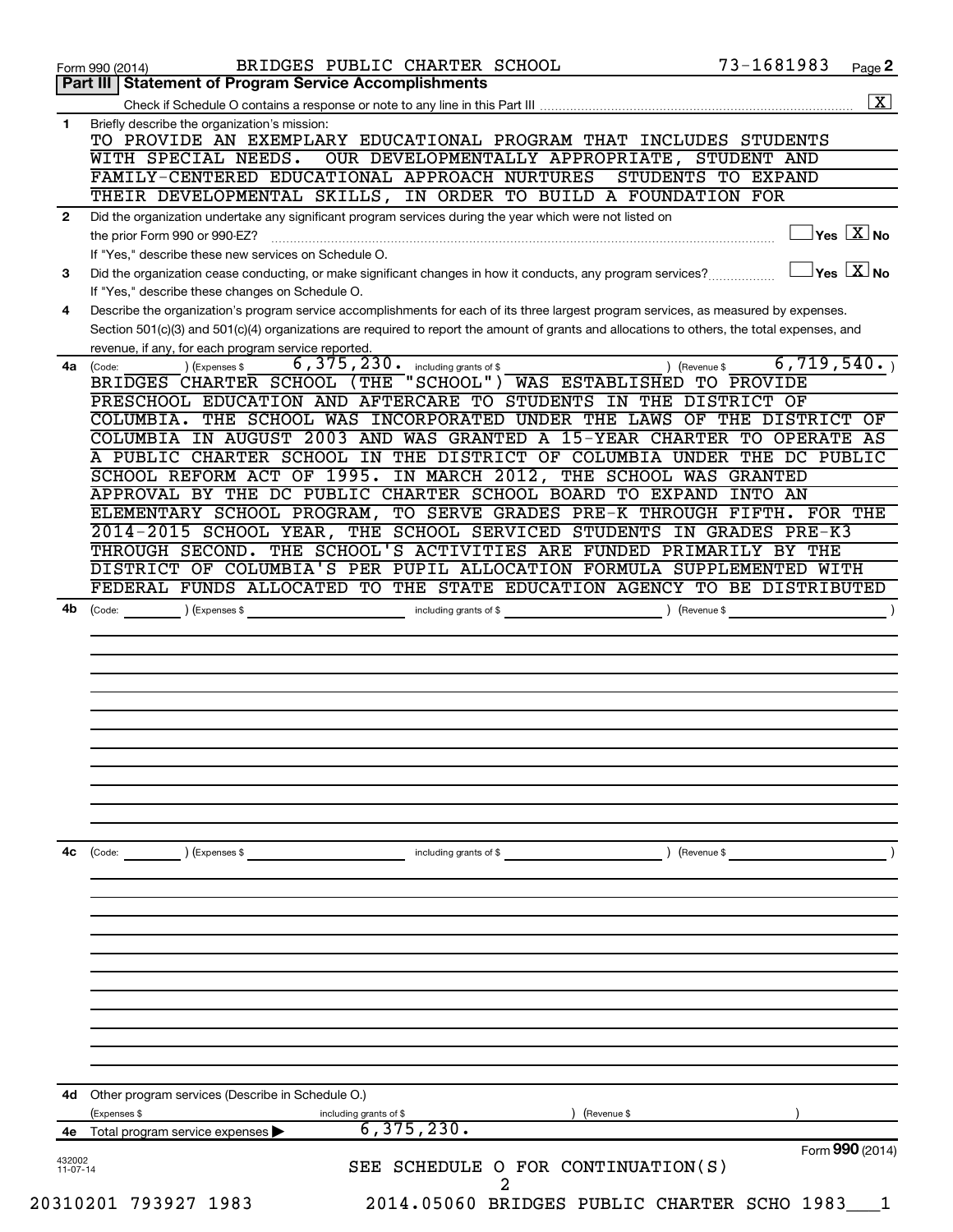| Form 990 (2014) |  |  |
|-----------------|--|--|

**Part IV Checklist of Required Schedules**

Form 990 (2014) BRIDGES PUBLIC CHARTER SCHOOL 73-1681983 <sub>Page</sub>

|     |                                                                                                                                                                                                                                     |                 | Yes                     | No                      |
|-----|-------------------------------------------------------------------------------------------------------------------------------------------------------------------------------------------------------------------------------------|-----------------|-------------------------|-------------------------|
| 1   | Is the organization described in section $501(c)(3)$ or $4947(a)(1)$ (other than a private foundation)?                                                                                                                             |                 |                         |                         |
|     |                                                                                                                                                                                                                                     | 1               | х                       |                         |
| 2   | Is the organization required to complete Schedule B, Schedule of Contributors? [111] [12] the organization required to complete Schedule B, Schedule of Contributors?                                                               | $\overline{2}$  | $\overline{\text{x}}$   |                         |
| З   | Did the organization engage in direct or indirect political campaign activities on behalf of or in opposition to candidates for                                                                                                     |                 |                         |                         |
|     | public office? If "Yes," complete Schedule C, Part I                                                                                                                                                                                | З               |                         | x                       |
|     | Section 501(c)(3) organizations. Did the organization engage in lobbying activities, or have a section 501(h) election in effect                                                                                                    |                 |                         |                         |
|     |                                                                                                                                                                                                                                     | 4               |                         | x                       |
| 5   | Is the organization a section 501(c)(4), 501(c)(5), or 501(c)(6) organization that receives membership dues, assessments, or                                                                                                        |                 |                         | x                       |
|     |                                                                                                                                                                                                                                     | 5               |                         |                         |
| 6   | Did the organization maintain any donor advised funds or any similar funds or accounts for which donors have the right to                                                                                                           |                 |                         | x                       |
|     | provide advice on the distribution or investment of amounts in such funds or accounts? If "Yes," complete Schedule D, Part I                                                                                                        | 6               |                         |                         |
| 7   | Did the organization receive or hold a conservation easement, including easements to preserve open space,                                                                                                                           | $\overline{7}$  |                         | x                       |
| 8   | .<br>Did the organization maintain collections of works of art, historical treasures, or other similar assets? If "Yes," complete                                                                                                   |                 |                         |                         |
|     | Schedule D, Part III <b>Process Construction Construction Construction</b> Construction Construction Construction Construction Construction Construction Construction Construction Construction Construction Construction Construct | 8               |                         | x                       |
| 9   | Did the organization report an amount in Part X, line 21, for escrow or custodial account liability; serve as a custodian for                                                                                                       |                 |                         |                         |
|     | amounts not listed in Part X; or provide credit counseling, debt management, credit repair, or debt negotiation services?                                                                                                           |                 |                         |                         |
|     | If "Yes," complete Schedule D, Part IV                                                                                                                                                                                              | 9               |                         | x                       |
| 10  | Did the organization, directly or through a related organization, hold assets in temporarily restricted endowments, permanent                                                                                                       |                 |                         |                         |
|     |                                                                                                                                                                                                                                     | 10              |                         | x                       |
| 11  | If the organization's answer to any of the following questions is "Yes," then complete Schedule D, Parts VI, VII, VIII, IX, or X<br>as applicable.                                                                                  |                 |                         |                         |
|     | a Did the organization report an amount for land, buildings, and equipment in Part X, line 10? If "Yes," complete Schedule D,                                                                                                       |                 |                         |                         |
|     |                                                                                                                                                                                                                                     | 11a             | х                       |                         |
|     | <b>b</b> Did the organization report an amount for investments - other securities in Part X, line 12 that is 5% or more of its total                                                                                                |                 |                         |                         |
|     |                                                                                                                                                                                                                                     | 11 <sub>b</sub> |                         | x                       |
|     | c Did the organization report an amount for investments - program related in Part X, line 13 that is 5% or more of its total                                                                                                        |                 |                         |                         |
|     |                                                                                                                                                                                                                                     | 11c             |                         | x                       |
|     | d Did the organization report an amount for other assets in Part X, line 15 that is 5% or more of its total assets reported in                                                                                                      |                 |                         | x                       |
|     |                                                                                                                                                                                                                                     | 11d<br>11e      | $\overline{\textbf{x}}$ |                         |
| f   | Did the organization's separate or consolidated financial statements for the tax year include a footnote that addresses                                                                                                             |                 |                         |                         |
|     | the organization's liability for uncertain tax positions under FIN 48 (ASC 740)? If "Yes," complete Schedule D, Part X                                                                                                              | 11f             | x                       |                         |
|     | 12a Did the organization obtain separate, independent audited financial statements for the tax year? If "Yes," complete                                                                                                             |                 |                         |                         |
|     | Schedule D, Parts XI and XII                                                                                                                                                                                                        | 12a             | x                       |                         |
|     | <b>b</b> Was the organization included in consolidated, independent audited financial statements for the tax year?                                                                                                                  |                 |                         |                         |
|     | If "Yes," and if the organization answered "No" to line 12a, then completing Schedule D, Parts XI and XII is optional                                                                                                               | 12 <sub>b</sub> |                         | х                       |
| 13  |                                                                                                                                                                                                                                     | 13              | $\overline{\textbf{x}}$ |                         |
| 14a |                                                                                                                                                                                                                                     | 14a             |                         | $\overline{\mathbf{X}}$ |
|     | <b>b</b> Did the organization have aggregate revenues or expenses of more than \$10,000 from grantmaking, fundraising, business,                                                                                                    |                 |                         |                         |
|     | investment, and program service activities outside the United States, or aggregate foreign investments valued at \$100,000                                                                                                          |                 |                         |                         |
|     |                                                                                                                                                                                                                                     | 14b             |                         | x                       |
| 15  | Did the organization report on Part IX, column (A), line 3, more than \$5,000 of grants or other assistance to or for any                                                                                                           |                 |                         |                         |
|     |                                                                                                                                                                                                                                     | 15              |                         | х                       |
| 16  | Did the organization report on Part IX, column (A), line 3, more than \$5,000 of aggregate grants or other assistance to                                                                                                            |                 |                         |                         |
|     |                                                                                                                                                                                                                                     | 16              |                         | x                       |
| 17  | Did the organization report a total of more than \$15,000 of expenses for professional fundraising services on Part IX,                                                                                                             |                 |                         |                         |
|     |                                                                                                                                                                                                                                     | 17              |                         | x                       |
| 18  | Did the organization report more than \$15,000 total of fundraising event gross income and contributions on Part VIII, lines                                                                                                        |                 |                         |                         |
|     |                                                                                                                                                                                                                                     | 18              |                         | x                       |
| 19  | Did the organization report more than \$15,000 of gross income from gaming activities on Part VIII, line 9a? If "Yes,"                                                                                                              | 19              |                         | x                       |
|     | 20a Did the organization operate one or more hospital facilities? If "Yes," complete Schedule H                                                                                                                                     | 20a             |                         | $\overline{\mathbf{X}}$ |
|     |                                                                                                                                                                                                                                     | 20 <sub>b</sub> |                         |                         |
|     |                                                                                                                                                                                                                                     |                 |                         |                         |

Form (2014) **990**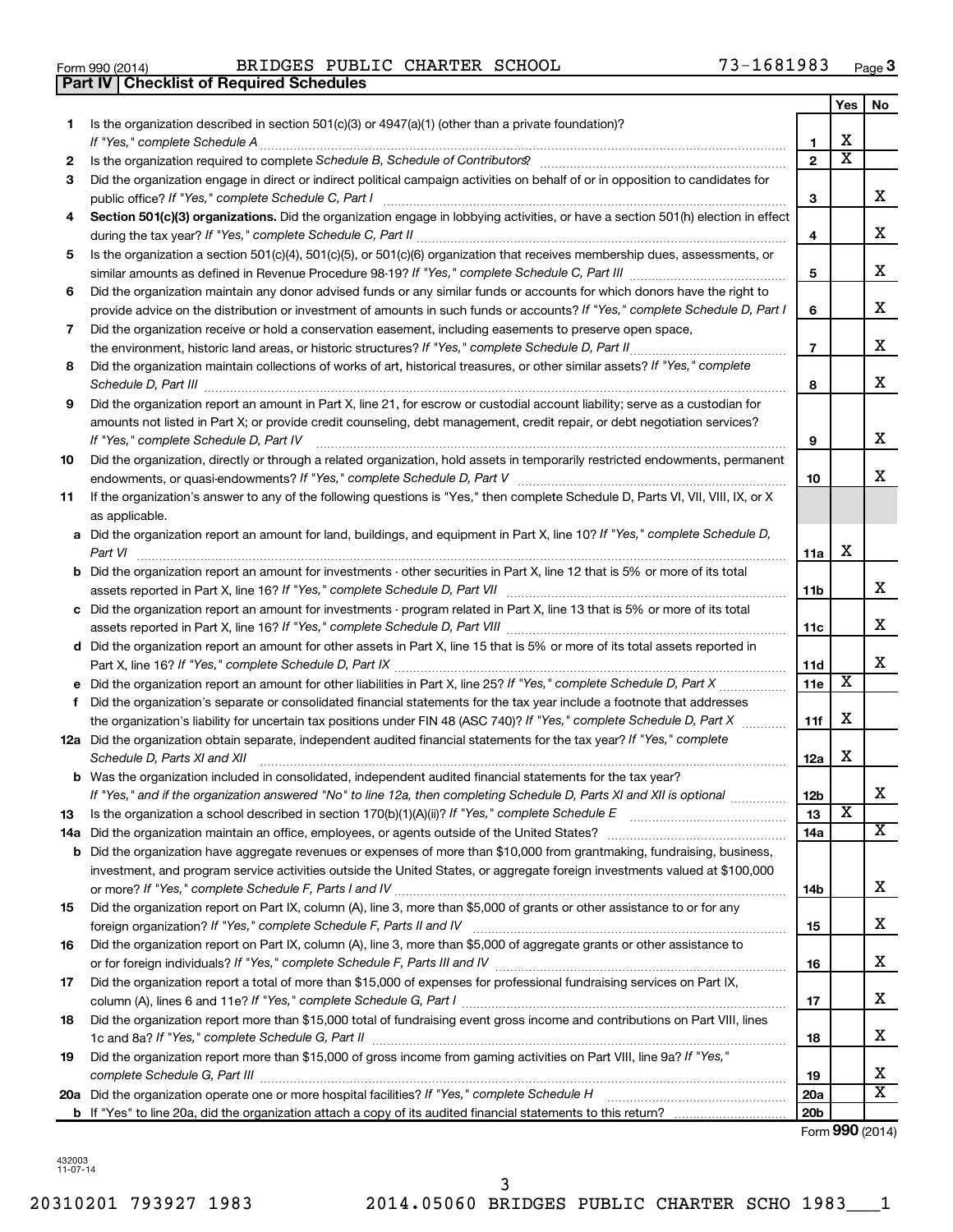Form 990 (2014) BRIDGES PUBLIC CHARTER SCHOOL 73-1681983 <sub>Page</sub>

|    | <b>Part IV   Checklist of Required Schedules (continued)</b>                                                                                                                           |                 |     |                         |
|----|----------------------------------------------------------------------------------------------------------------------------------------------------------------------------------------|-----------------|-----|-------------------------|
|    |                                                                                                                                                                                        |                 | Yes | No                      |
| 21 | Did the organization report more than \$5,000 of grants or other assistance to any domestic organization or                                                                            |                 |     |                         |
|    |                                                                                                                                                                                        | 21              |     | х                       |
| 22 | Did the organization report more than \$5,000 of grants or other assistance to or for domestic individuals on                                                                          |                 |     |                         |
|    |                                                                                                                                                                                        | 22              |     | х                       |
| 23 | Did the organization answer "Yes" to Part VII, Section A, line 3, 4, or 5 about compensation of the organization's current                                                             |                 |     |                         |
|    | and former officers, directors, trustees, key employees, and highest compensated employees? If "Yes," complete                                                                         |                 |     |                         |
|    |                                                                                                                                                                                        | 23              |     | x                       |
|    | Schedule J <b>Execute Schedule J Execute Schedule J</b><br>24a Did the organization have a tax-exempt bond issue with an outstanding principal amount of more than \$100,000 as of the |                 |     |                         |
|    | last day of the year, that was issued after December 31, 2002? If "Yes," answer lines 24b through 24d and complete                                                                     |                 |     |                         |
|    | Schedule K. If "No", go to line 25a                                                                                                                                                    | 24a             |     | x                       |
|    |                                                                                                                                                                                        | 24 <sub>b</sub> |     |                         |
|    |                                                                                                                                                                                        |                 |     |                         |
|    | Did the organization maintain an escrow account other than a refunding escrow at any time during the year to defease                                                                   |                 |     |                         |
|    |                                                                                                                                                                                        | 24c             |     |                         |
|    |                                                                                                                                                                                        | 24d             |     |                         |
|    | 25a Section 501(c)(3), 501(c)(4), and 501(c)(29) organizations. Did the organization engage in an excess benefit                                                                       |                 |     |                         |
|    |                                                                                                                                                                                        | 25a             |     | x                       |
|    | Is the organization aware that it engaged in an excess benefit transaction with a disqualified person in a prior year, and                                                             |                 |     |                         |
|    | that the transaction has not been reported on any of the organization's prior Forms 990 or 990-EZ? If "Yes," complete                                                                  |                 |     |                         |
|    | Schedule L, Part I                                                                                                                                                                     | 25b             |     | x                       |
| 26 | Did the organization report any amount on Part X, line 5, 6, or 22 for receivables from or payables to any current or                                                                  |                 |     |                         |
|    | former officers, directors, trustees, key employees, highest compensated employees, or disqualified persons? If "Yes,"                                                                 |                 |     |                         |
|    | complete Schedule L, Part II                                                                                                                                                           | 26              |     | x                       |
| 27 | Did the organization provide a grant or other assistance to an officer, director, trustee, key employee, substantial                                                                   |                 |     |                         |
|    | contributor or employee thereof, a grant selection committee member, or to a 35% controlled entity or family member                                                                    |                 |     |                         |
|    |                                                                                                                                                                                        | 27              |     | х                       |
| 28 | Was the organization a party to a business transaction with one of the following parties (see Schedule L, Part IV                                                                      |                 |     |                         |
|    | instructions for applicable filing thresholds, conditions, and exceptions):                                                                                                            |                 |     |                         |
| а  | A current or former officer, director, trustee, or key employee? If "Yes," complete Schedule L, Part IV                                                                                | 28a             |     | x                       |
| b  | A family member of a current or former officer, director, trustee, or key employee? If "Yes," complete Schedule L, Part IV                                                             | 28 <sub>b</sub> |     | $\overline{\mathtt{x}}$ |
|    | c An entity of which a current or former officer, director, trustee, or key employee (or a family member thereof) was an officer,                                                      |                 |     |                         |
|    | director, trustee, or direct or indirect owner? If "Yes," complete Schedule L, Part IV                                                                                                 | 28c             |     | х                       |
| 29 |                                                                                                                                                                                        | 29              |     | $\overline{\mathtt{x}}$ |
| 30 | Did the organization receive contributions of art, historical treasures, or other similar assets, or qualified conservation                                                            |                 |     |                         |
|    |                                                                                                                                                                                        | 30              |     | х                       |
| 31 | Did the organization liquidate, terminate, or dissolve and cease operations?                                                                                                           |                 |     |                         |
|    | If "Yes," complete Schedule N, Part I                                                                                                                                                  | 31              |     | ▵                       |
| 32 | Did the organization sell, exchange, dispose of, or transfer more than 25% of its net assets? If "Yes," complete                                                                       |                 |     |                         |
|    | Schedule N, Part II                                                                                                                                                                    | 32              |     | x                       |
| 33 | Did the organization own 100% of an entity disregarded as separate from the organization under Regulations                                                                             |                 |     |                         |
|    |                                                                                                                                                                                        | 33              |     | x                       |
| 34 | Was the organization related to any tax-exempt or taxable entity? If "Yes," complete Schedule R, Part II, III, or IV, and                                                              |                 |     |                         |
|    | Part V, line 1                                                                                                                                                                         | 34              |     | х                       |
|    |                                                                                                                                                                                        | 35a             |     | $\overline{\texttt{x}}$ |
|    | b If "Yes" to line 35a, did the organization receive any payment from or engage in any transaction with a controlled entity                                                            |                 |     |                         |
|    |                                                                                                                                                                                        | 35 <sub>b</sub> |     |                         |
| 36 | Section 501(c)(3) organizations. Did the organization make any transfers to an exempt non-charitable related organization?                                                             |                 |     |                         |
|    |                                                                                                                                                                                        | 36              |     | x                       |
| 37 | Did the organization conduct more than 5% of its activities through an entity that is not a related organization                                                                       |                 |     |                         |
|    |                                                                                                                                                                                        | 37              |     | х                       |
| 38 | Did the organization complete Schedule O and provide explanations in Schedule O for Part VI, lines 11b and 19?                                                                         |                 |     |                         |
|    |                                                                                                                                                                                        | 38              | X   |                         |

Form (2014) **990**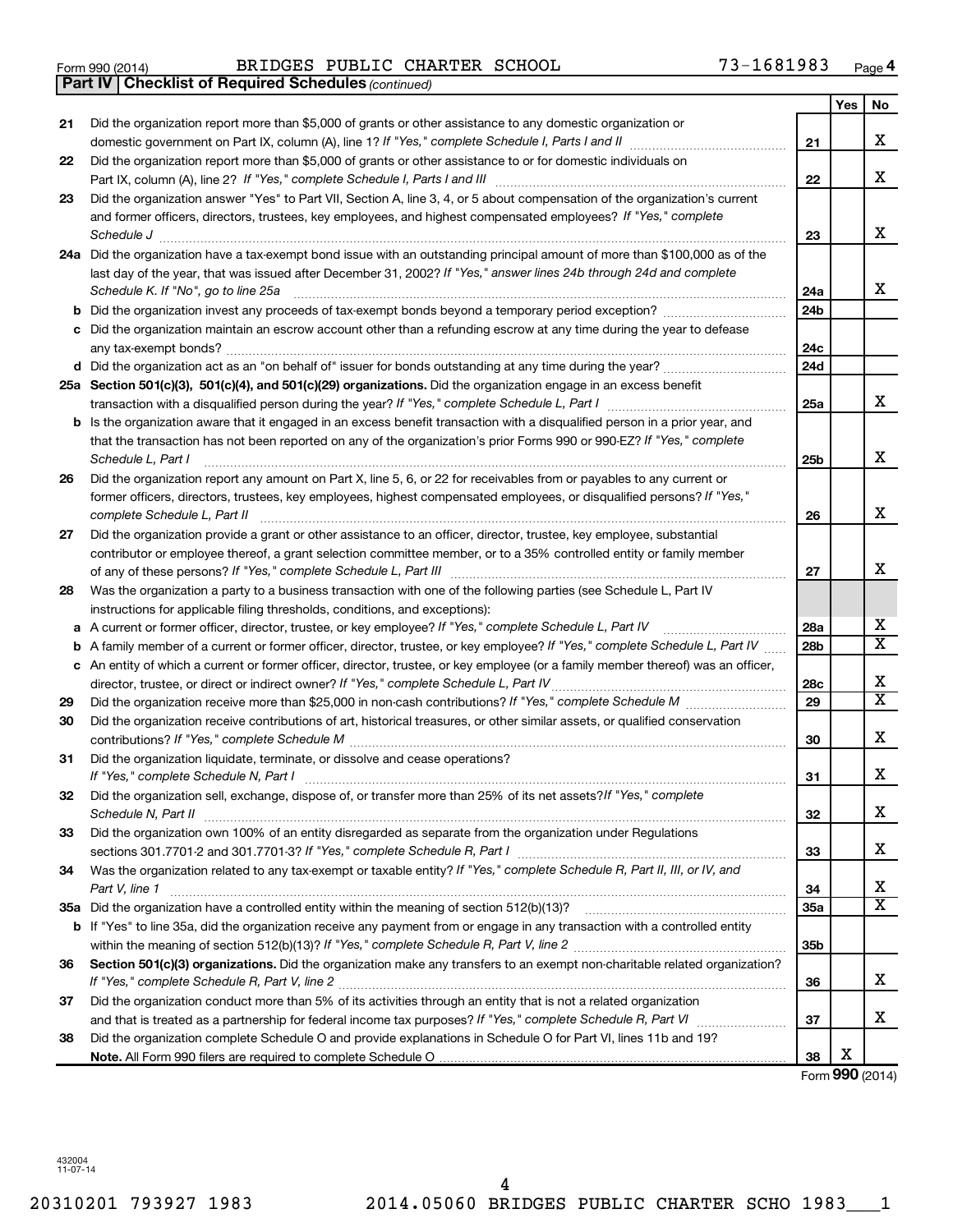|               | 73-1681983<br>BRIDGES PUBLIC CHARTER SCHOOL<br>Form 990 (2014)                                                                                  |                 |                         | Page 5                  |
|---------------|-------------------------------------------------------------------------------------------------------------------------------------------------|-----------------|-------------------------|-------------------------|
| <b>Part V</b> | <b>Statements Regarding Other IRS Filings and Tax Compliance</b>                                                                                |                 |                         |                         |
|               | Check if Schedule O contains a response or note to any line in this Part V                                                                      |                 |                         |                         |
|               |                                                                                                                                                 |                 | Yes                     | No                      |
|               | 24<br>1a                                                                                                                                        |                 |                         |                         |
| b             | ŋ<br>Enter the number of Forms W-2G included in line 1a. Enter -0- if not applicable<br>1b                                                      |                 |                         |                         |
| с             | Did the organization comply with backup withholding rules for reportable payments to vendors and reportable gaming                              |                 |                         |                         |
|               |                                                                                                                                                 | 1c              | х                       |                         |
|               | 2a Enter the number of employees reported on Form W-3, Transmittal of Wage and Tax Statements,                                                  |                 |                         |                         |
|               | 120<br>filed for the calendar year ending with or within the year covered by this return<br>2a                                                  |                 |                         |                         |
|               |                                                                                                                                                 | 2 <sub>b</sub>  | х                       |                         |
|               | Note. If the sum of lines 1a and 2a is greater than 250, you may be required to e-file (see instructions) <i>managererigion</i> ,               |                 |                         |                         |
|               | 3a Did the organization have unrelated business gross income of \$1,000 or more during the year?                                                | 3a              |                         | x.                      |
|               | <b>b</b> If "Yes," has it filed a Form 990 T for this year? If "No," to line 3b, provide an explanation in Schedule O                           | 3b              |                         |                         |
|               | 4a At any time during the calendar year, did the organization have an interest in, or a signature or other authority over, a                    |                 |                         |                         |
|               | financial account in a foreign country (such as a bank account, securities account, or other financial account)?                                | 4a              |                         | x                       |
|               | <b>b</b> If "Yes," enter the name of the foreign country: $\blacktriangleright$                                                                 |                 |                         |                         |
|               | See instructions for filing requirements for FinCEN Form 114, Report of Foreign Bank and Financial Accounts (FBAR).                             |                 |                         |                         |
|               |                                                                                                                                                 | 5a              |                         | x                       |
| b             |                                                                                                                                                 | 5b              |                         | $\overline{\texttt{x}}$ |
|               |                                                                                                                                                 | 5c              |                         |                         |
|               | 6a Does the organization have annual gross receipts that are normally greater than \$100,000, and did the organization solicit                  |                 |                         |                         |
|               |                                                                                                                                                 | 6a              |                         | x                       |
|               | <b>b</b> If "Yes," did the organization include with every solicitation an express statement that such contributions or gifts                   |                 |                         |                         |
|               |                                                                                                                                                 | 6b              |                         |                         |
| 7             | Organizations that may receive deductible contributions under section 170(c).                                                                   |                 |                         |                         |
| а             | Did the organization receive a payment in excess of \$75 made partly as a contribution and partly for goods and services provided to the payor? | 7a              | х                       |                         |
| b             |                                                                                                                                                 | 7b              | $\overline{\mathbf{X}}$ |                         |
|               | c Did the organization sell, exchange, or otherwise dispose of tangible personal property for which it was required                             |                 |                         |                         |
|               | to file Form 8282?                                                                                                                              | 7c              |                         | x                       |
|               | 7d                                                                                                                                              |                 |                         |                         |
| е             | Did the organization receive any funds, directly or indirectly, to pay premiums on a personal benefit contract?                                 | 7е              |                         | х                       |
| f.            | Did the organization, during the year, pay premiums, directly or indirectly, on a personal benefit contract?                                    | 7f              |                         | X                       |
| g             | If the organization received a contribution of qualified intellectual property, did the organization file Form 8899 as required?                | 7g              |                         |                         |
|               | h If the organization received a contribution of cars, boats, airplanes, or other vehicles, did the organization file a Form 1098-C?            | 7h              |                         |                         |
| 8             | Sponsoring organizations maintaining donor advised funds. Did a donor advised fund maintained by the                                            |                 |                         |                         |
|               | sponsoring organization have excess business holdings at any time during the year?                                                              | 8               |                         |                         |
| 9             | Sponsoring organizations maintaining donor advised funds.                                                                                       |                 |                         |                         |
| а             | Did the sponsoring organization make any taxable distributions under section 4966?                                                              | 9а              |                         |                         |
| b             |                                                                                                                                                 | 9b              |                         |                         |
| 10            | Section 501(c)(7) organizations. Enter:                                                                                                         |                 |                         |                         |
| а             | 10a                                                                                                                                             |                 |                         |                         |
| b             | Gross receipts, included on Form 990, Part VIII, line 12, for public use of club facilities<br>10 <sub>b</sub>                                  |                 |                         |                         |
| 11            | Section 501(c)(12) organizations. Enter:                                                                                                        |                 |                         |                         |
| а             | 11a                                                                                                                                             |                 |                         |                         |
| b             | Gross income from other sources (Do not net amounts due or paid to other sources against                                                        |                 |                         |                         |
|               | 11b                                                                                                                                             |                 |                         |                         |
|               | 12a Section 4947(a)(1) non-exempt charitable trusts. Is the organization filing Form 990 in lieu of Form 1041?                                  | 12a             |                         |                         |
| b             | If "Yes," enter the amount of tax-exempt interest received or accrued during the year<br>12b                                                    |                 |                         |                         |
| 13            | Section 501(c)(29) qualified nonprofit health insurance issuers.                                                                                |                 |                         |                         |
|               |                                                                                                                                                 | 13a             |                         |                         |
|               | Note. See the instructions for additional information the organization must report on Schedule O.                                               |                 |                         |                         |
|               | <b>b</b> Enter the amount of reserves the organization is required to maintain by the states in which the                                       |                 |                         |                         |
|               | 13b                                                                                                                                             |                 |                         |                         |
|               | 13c                                                                                                                                             |                 |                         | X                       |
|               | <b>14a</b> Did the organization receive any payments for indoor tanning services during the tax year?                                           | 14a             |                         |                         |
|               |                                                                                                                                                 | 14 <sub>b</sub> |                         | $Form$ QQ $\cap$ (2014) |

| Form 990 (2014) |  |  |
|-----------------|--|--|
|-----------------|--|--|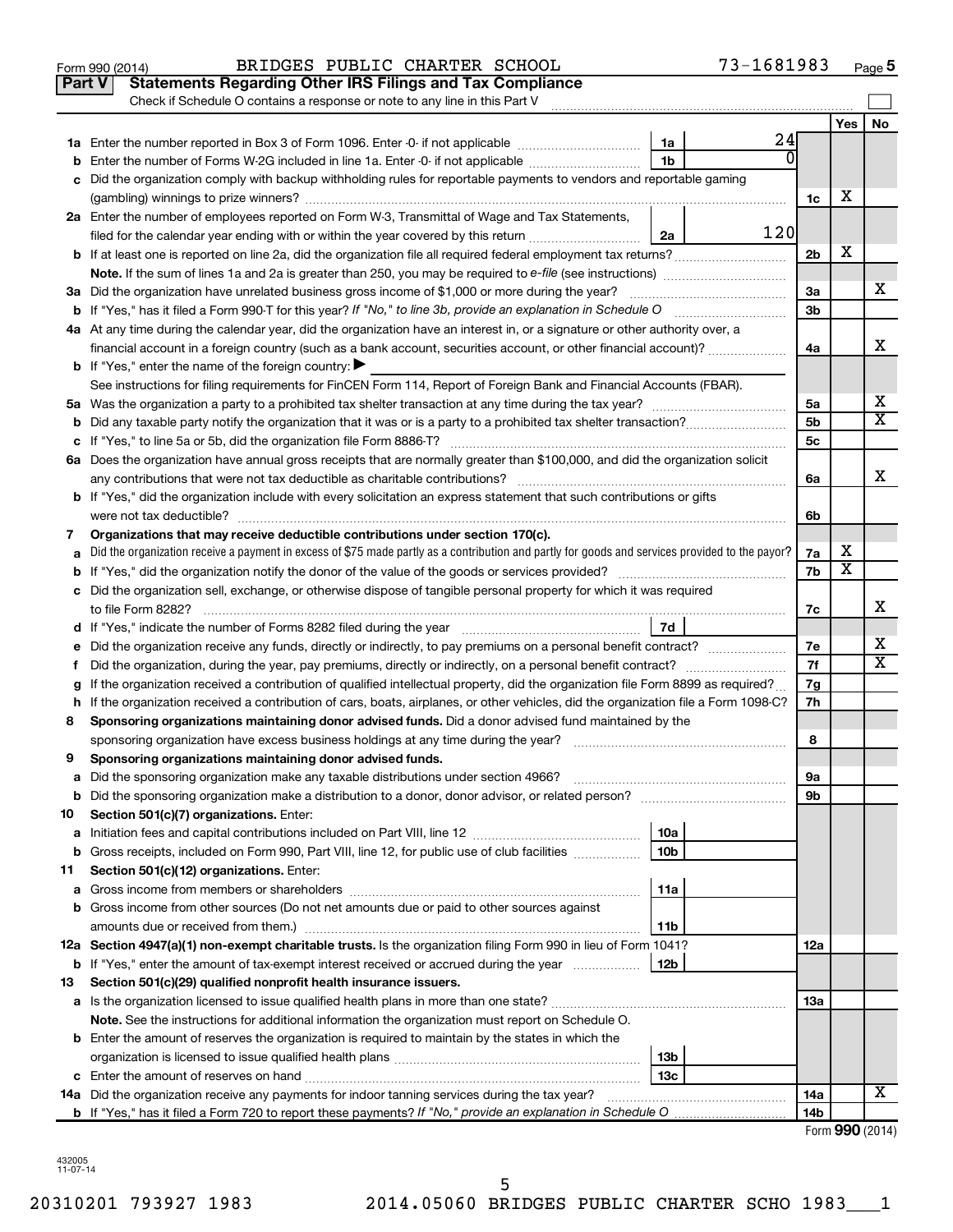## Form 990 (2014) BRIDGES PUBLIC CHARTER SCHOOL 73-1681983 <sub>Page</sub>

**Part VI** Governance, Management, and Disclosure For each "Yes" response to lines 2 through 7b below, and for a "No" response *to line 8a, 8b, or 10b below, describe the circumstances, processes, or changes in Schedule O. See instructions.*

|                      |                                                                                                                                                                                                                                |    |    |                 |                         | $\mathbf{X}$            |
|----------------------|--------------------------------------------------------------------------------------------------------------------------------------------------------------------------------------------------------------------------------|----|----|-----------------|-------------------------|-------------------------|
|                      | <b>Section A. Governing Body and Management</b>                                                                                                                                                                                |    |    |                 |                         |                         |
|                      |                                                                                                                                                                                                                                |    |    |                 | Yes                     | No                      |
|                      | 1a Enter the number of voting members of the governing body at the end of the tax year manuscom                                                                                                                                | 1a | 12 |                 |                         |                         |
|                      | If there are material differences in voting rights among members of the governing body, or if the governing                                                                                                                    |    |    |                 |                         |                         |
|                      | body delegated broad authority to an executive committee or similar committee, explain in Schedule O.                                                                                                                          |    |    |                 |                         |                         |
| b                    | Enter the number of voting members included in line 1a, above, who are independent                                                                                                                                             | 1b | 12 |                 |                         |                         |
| 2                    | Did any officer, director, trustee, or key employee have a family relationship or a business relationship with any other                                                                                                       |    |    |                 |                         |                         |
|                      |                                                                                                                                                                                                                                |    |    | $\mathbf{2}$    |                         | х                       |
| 3                    | Did the organization delegate control over management duties customarily performed by or under the direct supervision                                                                                                          |    |    |                 |                         |                         |
|                      |                                                                                                                                                                                                                                |    |    | 3               |                         | х                       |
| 4                    | Did the organization make any significant changes to its governing documents since the prior Form 990 was filed?                                                                                                               |    |    | 4               |                         | $\overline{\textbf{x}}$ |
| 5                    |                                                                                                                                                                                                                                |    |    | 5               |                         | $\overline{\textbf{x}}$ |
| 6                    |                                                                                                                                                                                                                                |    |    | 6               |                         | $\overline{\textbf{X}}$ |
| 7a                   | Did the organization have members, stockholders, or other persons who had the power to elect or appoint one or                                                                                                                 |    |    |                 |                         |                         |
|                      |                                                                                                                                                                                                                                |    |    | 7a              |                         | X                       |
| b                    | Are any governance decisions of the organization reserved to (or subject to approval by) members, stockholders, or                                                                                                             |    |    |                 |                         |                         |
|                      |                                                                                                                                                                                                                                |    |    | 7b              |                         | X                       |
| 8                    | Did the organization contemporaneously document the meetings held or written actions undertaken during the year by the following:                                                                                              |    |    |                 |                         |                         |
| а                    |                                                                                                                                                                                                                                |    |    | 8а              | х                       |                         |
|                      |                                                                                                                                                                                                                                |    |    | 8b              | $\overline{\mathbf{x}}$ |                         |
| 9                    | Is there any officer, director, trustee, or key employee listed in Part VII, Section A, who cannot be reached at the                                                                                                           |    |    |                 |                         |                         |
|                      |                                                                                                                                                                                                                                |    |    | 9               |                         | x                       |
|                      | Section B. Policies (This Section B requests information about policies not required by the Internal Revenue Code.)                                                                                                            |    |    |                 |                         |                         |
|                      |                                                                                                                                                                                                                                |    |    |                 | Yes                     | No                      |
|                      |                                                                                                                                                                                                                                |    |    | 10a             |                         | x                       |
|                      | <b>b</b> If "Yes," did the organization have written policies and procedures governing the activities of such chapters, affiliates,                                                                                            |    |    |                 |                         |                         |
|                      |                                                                                                                                                                                                                                |    |    | 10 <sub>b</sub> |                         |                         |
|                      | 11a Has the organization provided a complete copy of this Form 990 to all members of its governing body before filing the form?                                                                                                |    |    | 11a             | х                       |                         |
|                      | Describe in Schedule O the process, if any, used by the organization to review this Form 990.                                                                                                                                  |    |    |                 |                         |                         |
| 12a                  | Did the organization have a written conflict of interest policy? If "No," go to line 13                                                                                                                                        |    |    | 12a             | х                       |                         |
|                      | Were officers, directors, or trustees, and key employees required to disclose annually interests that could give rise to conflicts?                                                                                            |    |    | 12 <sub>b</sub> | $\overline{\textbf{x}}$ |                         |
| с                    | Did the organization regularly and consistently monitor and enforce compliance with the policy? If "Yes," describe                                                                                                             |    |    |                 |                         |                         |
|                      | in Schedule O how this was done manufactured and contact the state of the state of the state of the state of t                                                                                                                 |    |    | 12c             | х                       |                         |
| 13                   |                                                                                                                                                                                                                                |    |    | 13              | $\overline{\textbf{x}}$ |                         |
| 14                   |                                                                                                                                                                                                                                |    |    | 14              | $\overline{\mathbf{X}}$ |                         |
| 15                   | Did the process for determining compensation of the following persons include a review and approval by independent                                                                                                             |    |    |                 |                         |                         |
|                      | persons, comparability data, and contemporaneous substantiation of the deliberation and decision?                                                                                                                              |    |    |                 |                         |                         |
| а                    | The organization's CEO, Executive Director, or top management official manufactured content of the organization's CEO, Executive Director, or top management official manufactured content of the state of the state of the st |    |    | 15a             | х                       |                         |
|                      |                                                                                                                                                                                                                                |    |    | 15b             | $\overline{\textbf{x}}$ |                         |
|                      | If "Yes" to line 15a or 15b, describe the process in Schedule O (see instructions).                                                                                                                                            |    |    |                 |                         |                         |
|                      |                                                                                                                                                                                                                                |    |    |                 |                         |                         |
|                      |                                                                                                                                                                                                                                |    |    |                 |                         |                         |
|                      | 16a Did the organization invest in, contribute assets to, or participate in a joint venture or similar arrangement with a                                                                                                      |    |    |                 |                         |                         |
|                      | taxable entity during the year?                                                                                                                                                                                                |    |    | 16a             |                         |                         |
|                      | b If "Yes," did the organization follow a written policy or procedure requiring the organization to evaluate its participation                                                                                                 |    |    |                 |                         |                         |
|                      | in joint venture arrangements under applicable federal tax law, and take steps to safeguard the organization's                                                                                                                 |    |    |                 |                         |                         |
|                      | exempt status with respect to such arrangements?                                                                                                                                                                               |    |    | 16b             |                         |                         |
|                      | <b>Section C. Disclosure</b>                                                                                                                                                                                                   |    |    |                 |                         |                         |
|                      | <b>NONE</b><br>List the states with which a copy of this Form 990 is required to be filed $\blacktriangleright$                                                                                                                |    |    |                 |                         |                         |
|                      | Section 6104 requires an organization to make its Forms 1023 (or 1024 if applicable), 990, and 990-T (Section 501(c)(3)s only) available                                                                                       |    |    |                 |                         |                         |
|                      | for public inspection. Indicate how you made these available. Check all that apply.                                                                                                                                            |    |    |                 |                         |                         |
|                      | $\lfloor x \rfloor$ Upon request<br>Another's website<br>Other (explain in Schedule O)<br>Own website                                                                                                                          |    |    |                 |                         |                         |
|                      | Describe in Schedule O whether (and if so, how) the organization made its governing documents, conflict of interest policy, and financial                                                                                      |    |    |                 |                         |                         |
|                      | statements available to the public during the tax year.                                                                                                                                                                        |    |    |                 |                         |                         |
|                      | State the name, address, and telephone number of the person who possesses the organization's books and records:                                                                                                                |    |    |                 |                         |                         |
|                      | THE ORGANIZATION - 202-545-0515                                                                                                                                                                                                |    |    |                 |                         | х                       |
|                      | 20011<br>1250 TAYLOR STREET, NW, WASHINGTON,<br>DC                                                                                                                                                                             |    |    |                 |                         |                         |
| 17<br>18<br>19<br>20 | 432006 11-07-14<br>6                                                                                                                                                                                                           |    |    |                 | Form 990 (2014)         |                         |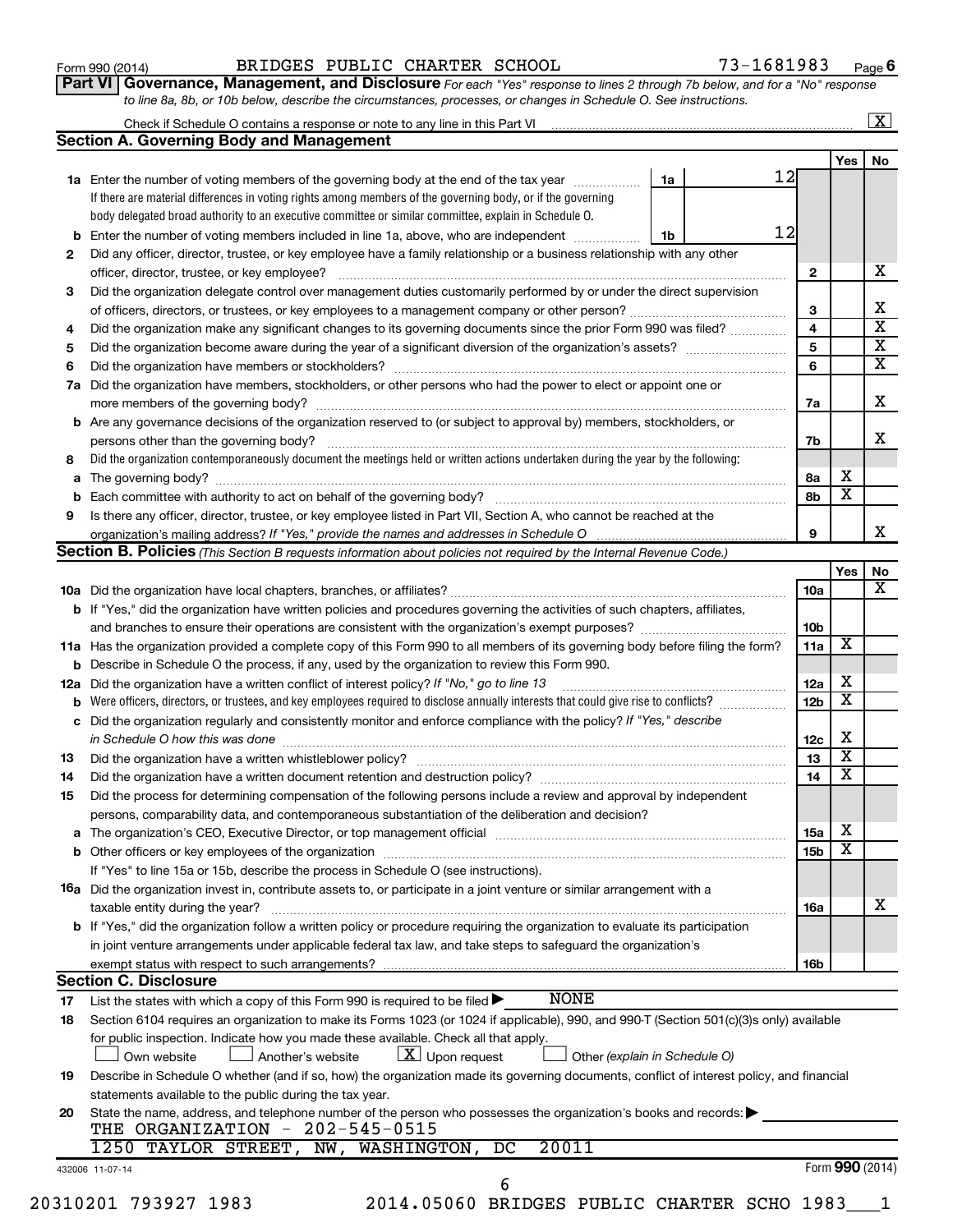$\Box$ 

| Part VII Compensation of Officers, Directors, Trustees, Key Employees, Highest Compensated |  |  |  |
|--------------------------------------------------------------------------------------------|--|--|--|
| <b>Employees, and Independent Contractors</b>                                              |  |  |  |

Check if Schedule O contains a response or note to any line in this Part VII

**Section A. Officers, Directors, Trustees, Key Employees, and Highest Compensated Employees**

**1a**  Complete this table for all persons required to be listed. Report compensation for the calendar year ending with or within the organization's tax year.

 $\bullet$  List all of the organization's current officers, directors, trustees (whether individuals or organizations), regardless of amount of compensation. Enter -0- in columns  $(D)$ ,  $(E)$ , and  $(F)$  if no compensation was paid.

**•** List all of the organization's **current** key employees, if any. See instructions for definition of "key employee."

**•** List the organization's five current highest compensated employees (other than an officer, director, trustee, or key employee) who received reportable compensation (Box 5 of Form W-2 and/or Box 7 of Form 1099-MISC) of more than \$100,000 from the organization and any related organizations.

**•** List all of the organization's former officers, key employees, and highest compensated employees who received more than \$100,000 of reportable compensation from the organization and any related organizations.

**•** List all of the organization's former directors or trustees that received, in the capacity as a former director or trustee of the organization, more than \$10,000 of reportable compensation from the organization and any related organizations.

List persons in the following order: individual trustees or directors; institutional trustees; officers; key employees; highest compensated employees; and former such persons.

Check this box if neither the organization nor any related organization compensated any current officer, director, or trustee.  $\Box$ 

| (A)                      | (B)                    |                                |                                                                  | (C)         |              |                                 |        | (D)             |                                                                                                                                                                                                       | (F)                      |
|--------------------------|------------------------|--------------------------------|------------------------------------------------------------------|-------------|--------------|---------------------------------|--------|-----------------|-------------------------------------------------------------------------------------------------------------------------------------------------------------------------------------------------------|--------------------------|
| Name and Title           | Average                |                                | (do not check more than one                                      | Position    |              |                                 |        | Reportable      | Reportable                                                                                                                                                                                            | Estimated                |
|                          | hours per              |                                | box, unless person is both an<br>officer and a director/trustee) |             |              |                                 |        | compensation    | (E)<br>compensation<br>from related<br>organizations<br>(W-2/1099-MISC)<br>$\mathbf 0$ .<br>0.<br>$\mathbf 0$ .<br>0.<br>$\mathbf 0$ .<br>$\mathbf 0$ .<br>$\mathbf 0$ .<br>$\mathbf 0$ .<br>0.<br>0. | amount of                |
|                          | week                   |                                |                                                                  |             |              |                                 |        | from<br>the     |                                                                                                                                                                                                       | other                    |
|                          | (list any<br>hours for |                                |                                                                  |             |              |                                 |        | organization    |                                                                                                                                                                                                       | compensation<br>from the |
|                          | related                |                                | trustee                                                          |             |              |                                 |        | (W-2/1099-MISC) |                                                                                                                                                                                                       | organization             |
|                          | organizations          |                                |                                                                  |             |              |                                 |        |                 |                                                                                                                                                                                                       | and related              |
|                          | below                  | Individual trustee or director | Institutional t                                                  |             | Key employee | Highest compensated<br>employee |        |                 |                                                                                                                                                                                                       | organizations            |
|                          | line)                  |                                |                                                                  | Officer     |              |                                 | Former |                 |                                                                                                                                                                                                       |                          |
| DEBRA GRAHAM<br>(1)      | 6.00                   |                                |                                                                  |             |              |                                 |        |                 |                                                                                                                                                                                                       |                          |
| <b>BOARD CHAIRPERSON</b> |                        | $\mathbf x$                    |                                                                  | $\mathbf X$ |              |                                 |        | $\mathbf 0$ .   |                                                                                                                                                                                                       | $\mathbf 0$ .            |
| SANAT SHANKARDASS<br>(2) | 3.00                   |                                |                                                                  |             |              |                                 |        |                 |                                                                                                                                                                                                       |                          |
| <b>TREASURER</b>         |                        | $\mathbf X$                    |                                                                  | $\mathbf X$ |              |                                 |        | $\mathbf 0$ .   |                                                                                                                                                                                                       | $\mathbf 0$ .            |
| LESLIE ANNEXSTEIN<br>(3) | 2.00                   |                                |                                                                  |             |              |                                 |        |                 |                                                                                                                                                                                                       |                          |
| <b>TRUSTEE</b>           |                        | $\mathbf X$                    |                                                                  |             |              |                                 |        | $\mathbf 0$ .   |                                                                                                                                                                                                       | $\mathbf 0$ .            |
| CLAUDIA CALLAWAY<br>(4)  | 2.00                   |                                |                                                                  |             |              |                                 |        |                 |                                                                                                                                                                                                       |                          |
| TRUSTEE                  |                        | $\mathbf X$                    |                                                                  |             |              |                                 |        | 0.              |                                                                                                                                                                                                       | $\boldsymbol{0}$ .       |
| (5)<br>KATEY COMERFORD   | 2.00                   |                                |                                                                  |             |              |                                 |        |                 |                                                                                                                                                                                                       |                          |
| TRUSTEE                  |                        | $\mathbf X$                    |                                                                  |             |              |                                 |        | $\mathbf 0$ .   |                                                                                                                                                                                                       | $\boldsymbol{0}$ .       |
| (6)<br>LIONEL HOWARD     | 2.00                   |                                |                                                                  |             |              |                                 |        |                 |                                                                                                                                                                                                       |                          |
| TRUSTEE                  |                        | X                              |                                                                  |             |              |                                 |        | $\mathbf 0$ .   |                                                                                                                                                                                                       | $\mathbf 0$ .            |
| TAWNYA LEE<br>(7)        | 2.00                   |                                |                                                                  |             |              |                                 |        |                 |                                                                                                                                                                                                       |                          |
| <b>SECRETARY</b>         |                        | $\mathbf X$                    |                                                                  |             |              |                                 |        | $\mathbf 0$ .   |                                                                                                                                                                                                       | $\mathbf 0$ .            |
| (8)<br>LINDA MACRI       | 2.00                   |                                |                                                                  |             |              |                                 |        |                 |                                                                                                                                                                                                       |                          |
| TRUSTEE                  |                        | $\mathbf X$                    |                                                                  |             |              |                                 |        | 0.              |                                                                                                                                                                                                       | $\mathbf 0$ .            |
| DEBORAH ROZELL<br>(9)    | 4.00                   |                                |                                                                  |             |              |                                 |        |                 |                                                                                                                                                                                                       |                          |
| TRUSTEE                  |                        | $\mathbf X$                    |                                                                  |             |              |                                 |        | $\mathbf 0$ .   |                                                                                                                                                                                                       | $\mathbf 0$ .            |
| (10) RICHARD PLACKTER    | 4.00                   |                                |                                                                  |             |              |                                 |        |                 |                                                                                                                                                                                                       |                          |
| <b>TRUSTEE</b>           |                        | $\mathbf X$                    |                                                                  |             |              |                                 |        | 0.              |                                                                                                                                                                                                       | $\mathbf 0$ .            |
| (11) CHARLES WARNER      | 2.00                   |                                |                                                                  |             |              |                                 |        |                 |                                                                                                                                                                                                       |                          |
| VICE CHAIR               |                        | $\mathbf X$                    |                                                                  | X           |              |                                 |        | 0.              | 0.                                                                                                                                                                                                    | 0.                       |
| (12) OLIVIA SMITH        | 50.00                  |                                |                                                                  |             |              |                                 |        |                 |                                                                                                                                                                                                       |                          |
| EXECUTIVE DIRECTOR       |                        |                                |                                                                  | $\mathbf X$ |              |                                 |        | 120,916.        | 0.                                                                                                                                                                                                    | 20,673.                  |
|                          |                        |                                |                                                                  |             |              |                                 |        |                 |                                                                                                                                                                                                       |                          |
|                          |                        |                                |                                                                  |             |              |                                 |        |                 |                                                                                                                                                                                                       |                          |
|                          |                        |                                |                                                                  |             |              |                                 |        |                 |                                                                                                                                                                                                       |                          |
|                          |                        |                                |                                                                  |             |              |                                 |        |                 |                                                                                                                                                                                                       |                          |
|                          |                        |                                |                                                                  |             |              |                                 |        |                 |                                                                                                                                                                                                       |                          |
|                          |                        |                                |                                                                  |             |              |                                 |        |                 |                                                                                                                                                                                                       |                          |
|                          |                        |                                |                                                                  |             |              |                                 |        |                 |                                                                                                                                                                                                       |                          |
|                          |                        |                                |                                                                  |             |              |                                 |        |                 |                                                                                                                                                                                                       |                          |
|                          |                        |                                |                                                                  |             |              |                                 |        |                 |                                                                                                                                                                                                       |                          |
|                          |                        |                                |                                                                  |             |              |                                 |        |                 |                                                                                                                                                                                                       | $\overline{000}$         |

432007 11-07-14

Form (2014) **990**

20310201 793927 1983 2014.05060 BRIDGES PUBLIC CHARTER SCHO 1983\_\_\_1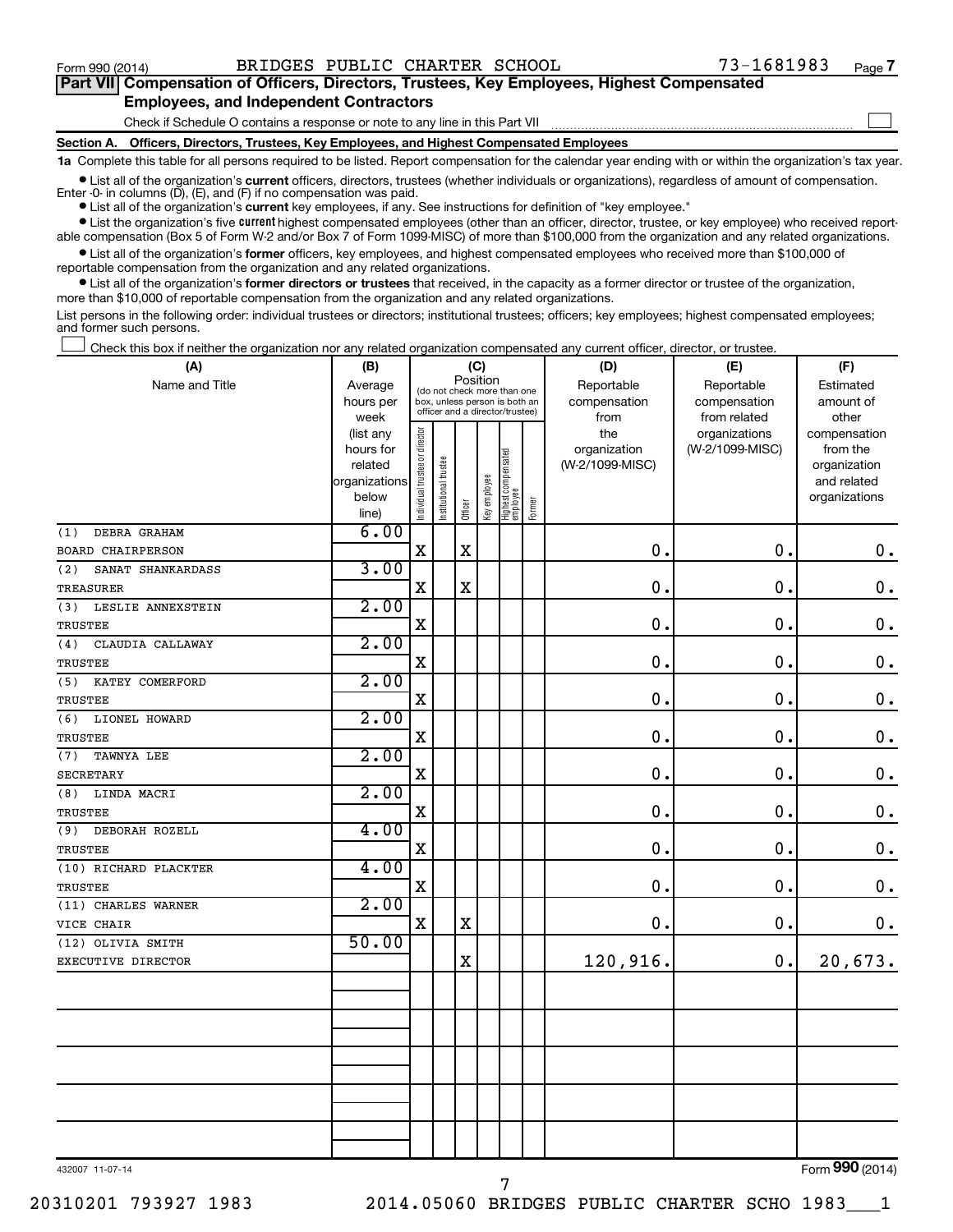|                 | BRIDGES PUBLIC CHARTER SCHOOL<br>Form 990 (2014)                                                                                     |               |                                |                       |          |              |                                                              |        |                                | 73-1681983      |                             |                     |               | Page 8           |
|-----------------|--------------------------------------------------------------------------------------------------------------------------------------|---------------|--------------------------------|-----------------------|----------|--------------|--------------------------------------------------------------|--------|--------------------------------|-----------------|-----------------------------|---------------------|---------------|------------------|
| <b>Part VII</b> | Section A. Officers, Directors, Trustees, Key Employees, and Highest Compensated Employees (continued)                               |               |                                |                       |          |              |                                                              |        |                                |                 |                             |                     |               |                  |
|                 | (A)                                                                                                                                  | (B)           |                                |                       | (C)      |              |                                                              |        | (D)                            | (E)             |                             |                     | (F)           |                  |
|                 | Name and title                                                                                                                       | Average       |                                |                       | Position |              |                                                              |        | Reportable                     | Reportable      |                             |                     | Estimated     |                  |
|                 |                                                                                                                                      | hours per     |                                |                       |          |              | (do not check more than one<br>box, unless person is both an |        | compensation                   | compensation    |                             |                     | amount of     |                  |
|                 |                                                                                                                                      | week          |                                |                       |          |              | officer and a director/trustee)                              |        | from                           | from related    |                             |                     | other         |                  |
|                 |                                                                                                                                      | (list any     |                                |                       |          |              |                                                              |        | the                            | organizations   |                             |                     | compensation  |                  |
|                 |                                                                                                                                      | hours for     |                                |                       |          |              |                                                              |        | organization                   | (W-2/1099-MISC) |                             |                     | from the      |                  |
|                 |                                                                                                                                      | related       |                                |                       |          |              |                                                              |        | (W-2/1099-MISC)                |                 |                             |                     | organization  |                  |
|                 |                                                                                                                                      | organizations |                                |                       |          |              |                                                              |        |                                |                 |                             |                     | and related   |                  |
|                 |                                                                                                                                      | below         |                                |                       |          |              |                                                              |        |                                |                 |                             |                     | organizations |                  |
|                 |                                                                                                                                      | line)         | Individual trustee or director | Institutional trustee | Officer  | Key employee | Highest compensated<br>  employee                            | Former |                                |                 |                             |                     |               |                  |
|                 |                                                                                                                                      |               |                                |                       |          |              |                                                              |        |                                |                 |                             |                     |               |                  |
|                 |                                                                                                                                      |               |                                |                       |          |              |                                                              |        |                                |                 |                             |                     |               |                  |
|                 |                                                                                                                                      |               |                                |                       |          |              |                                                              |        |                                |                 |                             |                     |               |                  |
|                 |                                                                                                                                      |               |                                |                       |          |              |                                                              |        |                                |                 |                             |                     |               |                  |
|                 |                                                                                                                                      |               |                                |                       |          |              |                                                              |        |                                |                 |                             |                     |               |                  |
|                 |                                                                                                                                      |               |                                |                       |          |              |                                                              |        |                                |                 |                             |                     |               |                  |
|                 |                                                                                                                                      |               |                                |                       |          |              |                                                              |        |                                |                 |                             |                     |               |                  |
|                 |                                                                                                                                      |               |                                |                       |          |              |                                                              |        |                                |                 |                             |                     |               |                  |
|                 |                                                                                                                                      |               |                                |                       |          |              |                                                              |        |                                |                 |                             |                     |               |                  |
|                 |                                                                                                                                      |               |                                |                       |          |              |                                                              |        |                                |                 |                             |                     |               |                  |
|                 |                                                                                                                                      |               |                                |                       |          |              |                                                              |        |                                |                 |                             |                     |               |                  |
|                 |                                                                                                                                      |               |                                |                       |          |              |                                                              |        |                                |                 |                             |                     |               |                  |
|                 |                                                                                                                                      |               |                                |                       |          |              |                                                              |        |                                |                 |                             |                     |               |                  |
|                 |                                                                                                                                      |               |                                |                       |          |              |                                                              |        |                                |                 |                             |                     |               |                  |
|                 |                                                                                                                                      |               |                                |                       |          |              |                                                              |        |                                |                 |                             |                     |               |                  |
|                 |                                                                                                                                      |               |                                |                       |          |              |                                                              |        |                                |                 |                             |                     |               |                  |
|                 |                                                                                                                                      |               |                                |                       |          |              |                                                              |        |                                |                 |                             |                     |               |                  |
|                 |                                                                                                                                      |               |                                |                       |          |              |                                                              |        |                                |                 |                             |                     |               |                  |
|                 |                                                                                                                                      |               |                                |                       |          |              |                                                              |        |                                |                 |                             |                     |               |                  |
|                 |                                                                                                                                      |               |                                |                       |          |              |                                                              |        |                                |                 |                             |                     |               |                  |
|                 |                                                                                                                                      |               |                                |                       |          |              |                                                              |        | 120,916.                       |                 | $\overline{\mathfrak{o}}$ . |                     | 20,673.       |                  |
|                 | c Total from continuation sheets to Part VII, Section A manufactured by                                                              |               |                                |                       |          |              |                                                              |        | $\overline{0}$ .               |                 | $\overline{0}$ .            |                     |               | $\overline{0}$ . |
|                 |                                                                                                                                      |               |                                |                       |          |              |                                                              |        | 120,916.                       |                 | 0.                          |                     | 20,673.       |                  |
| 2               | Total number of individuals (including but not limited to those listed above) who received more than \$100,000 of reportable         |               |                                |                       |          |              |                                                              |        |                                |                 |                             |                     |               |                  |
|                 |                                                                                                                                      |               |                                |                       |          |              |                                                              |        |                                |                 |                             |                     |               | 1                |
|                 | compensation from the organization $\blacktriangleright$                                                                             |               |                                |                       |          |              |                                                              |        |                                |                 |                             |                     | Yes           | No               |
|                 |                                                                                                                                      |               |                                |                       |          |              |                                                              |        |                                |                 |                             |                     |               |                  |
| 3               | Did the organization list any former officer, director, or trustee, key employee, or highest compensated employee on                 |               |                                |                       |          |              |                                                              |        |                                |                 |                             |                     |               |                  |
|                 | line 1a? If "Yes," complete Schedule J for such individual [11] manufacture manufacture in the set of the set o                      |               |                                |                       |          |              |                                                              |        |                                |                 |                             | 3                   |               | х                |
|                 | For any individual listed on line 1a, is the sum of reportable compensation and other compensation from the organization             |               |                                |                       |          |              |                                                              |        |                                |                 |                             |                     |               |                  |
|                 | and related organizations greater than \$150,000? If "Yes," complete Schedule J for such individual                                  |               |                                |                       |          |              |                                                              |        |                                |                 |                             | 4                   |               | х                |
| 5               | Did any person listed on line 1a receive or accrue compensation from any unrelated organization or individual for services           |               |                                |                       |          |              |                                                              |        |                                |                 |                             |                     |               |                  |
|                 |                                                                                                                                      |               |                                |                       |          |              |                                                              |        |                                |                 |                             | 5                   |               | X                |
|                 | <b>Section B. Independent Contractors</b>                                                                                            |               |                                |                       |          |              |                                                              |        |                                |                 |                             |                     |               |                  |
| 1               | Complete this table for your five highest compensated independent contractors that received more than \$100,000 of compensation from |               |                                |                       |          |              |                                                              |        |                                |                 |                             |                     |               |                  |
|                 |                                                                                                                                      |               |                                |                       |          |              |                                                              |        |                                |                 |                             |                     |               |                  |
|                 | the organization. Report compensation for the calendar year ending with or within the organization's tax year.                       |               |                                |                       |          |              |                                                              |        |                                |                 |                             |                     |               |                  |
|                 | (A)<br>Name and business address                                                                                                     |               |                                |                       |          |              |                                                              |        | (B)<br>Description of services |                 |                             | (C)<br>Compensation |               |                  |
|                 |                                                                                                                                      |               |                                |                       |          |              |                                                              |        |                                |                 |                             |                     |               |                  |
|                 | CHESAPEAKE CHILDRENS THERAPY CENTER,                                                                                                 |               |                                |                       |          |              | 10588                                                        |        |                                |                 |                             |                     |               |                  |
|                 | CANTERBERRY ROAD, FAIRFAX STATION, VA                                                                                                |               |                                |                       |          |              |                                                              |        | SPC<br><b>EDUCATION SVC</b>    |                 |                             |                     | 104,241.      |                  |
|                 |                                                                                                                                      |               |                                |                       |          |              |                                                              |        |                                |                 |                             |                     |               |                  |
|                 |                                                                                                                                      |               |                                |                       |          |              |                                                              |        |                                |                 |                             |                     |               |                  |
|                 |                                                                                                                                      |               |                                |                       |          |              |                                                              |        |                                |                 |                             |                     |               |                  |
|                 |                                                                                                                                      |               |                                |                       |          |              |                                                              |        |                                |                 |                             |                     |               |                  |
|                 |                                                                                                                                      |               |                                |                       |          |              |                                                              |        |                                |                 |                             |                     |               |                  |
|                 |                                                                                                                                      |               |                                |                       |          |              |                                                              |        |                                |                 |                             |                     |               |                  |
|                 |                                                                                                                                      |               |                                |                       |          |              |                                                              |        |                                |                 |                             |                     |               |                  |
|                 |                                                                                                                                      |               |                                |                       |          |              |                                                              |        |                                |                 |                             |                     |               |                  |
|                 |                                                                                                                                      |               |                                |                       |          |              |                                                              |        |                                |                 |                             |                     |               |                  |
| 2               | Total number of independent contractors (including but not limited to those listed above) who received more than                     |               |                                |                       |          |              |                                                              |        |                                |                 |                             |                     |               |                  |
|                 | \$100,000 of compensation from the organization                                                                                      |               |                                |                       |          |              | 1                                                            |        |                                |                 |                             |                     |               |                  |
| 432008          |                                                                                                                                      |               |                                |                       |          |              |                                                              |        |                                |                 |                             | Form 990 (2014)     |               |                  |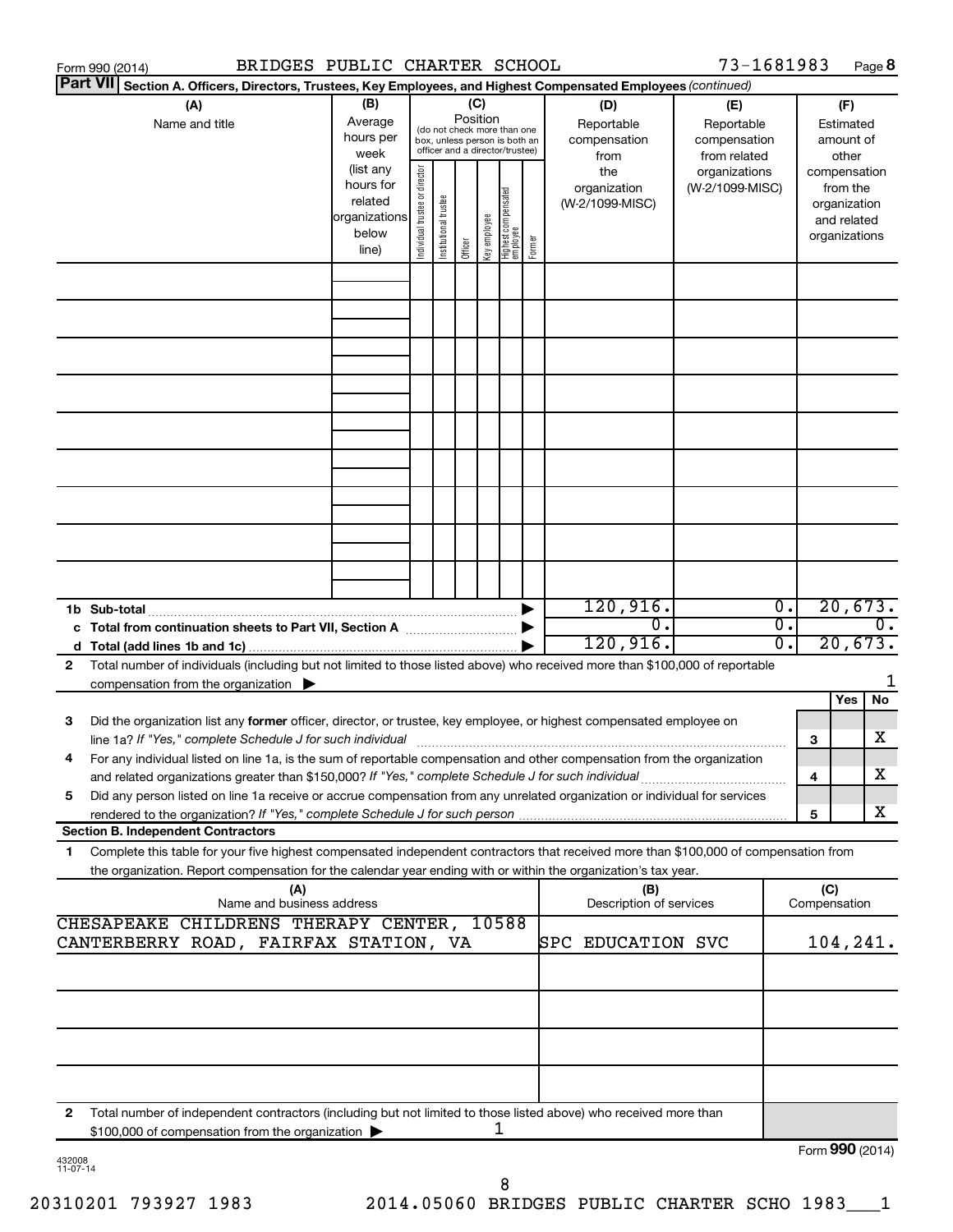|                                                           |      |   | Form 990 (2014)                                                           |                 | BRIDGES PUBLIC CHARTER SCHOOL |                               |                                                 | 73-1681983<br>Page 9                    |                                                             |  |
|-----------------------------------------------------------|------|---|---------------------------------------------------------------------------|-----------------|-------------------------------|-------------------------------|-------------------------------------------------|-----------------------------------------|-------------------------------------------------------------|--|
| <b>Part VIII</b>                                          |      |   | <b>Statement of Revenue</b>                                               |                 |                               |                               |                                                 |                                         |                                                             |  |
|                                                           |      |   |                                                                           |                 |                               |                               |                                                 |                                         |                                                             |  |
|                                                           |      |   |                                                                           |                 |                               | (A)<br>Total revenue          | (B)<br>Related or<br>exempt function<br>revenue | (C)<br>Unrelated<br>business<br>revenue | Revenue excluded<br>from tax under<br>sections<br>512 - 514 |  |
|                                                           |      |   | <b>1 a</b> Federated campaigns                                            | 1a              |                               |                               |                                                 |                                         |                                                             |  |
| Contributions, Gifts, Grants<br>and Other Similar Amounts |      |   |                                                                           | 1 <sub>b</sub>  |                               |                               |                                                 |                                         |                                                             |  |
|                                                           |      |   | c Fundraising events                                                      | $\overline{1c}$ | 3,140.                        |                               |                                                 |                                         |                                                             |  |
|                                                           |      |   | d Related organizations                                                   | 1d              |                               |                               |                                                 |                                         |                                                             |  |
|                                                           |      |   | e Government grants (contributions)                                       | 1e              | 457,389.                      |                               |                                                 |                                         |                                                             |  |
|                                                           |      |   | f All other contributions, gifts, grants, and                             |                 |                               |                               |                                                 |                                         |                                                             |  |
|                                                           |      |   | similar amounts not included above                                        | 1f              | 79,200.                       |                               |                                                 |                                         |                                                             |  |
|                                                           |      |   | g Noncash contributions included in lines 1a-1f: \$                       |                 | 5,274.                        |                               |                                                 |                                         |                                                             |  |
|                                                           |      |   |                                                                           |                 |                               | 539,729.                      |                                                 |                                         |                                                             |  |
|                                                           |      |   |                                                                           |                 | <b>Business Code</b>          |                               |                                                 |                                         |                                                             |  |
|                                                           | 2а   |   | PER PUPIL APPROPRIATIO                                                    |                 |                               | $900099$ 5,883,956.5,883,956. |                                                 |                                         |                                                             |  |
|                                                           |      | b | PER PUPIL FACILITY ALL                                                    |                 | 900099                        |                               | $835,584.$ 835,584.                             |                                         |                                                             |  |
|                                                           |      |   | <b>ACTIVITY FEES</b>                                                      |                 | 611710                        | 53,628.                       | 53,628.                                         |                                         |                                                             |  |
|                                                           |      | d |                                                                           |                 |                               |                               |                                                 |                                         |                                                             |  |
| Program Service<br>Revenue                                |      | е |                                                                           |                 |                               |                               |                                                 |                                         |                                                             |  |
|                                                           |      |   |                                                                           |                 |                               |                               |                                                 |                                         |                                                             |  |
|                                                           |      |   |                                                                           |                 |                               | $\triangleright$ 6,773,168.   |                                                 |                                         |                                                             |  |
|                                                           | 3    |   | Investment income (including dividends, interest, and                     |                 |                               |                               |                                                 |                                         |                                                             |  |
|                                                           |      |   |                                                                           |                 |                               |                               |                                                 |                                         |                                                             |  |
|                                                           | 4    |   | Income from investment of tax-exempt bond proceeds                        |                 |                               |                               |                                                 |                                         |                                                             |  |
|                                                           | 5    |   |                                                                           |                 |                               |                               |                                                 |                                         |                                                             |  |
|                                                           |      |   |                                                                           | (i) Real        | (ii) Personal                 |                               |                                                 |                                         |                                                             |  |
|                                                           |      |   | <b>6 a</b> Gross rents                                                    |                 |                               |                               |                                                 |                                         |                                                             |  |
|                                                           |      |   | <b>b</b> Less: rental expenses                                            |                 |                               |                               |                                                 |                                         |                                                             |  |
|                                                           |      |   | c Rental income or (loss)                                                 |                 |                               |                               |                                                 |                                         |                                                             |  |
|                                                           |      |   | d Net rental income or (loss)                                             |                 |                               |                               |                                                 |                                         |                                                             |  |
|                                                           |      |   | 7 a Gross amount from sales of                                            | (i) Securities  | (ii) Other                    |                               |                                                 |                                         |                                                             |  |
|                                                           |      |   | assets other than inventory                                               |                 |                               |                               |                                                 |                                         |                                                             |  |
|                                                           |      |   | <b>b</b> Less: cost or other basis                                        |                 |                               |                               |                                                 |                                         |                                                             |  |
|                                                           |      |   | and sales expenses                                                        |                 |                               |                               |                                                 |                                         |                                                             |  |
|                                                           |      |   |                                                                           |                 |                               |                               |                                                 |                                         |                                                             |  |
|                                                           |      |   |                                                                           |                 |                               |                               |                                                 |                                         |                                                             |  |
| <b>Other Revenue</b>                                      |      |   | 8 a Gross income from fundraising events (not<br>including \$ $3,140.$ of |                 |                               |                               |                                                 |                                         |                                                             |  |
|                                                           |      |   | contributions reported on line 1c). See                                   |                 |                               |                               |                                                 |                                         |                                                             |  |
|                                                           |      |   |                                                                           |                 | 0.                            |                               |                                                 |                                         |                                                             |  |
|                                                           |      |   |                                                                           | b               | 2,861.                        |                               |                                                 |                                         |                                                             |  |
|                                                           |      |   | c Net income or (loss) from fundraising events                            |                 | <u>.</u>                      | $-2,861.$                     |                                                 |                                         | $-2,861.$                                                   |  |
|                                                           |      |   | 9 a Gross income from gaming activities. See                              |                 |                               |                               |                                                 |                                         |                                                             |  |
|                                                           |      |   |                                                                           |                 |                               |                               |                                                 |                                         |                                                             |  |
|                                                           |      |   |                                                                           | b               |                               |                               |                                                 |                                         |                                                             |  |
|                                                           |      |   | c Net income or (loss) from gaming activities                             |                 |                               |                               |                                                 |                                         |                                                             |  |
|                                                           |      |   | 10 a Gross sales of inventory, less returns                               |                 |                               |                               |                                                 |                                         |                                                             |  |
|                                                           |      |   |                                                                           |                 |                               |                               |                                                 |                                         |                                                             |  |
|                                                           |      |   |                                                                           |                 |                               |                               |                                                 |                                         |                                                             |  |
|                                                           |      |   | c Net income or (loss) from sales of inventory                            |                 |                               |                               |                                                 |                                         |                                                             |  |
|                                                           |      |   | Miscellaneous Revenue                                                     |                 | <b>Business Code</b>          |                               |                                                 |                                         |                                                             |  |
|                                                           | 11 a |   |                                                                           |                 |                               |                               |                                                 |                                         |                                                             |  |
|                                                           |      | b |                                                                           |                 |                               |                               |                                                 |                                         |                                                             |  |
|                                                           |      | с |                                                                           |                 |                               |                               |                                                 |                                         |                                                             |  |
|                                                           |      | d |                                                                           |                 |                               |                               |                                                 |                                         |                                                             |  |
|                                                           | 12   |   |                                                                           |                 | $\blacktriangleright$         | $\sqrt{7,310,036.6,773,168.}$ |                                                 | $\overline{0}$ .                        | $-2,861.$                                                   |  |
| 432009<br>11-07-14                                        |      |   |                                                                           |                 |                               |                               |                                                 |                                         | Form 990 (2014)                                             |  |

20310201 793927 1983 2014.05060 BRIDGES PUBLIC CHARTER SCHO 1983\_\_\_1

9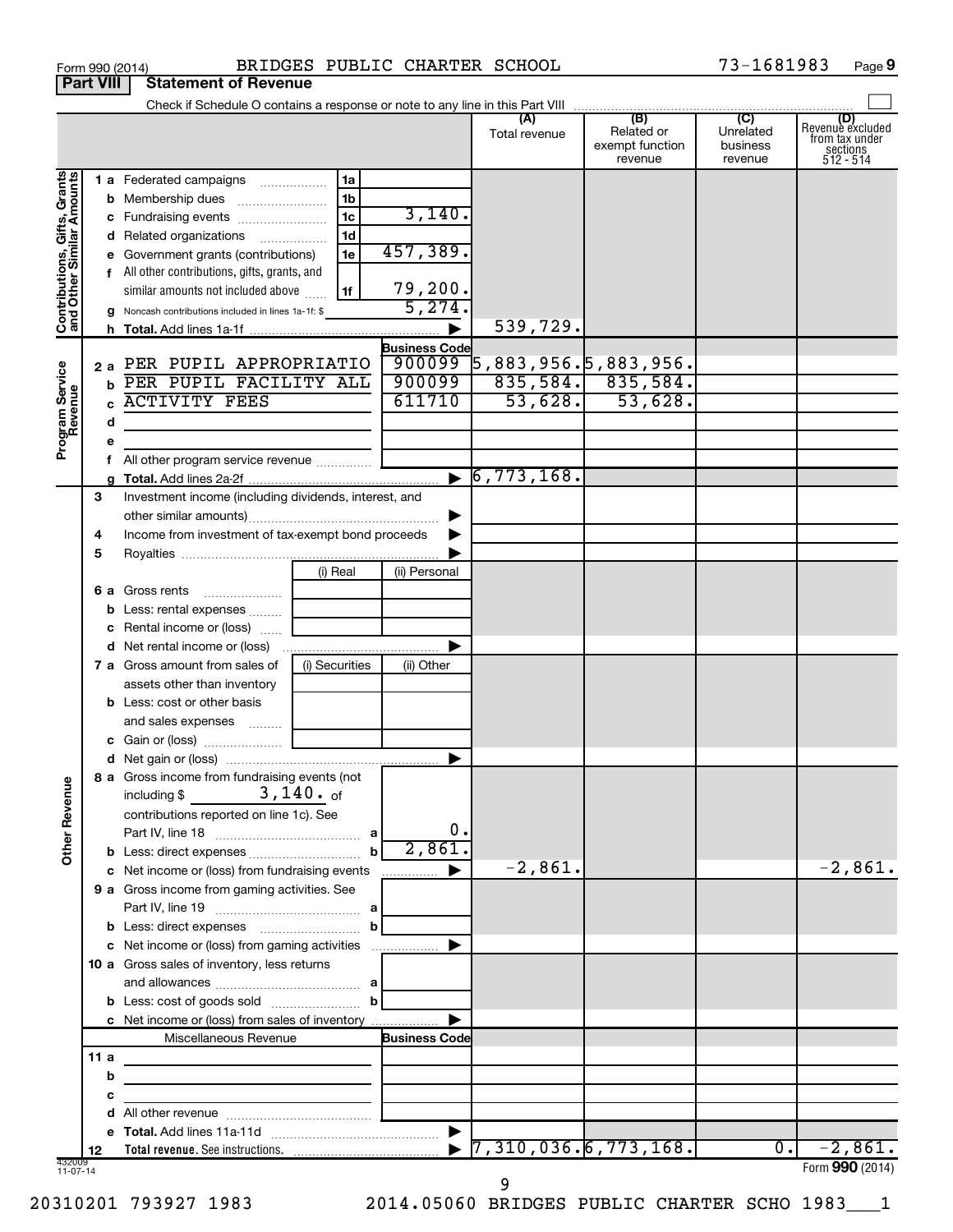**Part IX Statement of Functional Expenses**

Form 990 (2014) Page BRIDGES PUBLIC CHARTER SCHOOL 73-1681983

|                                                                             | Section 501(c)(3) and 501(c)(4) organizations must complete all columns. All other organizations must complete column (A).                                                                                    |                                    |                                    |                                           |                                |  |  |  |  |  |
|-----------------------------------------------------------------------------|---------------------------------------------------------------------------------------------------------------------------------------------------------------------------------------------------------------|------------------------------------|------------------------------------|-------------------------------------------|--------------------------------|--|--|--|--|--|
| Check if Schedule O contains a response or note to any line in this Part IX |                                                                                                                                                                                                               |                                    |                                    |                                           |                                |  |  |  |  |  |
|                                                                             | Do not include amounts reported on lines 6b,<br>7b, 8b, 9b, and 10b of Part VIII.                                                                                                                             | (A)<br>Total expenses              | (B)<br>Program service<br>expenses | (C)<br>Management and<br>general expenses | (D)<br>Fundraising<br>expenses |  |  |  |  |  |
| 1.                                                                          | Grants and other assistance to domestic organizations                                                                                                                                                         |                                    |                                    |                                           |                                |  |  |  |  |  |
|                                                                             | and domestic governments. See Part IV, line 21                                                                                                                                                                |                                    |                                    |                                           |                                |  |  |  |  |  |
| $\mathbf{2}$                                                                | Grants and other assistance to domestic                                                                                                                                                                       |                                    |                                    |                                           |                                |  |  |  |  |  |
|                                                                             | individuals. See Part IV, line 22                                                                                                                                                                             |                                    |                                    |                                           |                                |  |  |  |  |  |
| 3                                                                           | Grants and other assistance to foreign                                                                                                                                                                        |                                    |                                    |                                           |                                |  |  |  |  |  |
|                                                                             | organizations, foreign governments, and foreign                                                                                                                                                               |                                    |                                    |                                           |                                |  |  |  |  |  |
|                                                                             | individuals. See Part IV, lines 15 and 16                                                                                                                                                                     |                                    |                                    |                                           |                                |  |  |  |  |  |
| 4                                                                           | Benefits paid to or for members                                                                                                                                                                               |                                    |                                    |                                           |                                |  |  |  |  |  |
| 5                                                                           | Compensation of current officers, directors,                                                                                                                                                                  |                                    |                                    |                                           |                                |  |  |  |  |  |
|                                                                             | trustees, and key employees                                                                                                                                                                                   | 149,985.                           | 119,988.                           | 29,997.                                   |                                |  |  |  |  |  |
| 6                                                                           | Compensation not included above, to disqualified                                                                                                                                                              |                                    |                                    |                                           |                                |  |  |  |  |  |
|                                                                             | persons (as defined under section 4958(f)(1)) and                                                                                                                                                             |                                    |                                    |                                           |                                |  |  |  |  |  |
|                                                                             | persons described in section 4958(c)(3)(B)                                                                                                                                                                    |                                    |                                    |                                           |                                |  |  |  |  |  |
| 7                                                                           |                                                                                                                                                                                                               | 3,801,291.                         | 3,491,162.                         | 310, 129.                                 |                                |  |  |  |  |  |
| 8                                                                           | Pension plan accruals and contributions (include                                                                                                                                                              |                                    |                                    |                                           |                                |  |  |  |  |  |
|                                                                             | section 401(k) and 403(b) employer contributions)                                                                                                                                                             | 20,604.                            | $\frac{19,689}{186,873}$           | 915.<br>16,728.                           |                                |  |  |  |  |  |
| 9                                                                           |                                                                                                                                                                                                               | $\overline{203,601}$ .<br>332,632. | 304, 221.                          | 28,411.                                   |                                |  |  |  |  |  |
| 10                                                                          |                                                                                                                                                                                                               |                                    |                                    |                                           |                                |  |  |  |  |  |
| 11                                                                          | Fees for services (non-employees):                                                                                                                                                                            |                                    |                                    |                                           |                                |  |  |  |  |  |
| а                                                                           |                                                                                                                                                                                                               |                                    |                                    |                                           |                                |  |  |  |  |  |
| b                                                                           |                                                                                                                                                                                                               | 135,909.                           | 102,062.                           | 33,847.                                   |                                |  |  |  |  |  |
|                                                                             |                                                                                                                                                                                                               |                                    |                                    |                                           |                                |  |  |  |  |  |
| d                                                                           | Professional fundraising services. See Part IV, line 17                                                                                                                                                       |                                    |                                    |                                           |                                |  |  |  |  |  |
| е<br>f                                                                      | Investment management fees                                                                                                                                                                                    |                                    |                                    |                                           |                                |  |  |  |  |  |
| g                                                                           | Other. (If line 11g amount exceeds 10% of line 25,                                                                                                                                                            |                                    |                                    |                                           |                                |  |  |  |  |  |
|                                                                             | column (A) amount, list line 11g expenses on Sch O.)                                                                                                                                                          | 340,068.                           | 265,739.                           | 74,329.                                   |                                |  |  |  |  |  |
| 12                                                                          |                                                                                                                                                                                                               |                                    |                                    |                                           |                                |  |  |  |  |  |
| 13                                                                          |                                                                                                                                                                                                               | 102,030.                           | 93,108.                            | 8,922.                                    |                                |  |  |  |  |  |
| 14                                                                          |                                                                                                                                                                                                               |                                    |                                    |                                           |                                |  |  |  |  |  |
| 15                                                                          |                                                                                                                                                                                                               | 829, 848.                          | 758,968.                           | 70,880.                                   |                                |  |  |  |  |  |
| 16                                                                          |                                                                                                                                                                                                               |                                    |                                    |                                           |                                |  |  |  |  |  |
| 17                                                                          |                                                                                                                                                                                                               |                                    |                                    |                                           |                                |  |  |  |  |  |
| 18                                                                          | Payments of travel or entertainment expenses                                                                                                                                                                  |                                    |                                    |                                           |                                |  |  |  |  |  |
|                                                                             | for any federal, state, or local public officials<br>Conferences, conventions, and meetings                                                                                                                   |                                    |                                    |                                           |                                |  |  |  |  |  |
| 19<br>20                                                                    | Interest                                                                                                                                                                                                      | 409.                               | 409.                               |                                           |                                |  |  |  |  |  |
| 21                                                                          |                                                                                                                                                                                                               |                                    |                                    |                                           |                                |  |  |  |  |  |
| 22                                                                          | Depreciation, depletion, and amortization                                                                                                                                                                     | 124, 181.                          | 113,574.                           | 10,607.                                   |                                |  |  |  |  |  |
| 23                                                                          | Insurance                                                                                                                                                                                                     | 24,741.                            | 22,628.                            | 2,113.                                    |                                |  |  |  |  |  |
| 24                                                                          | Other expenses. Itemize expenses not covered<br>above. (List miscellaneous expenses in line 24e. If line<br>24e amount exceeds 10% of line 25, column (A)<br>amount, list line 24e expenses on Schedule O.) [ |                                    |                                    |                                           |                                |  |  |  |  |  |
| a                                                                           | DIRECT STUDENT COSTS                                                                                                                                                                                          | 561, 181.                          | 561,181.                           |                                           |                                |  |  |  |  |  |
| b                                                                           | FOOD SERVICES                                                                                                                                                                                                 | 245,090.                           | 224, 156.                          | 20,934.                                   |                                |  |  |  |  |  |
|                                                                             | PROFESSIONAL DEVELOPMEN                                                                                                                                                                                       | 73,082.                            | 66,840.                            | 6, 242.                                   |                                |  |  |  |  |  |
| d                                                                           | OTHER GENERAL EXPENSES                                                                                                                                                                                        | 28,376.                            | 26, 160.                           | 2,216.                                    |                                |  |  |  |  |  |
|                                                                             | e All other expenses                                                                                                                                                                                          | 23,776.                            | 18,472.                            | 5,304.                                    |                                |  |  |  |  |  |
| 25                                                                          | Total functional expenses. Add lines 1 through 24e                                                                                                                                                            | 6,996,804.                         | 6, 375, 230.                       | 621,574.                                  | $\overline{0}$ .               |  |  |  |  |  |
| 26                                                                          | Joint costs. Complete this line only if the organization                                                                                                                                                      |                                    |                                    |                                           |                                |  |  |  |  |  |
|                                                                             | reported in column (B) joint costs from a combined                                                                                                                                                            |                                    |                                    |                                           |                                |  |  |  |  |  |
|                                                                             | educational campaign and fundraising solicitation.                                                                                                                                                            |                                    |                                    |                                           |                                |  |  |  |  |  |
|                                                                             | Check here $\blacktriangleright$<br>if following SOP 98-2 (ASC 958-720)                                                                                                                                       |                                    |                                    |                                           |                                |  |  |  |  |  |

432010 11-07-14

Form (2014) **990**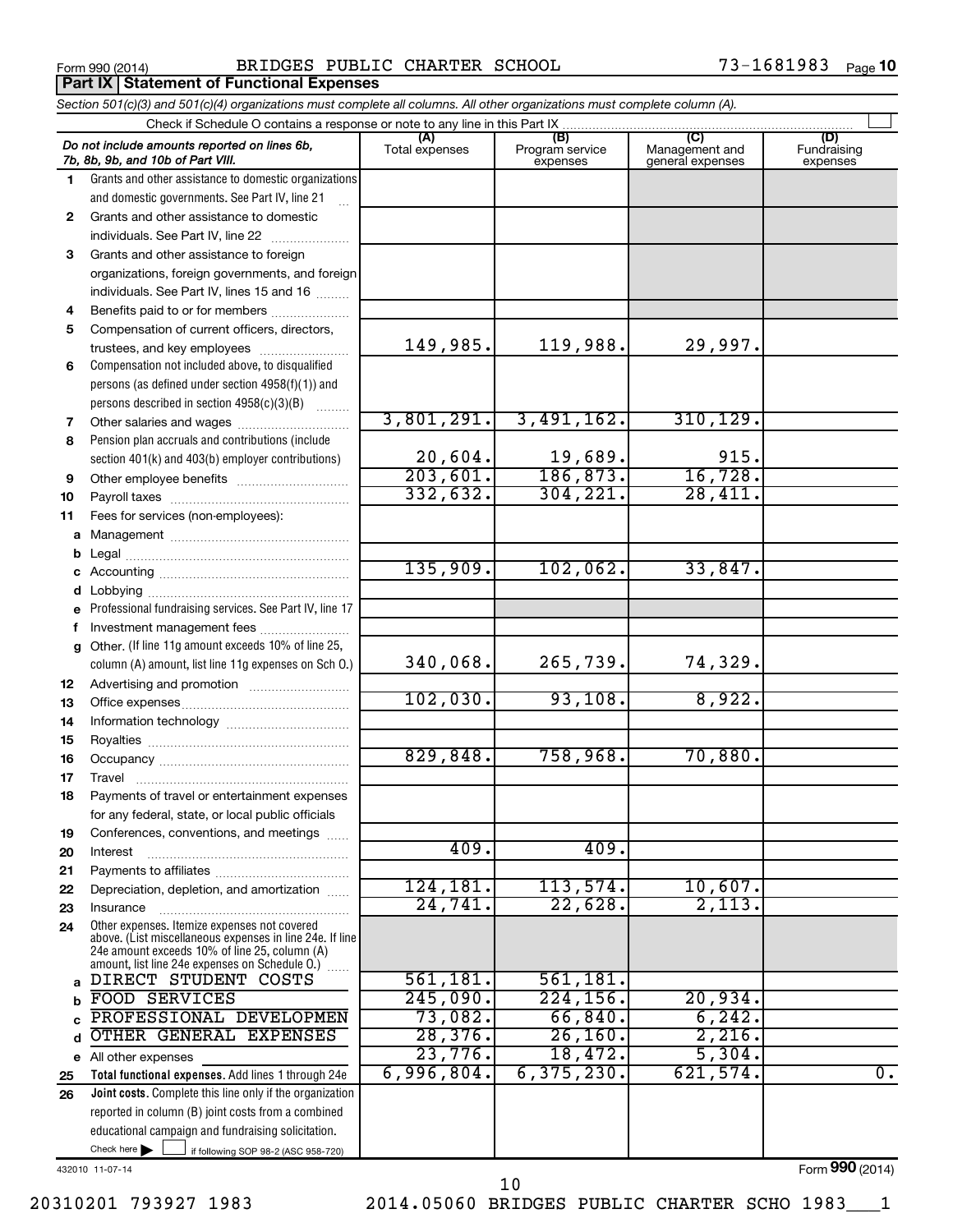Form 990 (2014) BRIDGES PUBLIC CHARTER SCHOOL 73-1681983 Page

Check if Schedule O contains a response or note to any line in this Part X

73-1681983 Page 11

 $\perp$ 

**(A) (B)**

Beginning of year  $\vert$  | End of year

|                             | 1  |                                                                                                                                     | 1,405,734.   | $\mathbf{1}$    | 1,553,544.         |
|-----------------------------|----|-------------------------------------------------------------------------------------------------------------------------------------|--------------|-----------------|--------------------|
|                             | 2  |                                                                                                                                     | 17,012.      | $\overline{2}$  | 2,310.             |
|                             | 3  |                                                                                                                                     |              | 3               | 396,587.           |
|                             | 4  |                                                                                                                                     | 136,635.     | $\overline{4}$  | 13,824.            |
|                             | 5  | Loans and other receivables from current and former officers, directors,                                                            |              |                 |                    |
|                             |    | trustees, key employees, and highest compensated employees. Complete                                                                |              |                 |                    |
|                             |    | Part II of Schedule L                                                                                                               |              | 5               |                    |
|                             | 6  | Loans and other receivables from other disqualified persons (as defined under                                                       |              |                 |                    |
|                             |    | section 4958(f)(1)), persons described in section 4958(c)(3)(B), and contributing                                                   |              |                 |                    |
|                             |    | employers and sponsoring organizations of section 501(c)(9) voluntary                                                               |              |                 |                    |
|                             |    | employees' beneficiary organizations (see instr). Complete Part II of Sch L                                                         |              | 6               |                    |
| Assets                      | 7  |                                                                                                                                     |              | $\overline{7}$  |                    |
|                             | 8  |                                                                                                                                     |              | 8               |                    |
|                             | 9  | Prepaid expenses and deferred charges                                                                                               | 49,618.      | 9               | 62,789.            |
|                             |    | 10a Land, buildings, and equipment: cost or other                                                                                   |              |                 |                    |
|                             |    | 1,480,447.<br>basis. Complete Part VI of Schedule D  10a                                                                            |              |                 |                    |
|                             |    | 660, 409.<br>10 <sub>b</sub><br><b>b</b> Less: accumulated depreciation                                                             | 94,311.      | 10 <sub>c</sub> | 820,038.           |
|                             | 11 |                                                                                                                                     |              | 11              |                    |
|                             | 12 |                                                                                                                                     |              | 12              |                    |
|                             | 13 |                                                                                                                                     |              | 13              |                    |
|                             | 14 |                                                                                                                                     |              | 14              |                    |
|                             | 15 |                                                                                                                                     | 52,838.      | 15              | 52,838.            |
|                             | 16 |                                                                                                                                     | 1,756,148.   | 16              | 2,901,930.         |
|                             | 17 |                                                                                                                                     | 543,039.     | 17              | 1,411,598.         |
|                             | 18 |                                                                                                                                     |              | 18              |                    |
|                             | 19 |                                                                                                                                     | 32,777.      | 19              |                    |
|                             | 20 |                                                                                                                                     |              | 20              |                    |
|                             | 21 | Escrow or custodial account liability. Complete Part IV of Schedule D                                                               |              | 21              |                    |
|                             | 22 | Loans and other payables to current and former officers, directors, trustees,                                                       |              |                 |                    |
|                             |    | key employees, highest compensated employees, and disqualified persons.                                                             |              |                 |                    |
| Liabilities                 |    |                                                                                                                                     |              | 22              |                    |
|                             | 23 | Secured mortgages and notes payable to unrelated third parties                                                                      |              | 23              |                    |
|                             | 24 | Unsecured notes and loans payable to unrelated third parties                                                                        |              | 24              |                    |
|                             | 25 | Other liabilities (including federal income tax, payables to related third                                                          |              |                 |                    |
|                             |    | parties, and other liabilities not included on lines 17-24). Complete Part X of                                                     |              |                 |                    |
|                             |    | Schedule D                                                                                                                          | 36, 493.     | 25              | 33, 261.           |
|                             | 26 |                                                                                                                                     | 612, 309.    | 26              | 1,444,859.         |
|                             |    | Organizations that follow SFAS 117 (ASC 958), check here $\blacktriangleright \begin{array}{ c } \hline X & \text{and} \end{array}$ |              |                 |                    |
|                             |    | complete lines 27 through 29, and lines 33 and 34.                                                                                  |              |                 |                    |
|                             | 27 |                                                                                                                                     | 1, 143, 839. | 27              | 1,456,421.<br>650. |
|                             | 28 |                                                                                                                                     |              | 28              |                    |
|                             | 29 | Permanently restricted net assets                                                                                                   |              | 29              |                    |
|                             |    | Organizations that do not follow SFAS 117 (ASC 958), check here $\blacktriangleright$                                               |              |                 |                    |
|                             |    | and complete lines 30 through 34.                                                                                                   |              |                 |                    |
| Net Assets or Fund Balances | 30 |                                                                                                                                     |              | 30              |                    |
|                             | 31 | Paid-in or capital surplus, or land, building, or equipment fund                                                                    |              | 31              |                    |
|                             | 32 | Retained earnings, endowment, accumulated income, or other funds                                                                    | 1, 143, 839. | 32              | 1,457,071.         |
|                             | 33 |                                                                                                                                     | 1,756,148.   | 33              | 2,901,930.         |
|                             | 34 |                                                                                                                                     |              | 34              |                    |
|                             |    |                                                                                                                                     |              |                 | Form 990 (2014)    |

**Part X Balance Sheet**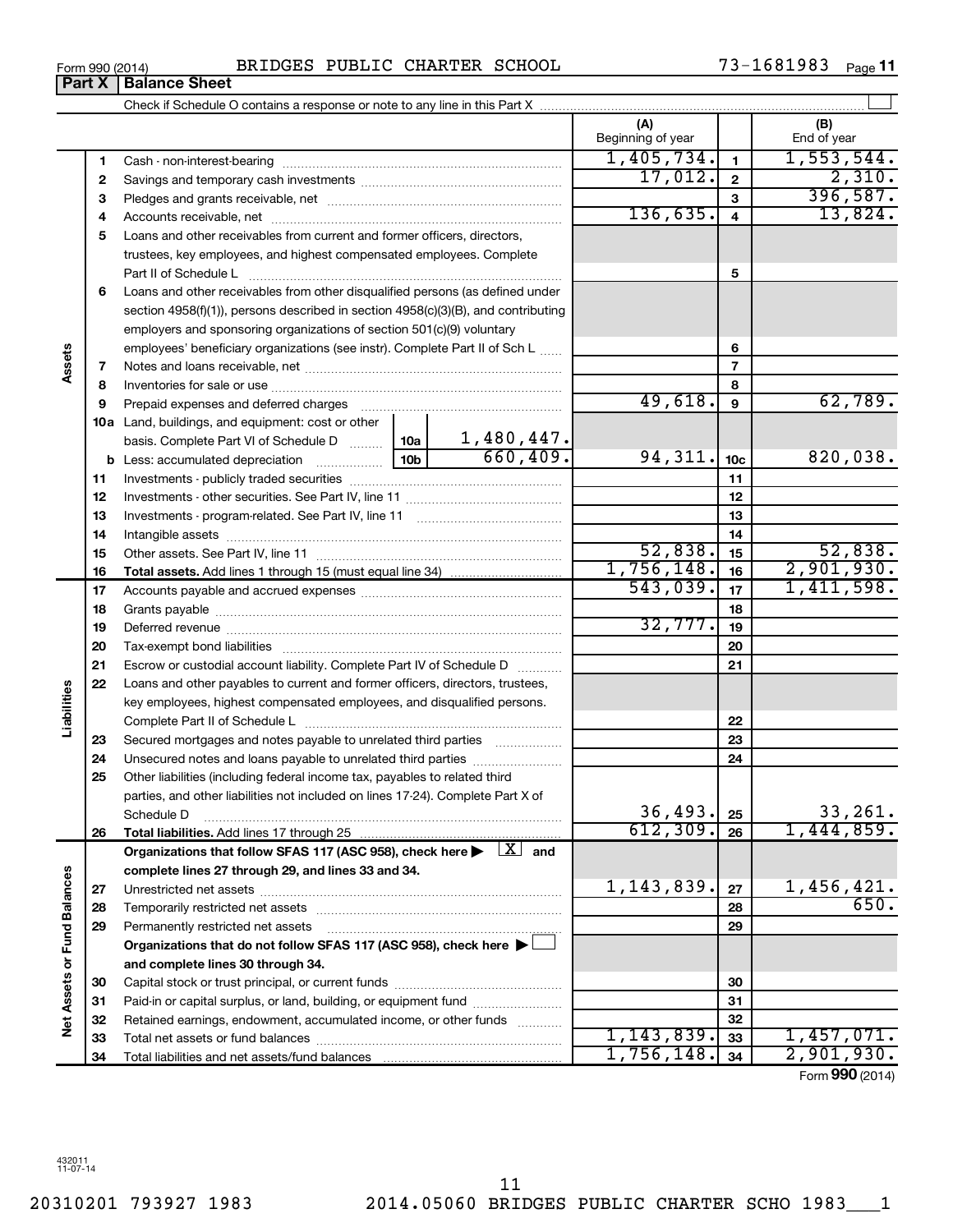|    | BRIDGES PUBLIC CHARTER SCHOOL<br>Form 990 (2014)                                                                                                                                                                               | 73-1681983     |                |                      | Page 12          |  |  |
|----|--------------------------------------------------------------------------------------------------------------------------------------------------------------------------------------------------------------------------------|----------------|----------------|----------------------|------------------|--|--|
|    | Part XI Reconciliation of Net Assets                                                                                                                                                                                           |                |                |                      |                  |  |  |
|    |                                                                                                                                                                                                                                |                |                |                      |                  |  |  |
|    |                                                                                                                                                                                                                                |                |                |                      |                  |  |  |
| 1  |                                                                                                                                                                                                                                | 1.             | 7,310,036.     |                      |                  |  |  |
| 2  |                                                                                                                                                                                                                                | $\mathfrak{p}$ | 6,996,804.     |                      | 313, 232.        |  |  |
| з  | 3                                                                                                                                                                                                                              |                |                |                      |                  |  |  |
| 4  | $\overline{\mathbf{4}}$                                                                                                                                                                                                        |                |                |                      |                  |  |  |
| 5  | Net unrealized gains (losses) on investments [111] www.martime.community.community.community.community.communi                                                                                                                 | 5              |                |                      |                  |  |  |
| 6  | Donated services and use of facilities                                                                                                                                                                                         | 6              |                |                      |                  |  |  |
| 7  | Investment expenses                                                                                                                                                                                                            | $\overline{7}$ |                |                      |                  |  |  |
| 8  | Prior period adjustments material contents and content and content and content and content and content and content and content and content and content and content and content and content and content and content and content | 8              |                |                      |                  |  |  |
| 9  |                                                                                                                                                                                                                                | 9              |                |                      | $\overline{0}$ . |  |  |
| 10 | Net assets or fund balances at end of year. Combine lines 3 through 9 (must equal Part X, line 33,                                                                                                                             |                |                |                      |                  |  |  |
|    | column (B))                                                                                                                                                                                                                    | 10             | 1,457,071.     |                      |                  |  |  |
|    | Part XII Financial Statements and Reporting                                                                                                                                                                                    |                |                |                      |                  |  |  |
|    |                                                                                                                                                                                                                                |                |                |                      |                  |  |  |
|    |                                                                                                                                                                                                                                |                |                | Yes                  | <b>No</b>        |  |  |
| 1  | $\mathbf{X}$ Accrual<br>Accounting method used to prepare the Form 990: [130] Cash<br>Other<br><b>Contract Contract</b>                                                                                                        |                |                |                      |                  |  |  |
|    | If the organization changed its method of accounting from a prior year or checked "Other," explain in Schedule O.                                                                                                              |                |                |                      |                  |  |  |
|    |                                                                                                                                                                                                                                |                | 2a             |                      | x                |  |  |
|    | If "Yes," check a box below to indicate whether the financial statements for the year were compiled or reviewed on a                                                                                                           |                |                |                      |                  |  |  |
|    | separate basis, consolidated basis, or both:                                                                                                                                                                                   |                |                |                      |                  |  |  |
|    | Consolidated basis<br>Both consolidated and separate basis<br>Separate basis                                                                                                                                                   |                |                |                      |                  |  |  |
|    |                                                                                                                                                                                                                                |                | 2 <sub>b</sub> | x                    |                  |  |  |
|    | If "Yes," check a box below to indicate whether the financial statements for the year were audited on a separate basis,                                                                                                        |                |                |                      |                  |  |  |
|    | consolidated basis, or both:                                                                                                                                                                                                   |                |                |                      |                  |  |  |
|    | $\lfloor x \rfloor$ Separate basis<br>Consolidated basis<br>Both consolidated and separate basis                                                                                                                               |                |                |                      |                  |  |  |
|    | c If "Yes" to line 2a or 2b, does the organization have a committee that assumes responsibility for oversight of the audit,                                                                                                    |                |                |                      |                  |  |  |
|    | review, or compilation of its financial statements and selection of an independent accountant?                                                                                                                                 |                | 2 <sub>c</sub> |                      | x                |  |  |
|    | If the organization changed either its oversight process or selection process during the tax year, explain in Schedule O.                                                                                                      |                |                |                      |                  |  |  |
|    | 3a As a result of a federal award, was the organization required to undergo an audit or audits as set forth in the Single Audit                                                                                                |                |                |                      |                  |  |  |
|    |                                                                                                                                                                                                                                |                | 3a             |                      | x                |  |  |
|    | <b>b</b> If "Yes," did the organization undergo the required audit or audits? If the organization did not undergo the required audit                                                                                           |                |                |                      |                  |  |  |
|    |                                                                                                                                                                                                                                |                | 3b             | $000 \text{ mod } 4$ |                  |  |  |
|    |                                                                                                                                                                                                                                |                |                |                      |                  |  |  |

Form (2014) **990**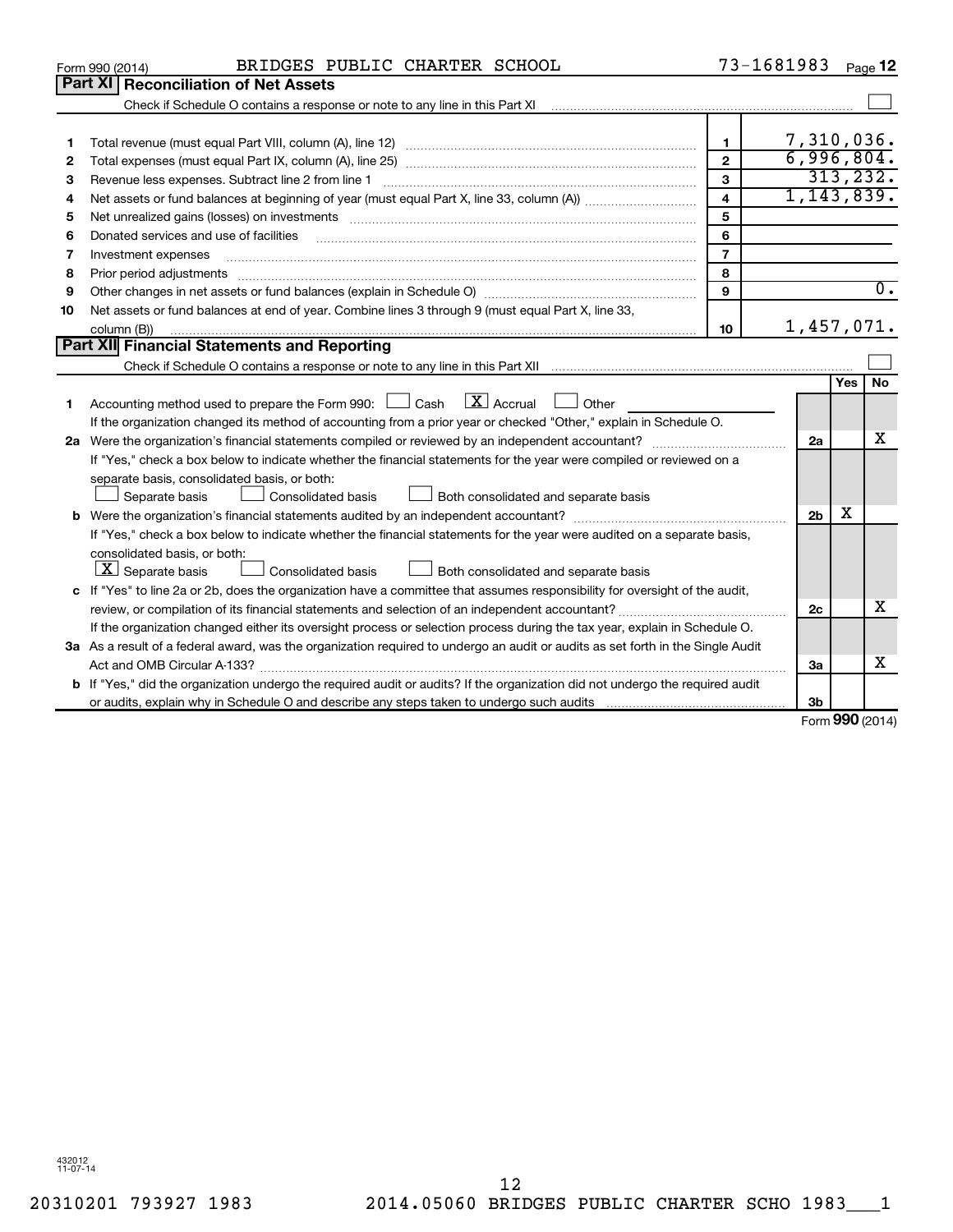Department of the Treasury Internal Revenue Service

| (Form 990 or 990-EZ |  |  |  |  |
|---------------------|--|--|--|--|
|---------------------|--|--|--|--|

# Form 990 or 990-EZ) **Public Charity Status and Public Support**<br>
Complete if the organization is a section 501(c)(3) organization or a section<br> **2014**

**4947(a)(1) nonexempt charitable trust.**

Information about Schedule A (Form 990 or 990-EZ) and its instructions is at www.irs.gov/form990. **| Attach to Form 990 or Form 990-EZ.** 

| <b>Open to Public</b><br>Inspection |
|-------------------------------------|
|                                     |

OMB No. 1545-0047

|               |                     | Name of the organization                                                                                                                                                                                                                        |          |                                                       |     |                          |                                        | <b>Employer identification number</b> |
|---------------|---------------------|-------------------------------------------------------------------------------------------------------------------------------------------------------------------------------------------------------------------------------------------------|----------|-------------------------------------------------------|-----|--------------------------|----------------------------------------|---------------------------------------|
| <b>Part I</b> |                     | Reason for Public Charity Status (All organizations must complete this part.) See instructions.                                                                                                                                                 |          | BRIDGES PUBLIC CHARTER SCHOOL                         |     |                          |                                        | 73-1681983                            |
|               |                     |                                                                                                                                                                                                                                                 |          |                                                       |     |                          |                                        |                                       |
|               |                     | The organization is not a private foundation because it is: (For lines 1 through 11, check only one box.)                                                                                                                                       |          |                                                       |     |                          |                                        |                                       |
| 1.<br>2       | $\lfloor x \rfloor$ | A church, convention of churches, or association of churches described in section 170(b)(1)(A)(i).                                                                                                                                              |          |                                                       |     |                          |                                        |                                       |
|               |                     | A school described in section 170(b)(1)(A)(ii). (Attach Schedule E.)                                                                                                                                                                            |          |                                                       |     |                          |                                        |                                       |
| з             |                     | A hospital or a cooperative hospital service organization described in section 170(b)(1)(A)(iii).<br>A medical research organization operated in conjunction with a hospital described in section 170(b)(1)(A)(iii). Enter the hospital's name, |          |                                                       |     |                          |                                        |                                       |
| 4             |                     | city, and state:                                                                                                                                                                                                                                |          |                                                       |     |                          |                                        |                                       |
| 5             |                     | An organization operated for the benefit of a college or university owned or operated by a governmental unit described in                                                                                                                       |          |                                                       |     |                          |                                        |                                       |
|               |                     | section 170(b)(1)(A)(iv). (Complete Part II.)                                                                                                                                                                                                   |          |                                                       |     |                          |                                        |                                       |
| 6             |                     | A federal, state, or local government or governmental unit described in section 170(b)(1)(A)(v).                                                                                                                                                |          |                                                       |     |                          |                                        |                                       |
| 7             |                     | An organization that normally receives a substantial part of its support from a governmental unit or from the general public described in                                                                                                       |          |                                                       |     |                          |                                        |                                       |
|               |                     | section 170(b)(1)(A)(vi). (Complete Part II.)                                                                                                                                                                                                   |          |                                                       |     |                          |                                        |                                       |
| 8             |                     | A community trust described in section 170(b)(1)(A)(vi). (Complete Part II.)                                                                                                                                                                    |          |                                                       |     |                          |                                        |                                       |
| 9             |                     | An organization that normally receives: (1) more than 33 1/3% of its support from contributions, membership fees, and gross receipts from                                                                                                       |          |                                                       |     |                          |                                        |                                       |
|               |                     | activities related to its exempt functions - subject to certain exceptions, and (2) no more than 33 1/3% of its support from gross investment                                                                                                   |          |                                                       |     |                          |                                        |                                       |
|               |                     | income and unrelated business taxable income (less section 511 tax) from businesses acquired by the organization after June 30, 1975.                                                                                                           |          |                                                       |     |                          |                                        |                                       |
|               |                     | See section 509(a)(2). (Complete Part III.)                                                                                                                                                                                                     |          |                                                       |     |                          |                                        |                                       |
| 10            |                     | An organization organized and operated exclusively to test for public safety. See section 509(a)(4).                                                                                                                                            |          |                                                       |     |                          |                                        |                                       |
| 11            |                     | An organization organized and operated exclusively for the benefit of, to perform the functions of, or to carry out the purposes of one or                                                                                                      |          |                                                       |     |                          |                                        |                                       |
|               |                     | more publicly supported organizations described in section 509(a)(1) or section 509(a)(2). See section 509(a)(3). Check the box in                                                                                                              |          |                                                       |     |                          |                                        |                                       |
|               |                     | lines 11a through 11d that describes the type of supporting organization and complete lines 11e, 11f, and 11g.                                                                                                                                  |          |                                                       |     |                          |                                        |                                       |
| a             |                     | Type I. A supporting organization operated, supervised, or controlled by its supported organization(s), typically by giving                                                                                                                     |          |                                                       |     |                          |                                        |                                       |
|               |                     | the supported organization(s) the power to regularly appoint or elect a majority of the directors or trustees of the supporting                                                                                                                 |          |                                                       |     |                          |                                        |                                       |
|               |                     | organization. You must complete Part IV, Sections A and B.                                                                                                                                                                                      |          |                                                       |     |                          |                                        |                                       |
| b             |                     | Type II. A supporting organization supervised or controlled in connection with its supported organization(s), by having                                                                                                                         |          |                                                       |     |                          |                                        |                                       |
|               |                     | control or management of the supporting organization vested in the same persons that control or manage the supported                                                                                                                            |          |                                                       |     |                          |                                        |                                       |
|               |                     | organization(s). You must complete Part IV, Sections A and C.                                                                                                                                                                                   |          |                                                       |     |                          |                                        |                                       |
| c             |                     | Type III functionally integrated. A supporting organization operated in connection with, and functionally integrated with,                                                                                                                      |          |                                                       |     |                          |                                        |                                       |
|               |                     | its supported organization(s) (see instructions). You must complete Part IV, Sections A, D, and E.                                                                                                                                              |          |                                                       |     |                          |                                        |                                       |
| d             |                     | Type III non-functionally integrated. A supporting organization operated in connection with its supported organization(s)                                                                                                                       |          |                                                       |     |                          |                                        |                                       |
|               |                     | that is not functionally integrated. The organization generally must satisfy a distribution requirement and an attentiveness                                                                                                                    |          |                                                       |     |                          |                                        |                                       |
|               |                     | requirement (see instructions). You must complete Part IV, Sections A and D, and Part V.                                                                                                                                                        |          |                                                       |     |                          |                                        |                                       |
| e             |                     | Check this box if the organization received a written determination from the IRS that it is a Type I, Type II, Type III                                                                                                                         |          |                                                       |     |                          |                                        |                                       |
|               |                     | functionally integrated, or Type III non-functionally integrated supporting organization.                                                                                                                                                       |          |                                                       |     |                          |                                        |                                       |
|               |                     |                                                                                                                                                                                                                                                 |          |                                                       |     |                          |                                        |                                       |
|               |                     | g Provide the following information about the supported organization(s).                                                                                                                                                                        |          |                                                       |     | (iv) Is the organization |                                        |                                       |
|               |                     | (i) Name of supported<br>organization                                                                                                                                                                                                           | (ii) EIN | (iii) Type of organization<br>(described on lines 1-9 |     | listed in your           | (v) Amount of monetary<br>support (see | (vi) Amount of<br>other support (see  |
|               |                     |                                                                                                                                                                                                                                                 |          | above or IRC section                                  |     | governing document?      | Instructions)                          | Instructions)                         |
|               |                     |                                                                                                                                                                                                                                                 |          | (see instructions))                                   | Yes | No                       |                                        |                                       |
|               |                     |                                                                                                                                                                                                                                                 |          |                                                       |     |                          |                                        |                                       |
|               |                     |                                                                                                                                                                                                                                                 |          |                                                       |     |                          |                                        |                                       |
|               |                     |                                                                                                                                                                                                                                                 |          |                                                       |     |                          |                                        |                                       |
|               |                     |                                                                                                                                                                                                                                                 |          |                                                       |     |                          |                                        |                                       |
|               |                     |                                                                                                                                                                                                                                                 |          |                                                       |     |                          |                                        |                                       |
|               |                     |                                                                                                                                                                                                                                                 |          |                                                       |     |                          |                                        |                                       |
|               |                     |                                                                                                                                                                                                                                                 |          |                                                       |     |                          |                                        |                                       |
|               |                     |                                                                                                                                                                                                                                                 |          |                                                       |     |                          |                                        |                                       |
|               |                     |                                                                                                                                                                                                                                                 |          |                                                       |     |                          |                                        |                                       |
|               |                     |                                                                                                                                                                                                                                                 |          |                                                       |     |                          |                                        |                                       |
| Total         |                     |                                                                                                                                                                                                                                                 |          |                                                       |     |                          |                                        |                                       |
|               |                     | LHA For Paperwork Reduction Act Notice, see the Instructions for                                                                                                                                                                                |          |                                                       |     |                          |                                        | Schedule A (Form 990 or 990-EZ) 2014  |
|               |                     | Form 990 or 990-EZ. 432021 09-17-14                                                                                                                                                                                                             |          |                                                       |     |                          |                                        |                                       |

13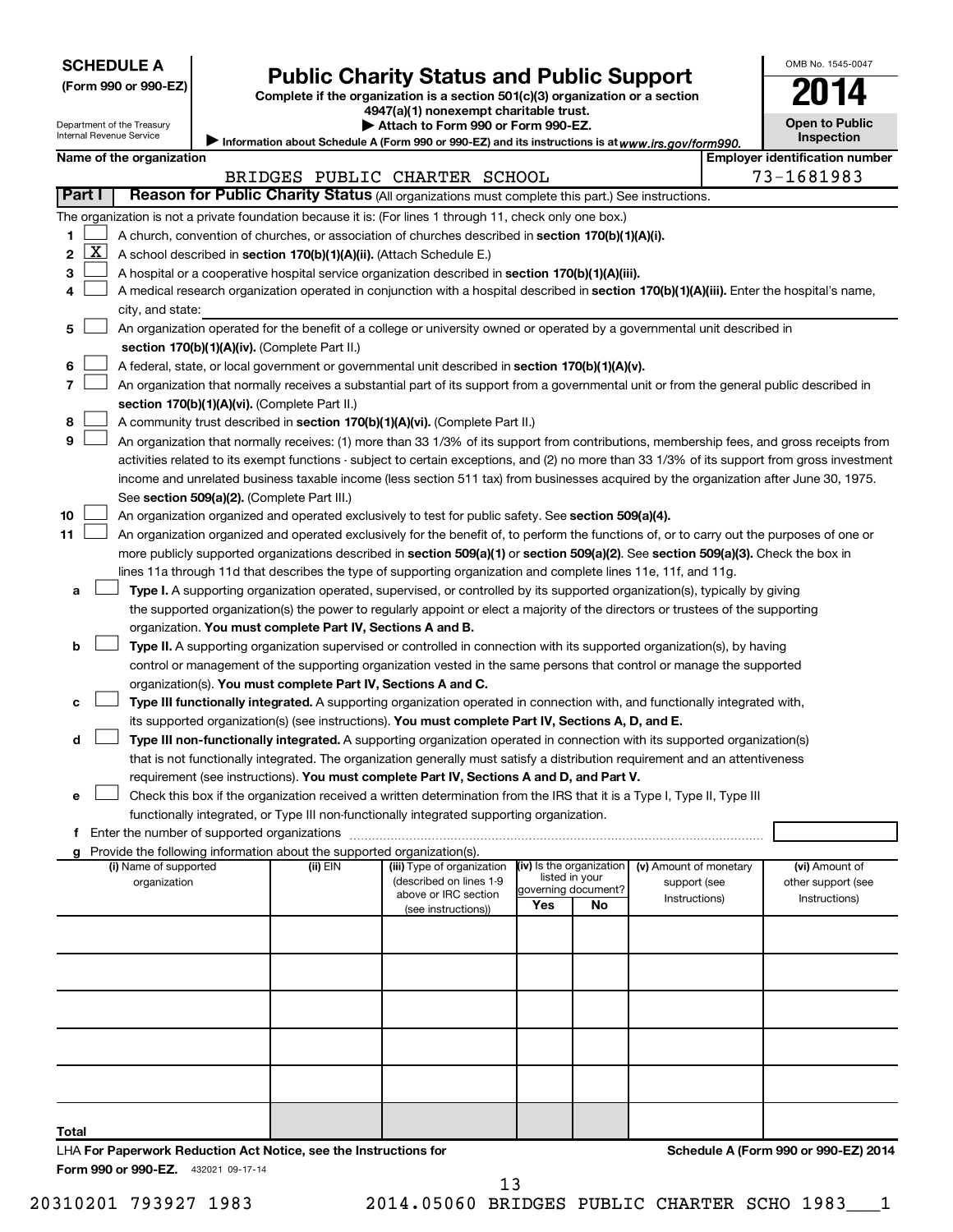# Schedule A (Form 990 or 990-EZ) 2014 BRIDGES PUBLIC CHARTER SCHOOL 73-1681983 Page

73-1681983 Page 2

(Complete only if you checked the box on line 5, 7, or 8 of Part I or if the organization failed to qualify under Part III. If the organization fails to qualify under the tests listed below, please complete Part III.) **Part II Support Schedule for Organizations Described in Sections 170(b)(1)(A)(iv) and 170(b)(1)(A)(vi)**

|    | <b>Section A. Public Support</b>                                                                                                           |          |          |            |            |                                           |           |
|----|--------------------------------------------------------------------------------------------------------------------------------------------|----------|----------|------------|------------|-------------------------------------------|-----------|
|    | Calendar year (or fiscal year beginning in) $\blacktriangleright$                                                                          | (a) 2010 | (b) 2011 | $(c)$ 2012 | $(d)$ 2013 | (e) 2014                                  | (f) Total |
|    | 1 Gifts, grants, contributions, and                                                                                                        |          |          |            |            |                                           |           |
|    | membership fees received. (Do not                                                                                                          |          |          |            |            |                                           |           |
|    | include any "unusual grants.")                                                                                                             |          |          |            |            |                                           |           |
|    | 2 Tax revenues levied for the organ-                                                                                                       |          |          |            |            |                                           |           |
|    | ization's benefit and either paid to                                                                                                       |          |          |            |            |                                           |           |
|    | or expended on its behalf                                                                                                                  |          |          |            |            |                                           |           |
| З  | The value of services or facilities                                                                                                        |          |          |            |            |                                           |           |
|    | furnished by a governmental unit to                                                                                                        |          |          |            |            |                                           |           |
|    | the organization without charge                                                                                                            |          |          |            |            |                                           |           |
|    | Total. Add lines 1 through 3                                                                                                               |          |          |            |            |                                           |           |
| 5. | The portion of total contributions                                                                                                         |          |          |            |            |                                           |           |
|    | by each person (other than a                                                                                                               |          |          |            |            |                                           |           |
|    | governmental unit or publicly                                                                                                              |          |          |            |            |                                           |           |
|    | supported organization) included                                                                                                           |          |          |            |            |                                           |           |
|    | on line 1 that exceeds 2% of the                                                                                                           |          |          |            |            |                                           |           |
|    | amount shown on line 11,                                                                                                                   |          |          |            |            |                                           |           |
|    | column (f)                                                                                                                                 |          |          |            |            |                                           |           |
|    | 6 Public support. Subtract line 5 from line 4.                                                                                             |          |          |            |            |                                           |           |
|    | <b>Section B. Total Support</b>                                                                                                            |          |          |            |            |                                           |           |
|    | Calendar year (or fiscal year beginning in) $\blacktriangleright$                                                                          | (a) 2010 | (b) 2011 | $(c)$ 2012 | $(d)$ 2013 | (e) 2014                                  | (f) Total |
|    | 7 Amounts from line 4                                                                                                                      |          |          |            |            |                                           |           |
| 8  | Gross income from interest,                                                                                                                |          |          |            |            |                                           |           |
|    | dividends, payments received on                                                                                                            |          |          |            |            |                                           |           |
|    | securities loans, rents, royalties                                                                                                         |          |          |            |            |                                           |           |
|    | and income from similar sources                                                                                                            |          |          |            |            |                                           |           |
| 9  | Net income from unrelated business                                                                                                         |          |          |            |            |                                           |           |
|    | activities, whether or not the                                                                                                             |          |          |            |            |                                           |           |
|    | business is regularly carried on                                                                                                           |          |          |            |            |                                           |           |
| 10 | Other income. Do not include gain                                                                                                          |          |          |            |            |                                           |           |
|    | or loss from the sale of capital                                                                                                           |          |          |            |            |                                           |           |
|    | assets (Explain in Part VI.)                                                                                                               |          |          |            |            |                                           |           |
|    | <b>11 Total support.</b> Add lines 7 through 10                                                                                            |          |          |            |            |                                           |           |
|    | <b>12</b> Gross receipts from related activities, etc. (see instructions)                                                                  |          |          |            |            | 12                                        |           |
|    | 13 First five years. If the Form 990 is for the organization's first, second, third, fourth, or fifth tax year as a section 501(c)(3)      |          |          |            |            |                                           |           |
|    | organization, check this box and stop here                                                                                                 |          |          |            |            |                                           |           |
|    | <b>Section C. Computation of Public Support Percentage</b>                                                                                 |          |          |            |            |                                           |           |
|    |                                                                                                                                            |          |          |            |            | 14                                        | %         |
|    |                                                                                                                                            |          |          |            |            | 15                                        | %         |
|    | 16a 33 1/3% support test - 2014. If the organization did not check the box on line 13, and line 14 is 33 1/3% or more, check this box and  |          |          |            |            |                                           |           |
|    | stop here. The organization qualifies as a publicly supported organization                                                                 |          |          |            |            |                                           |           |
|    | b 33 1/3% support test - 2013. If the organization did not check a box on line 13 or 16a, and line 15 is 33 1/3% or more, check this box   |          |          |            |            |                                           |           |
|    |                                                                                                                                            |          |          |            |            |                                           |           |
|    | 17a 10% -facts-and-circumstances test - 2014. If the organization did not check a box on line 13, 16a, or 16b, and line 14 is 10% or more, |          |          |            |            |                                           |           |
|    | and if the organization meets the "facts-and-circumstances" test, check this box and stop here. Explain in Part VI how the organization    |          |          |            |            |                                           |           |
|    | meets the "facts-and-circumstances" test. The organization qualifies as a publicly supported organization <i>manumumumum</i>               |          |          |            |            |                                           |           |
|    | b 10% -facts-and-circumstances test - 2013. If the organization did not check a box on line 13, 16a, 16b, or 17a, and line 15 is 10% or    |          |          |            |            |                                           |           |
|    | more, and if the organization meets the "facts-and-circumstances" test, check this box and stop here. Explain in Part VI how the           |          |          |            |            |                                           |           |
|    | organization meets the "facts-and-circumstances" test. The organization qualifies as a publicly supported organization                     |          |          |            |            |                                           |           |
|    | 18 Private foundation. If the organization did not check a box on line 13, 16a, 16b, 17a, or 17b, check this box and see instructions      |          |          |            |            | <b>Cohodulo A (Form 000 or 000 EZ) 20</b> |           |

**Schedule A (Form 990 or 990-EZ) 2014**

432022 09-17-14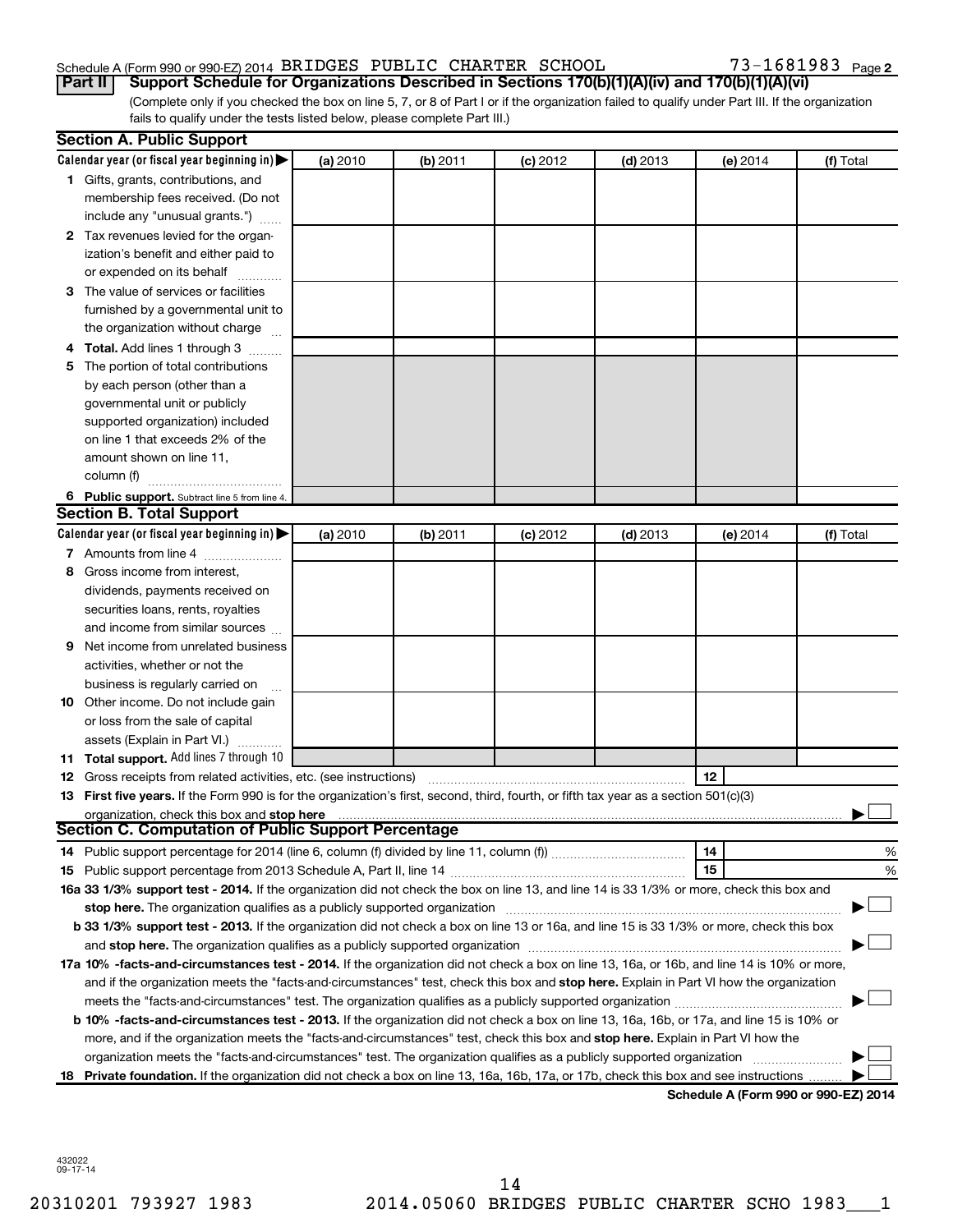# **Part III Support Schedule for Organizations Described in Section 509(a)(2)**

(Complete only if you checked the box on line 9 of Part I or if the organization failed to qualify under Part II. If the organization fails to qualify under the tests listed below, please complete Part II.)

|    | Calendar year (or fiscal year beginning in)                                                                                                         | (a) 2010 | (b) 2011 | $(c)$ 2012 | $(d)$ 2013 | (e) 2014 | (f) Total                            |
|----|-----------------------------------------------------------------------------------------------------------------------------------------------------|----------|----------|------------|------------|----------|--------------------------------------|
|    | 1 Gifts, grants, contributions, and                                                                                                                 |          |          |            |            |          |                                      |
|    | membership fees received. (Do not                                                                                                                   |          |          |            |            |          |                                      |
|    | include any "unusual grants.")                                                                                                                      |          |          |            |            |          |                                      |
|    | 2 Gross receipts from admissions,<br>merchandise sold or services per-<br>formed, or facilities furnished in                                        |          |          |            |            |          |                                      |
|    | any activity that is related to the<br>organization's tax-exempt purpose                                                                            |          |          |            |            |          |                                      |
| 3  | Gross receipts from activities that                                                                                                                 |          |          |            |            |          |                                      |
|    | are not an unrelated trade or bus-                                                                                                                  |          |          |            |            |          |                                      |
|    | iness under section 513                                                                                                                             |          |          |            |            |          |                                      |
| 4  | Tax revenues levied for the organ-                                                                                                                  |          |          |            |            |          |                                      |
|    | ization's benefit and either paid to                                                                                                                |          |          |            |            |          |                                      |
|    | or expended on its behalf                                                                                                                           |          |          |            |            |          |                                      |
| 5  | The value of services or facilities                                                                                                                 |          |          |            |            |          |                                      |
|    | furnished by a governmental unit to<br>the organization without charge                                                                              |          |          |            |            |          |                                      |
| 6  | Total. Add lines 1 through 5                                                                                                                        |          |          |            |            |          |                                      |
|    | 7a Amounts included on lines 1, 2, and                                                                                                              |          |          |            |            |          |                                      |
|    | 3 received from disqualified persons                                                                                                                |          |          |            |            |          |                                      |
|    | <b>b</b> Amounts included on lines 2 and 3 received                                                                                                 |          |          |            |            |          |                                      |
|    | from other than disqualified persons that<br>exceed the greater of \$5,000 or 1% of the<br>amount on line 13 for the year                           |          |          |            |            |          |                                      |
|    | c Add lines 7a and 7b                                                                                                                               |          |          |            |            |          |                                      |
|    | 8 Public support (Subtract line 7c from line 6.)                                                                                                    |          |          |            |            |          |                                      |
|    | <b>Section B. Total Support</b>                                                                                                                     |          |          |            |            |          |                                      |
|    | Calendar year (or fiscal year beginning in)                                                                                                         | (a) 2010 | (b) 2011 | $(c)$ 2012 | $(d)$ 2013 | (e) 2014 | (f) Total                            |
|    | 9 Amounts from line 6                                                                                                                               |          |          |            |            |          |                                      |
|    | <b>10a</b> Gross income from interest,<br>dividends, payments received on<br>securities loans, rents, royalties<br>and income from similar sources  |          |          |            |            |          |                                      |
|    | <b>b</b> Unrelated business taxable income                                                                                                          |          |          |            |            |          |                                      |
|    | (less section 511 taxes) from businesses<br>acquired after June 30, 1975<br>1.1.1.1.1.1.1.1.1.1                                                     |          |          |            |            |          |                                      |
|    | c Add lines 10a and 10b                                                                                                                             |          |          |            |            |          |                                      |
|    | <b>11</b> Net income from unrelated business<br>activities not included in line 10b.<br>whether or not the business is<br>regularly carried on      |          |          |            |            |          |                                      |
|    | 12 Other income. Do not include gain<br>or loss from the sale of capital                                                                            |          |          |            |            |          |                                      |
|    | assets (Explain in Part VI.)<br>13 Total support. (Add lines 9, 10c, 11, and 12.)                                                                   |          |          |            |            |          |                                      |
|    | 14 First five years. If the Form 990 is for the organization's first, second, third, fourth, or fifth tax year as a section 501(c)(3) organization, |          |          |            |            |          |                                      |
|    |                                                                                                                                                     |          |          |            |            |          |                                      |
|    | Section C. Computation of Public Support Percentage                                                                                                 |          |          |            |            |          |                                      |
|    |                                                                                                                                                     |          |          |            |            | 15       |                                      |
|    |                                                                                                                                                     |          |          |            |            | 16       |                                      |
|    |                                                                                                                                                     |          |          |            |            |          |                                      |
|    | Section D. Computation of Investment Income Percentage                                                                                              |          |          |            |            |          |                                      |
|    |                                                                                                                                                     |          |          |            |            | 17       |                                      |
| 18 |                                                                                                                                                     |          |          |            |            | 18       |                                      |
|    | 19a 33 1/3% support tests - 2014. If the organization did not check the box on line 14, and line 15 is more than 33 1/3%, and line 17 is not        |          |          |            |            |          |                                      |
|    |                                                                                                                                                     |          |          |            |            |          |                                      |
|    | more than 33 1/3%, check this box and stop here. The organization qualifies as a publicly supported organization <i>manameromany con-</i>           |          |          |            |            |          |                                      |
|    | b 33 1/3% support tests - 2013. If the organization did not check a box on line 14 or line 19a, and line 16 is more than 33 1/3%, and               |          |          |            |            |          |                                      |
|    | line 18 is not more than 33 1/3%, check this box and stop here. The organization qualifies as a publicly supported organization                     |          |          |            |            |          |                                      |
|    |                                                                                                                                                     |          |          |            |            |          | Schedule A (Form 990 or 990-EZ) 2014 |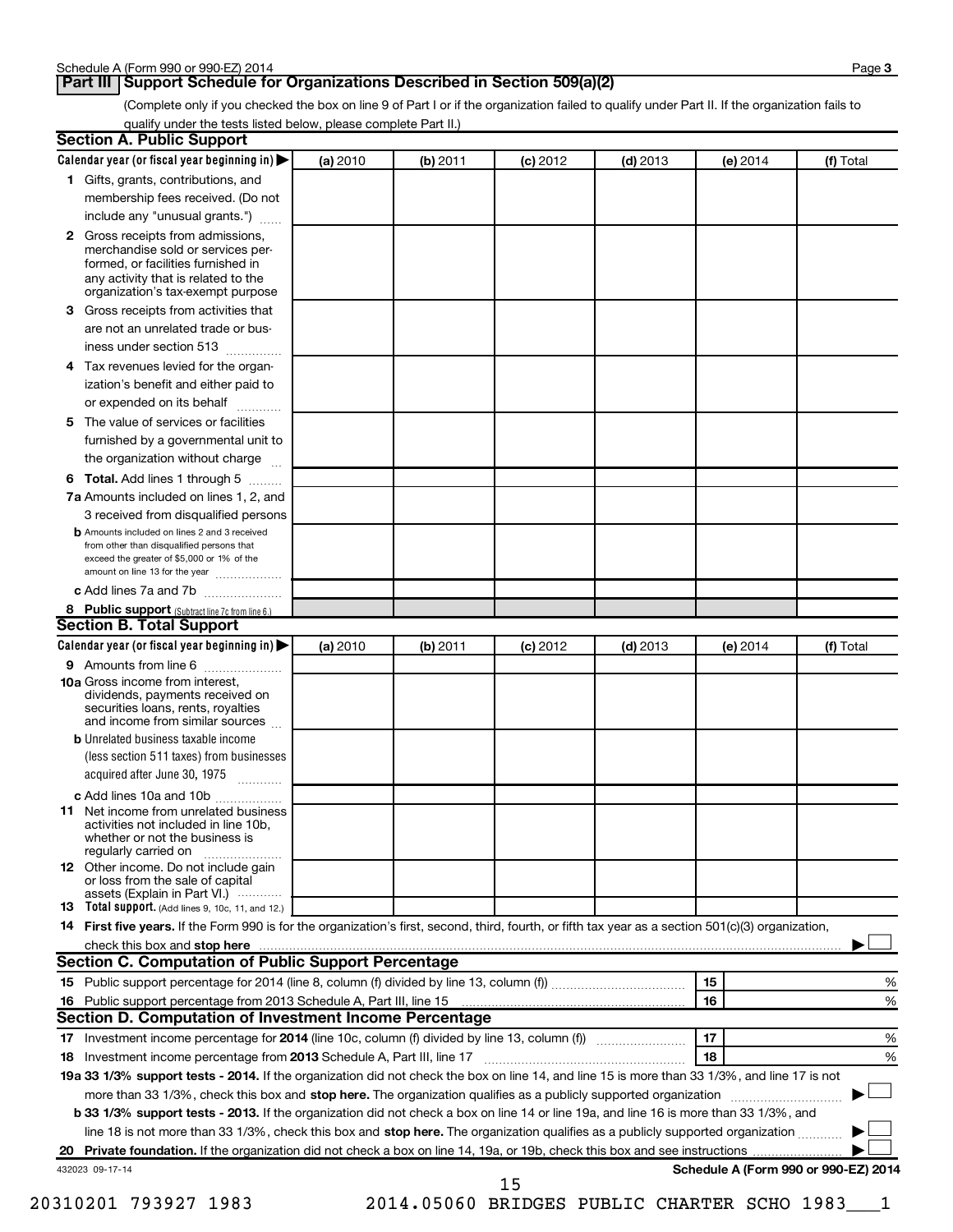# Schedule A (Form 990 or 990-EZ) 2014 BRIDGES PUBLIC CHARTER SCHOOL 73-1681983 Page

# 73-1681983 <sub>Page 4</sub>

**1**

**2**

**3a**

**3b**

**3c**

**Yes No**

# **Part IV Supporting Organizations**

(Complete only if you checked a box on line 11 of Part I. If you checked 11a of Part I, complete Sections A and B. If you checked 11b of Part I, complete Sections A and C. If you checked 11c of Part I, complete Sections A, D, and E. If you checked 11d of Part I, complete Sections A and D, and complete Part V.)

### **Section A. All Supporting Organizations**

- **1** Are all of the organization's supported organizations listed by name in the organization's governing documents? If "No" describe in  $_{\mathsf{Part}}$   $_{\mathsf{V}}$  how the supported organizations are designated. If designated by *class or purpose, describe the designation. If historic and continuing relationship, explain.*
- **2** Did the organization have any supported organization that does not have an IRS determination of status under section 509(a)(1) or (2)? If "Yes," explain in  $_{\sf Part}$   $_{\sf VI}$  how the organization determined that the supported *organization was described in section 509(a)(1) or (2).*
- **3a** Did the organization have a supported organization described in section 501(c)(4), (5), or (6)? If "Yes," answer *(b) and (c) below.*
- **b** Did the organization confirm that each supported organization qualified under section 501(c)(4), (5), or (6) and satisfied the public support tests under section 509(a)(2)? If "Yes," describe in  $_{\rm Part}$   $_{\rm VI}$  when and how the *organization made the determination.*
- **c** Did the organization ensure that all support to such organizations was used exclusively for section 170(c)(2) (B) purposes? If "Yes," explain in  $_{\mathsf{Part}}$   $_{\mathsf{V}}$  what controls the organization put in place to ensure such use.
- **4 a** *If* Was any supported organization not organized in the United States ("foreign supported organization")? *"Yes" and if you checked 11a or 11b in Part I, answer (b) and (c) below.*
- **b** Did the organization have ultimate control and discretion in deciding whether to make grants to the foreign supported organization? If "Yes," describe in Part VI how the organization had such control and discretion *despite being controlled or supervised by or in connection with its supported organizations.*
- **c** Did the organization support any foreign supported organization that does not have an IRS determination under sections 501(c)(3) and 509(a)(1) or (2)? If "Yes," ex*plain in*  $_{\sf Part}$  *v*J what controls the organization used *to ensure that all support to the foreign supported organization was used exclusively for section 170(c)(2)(B) purposes.*
- **5a** Did the organization add, substitute, or remove any supported organizations during the tax year? If "Yes," answer (b) and (c) below (if applicable). Also, provide detail in  $_{\mathsf{Part}}$   $_{\mathsf{V{\mathsf{I}}}}$ , including (i) the names and EIN *numbers of the supported organizations added, substituted, or removed, (ii) the reasons for each such action, (iii) the authority under the organization's organizing document authorizing such action, and (iv) how the action was accomplished (such as by amendment to the organizing document).*
- **b** Type I or Type II only. Was any added or substituted supported organization part of a class already designated in the organization's organizing document?
- **c Substitutions only.**  Was the substitution the result of an event beyond the organization's control?
- **6** Did the organization provide support (whether in the form of grants or the provision of services or facilities) to support or benefit one or more of the filing organization's supported organizations? If "Yes," provide detail in anyone other than (a) its supported organizations; (b) individuals that are part of the charitable class benefited by one or more of its supported organizations; or (c) other supporting organizations that also *Part VI.*
- **7** Did the organization provide a grant, loan, compensation, or other similar payment to a substantial controlled entity with regard to a substantial contributor? If "Yes," complete Part I of Schedule L (Form 990). contributor (defined in IRC 4958(c)(3)(C)), a family member of a substantial contributor, or a 35-percent
- **8** Did the organization make a loan to a disqualified person (as defined in section 4958) not described in line 7? *If "Yes," complete Part I of Schedule L (Form 990).*
- **9 a** Was the organization controlled directly or indirectly at any time during the tax year by one or more *If "Yes," provide detail in*  in section 509(a)(1) or (2))? *Part VI.* disqualified persons as defined in section 4946 (other than foundation managers and organizations described
- **b** Did one or more disqualified persons (as defined in line 9(a)) hold a controlling interest in any entity in which  *If "Yes," provide detail in*  the supporting organization had an interest? *Part VI.*
- **c** Did a disqualified person (as defined in line 9(a)) have an ownership interest in, or derive any personal benefit from, assets in which the supporting organization also had an interest? If "Yes," *provide detail in Part VI.*
- **10 a** Was the organization subject to the excess business holdings rules of IRC 4943 because of IRC 4943(f)  *If "Yes," answer (b) below.* organizations)? (regarding certain Type II supporting organizations, and all Type III non-functionally integrated supporting
- **b** Did the organization have any excess business holdings in the tax year? (Use Schedule C, Form 4720, to *determine whether the organization had excess business holdings.)*

432024 09-17-14

**Schedule A (Form 990 or 990-EZ) 2014**

16

**4a 4b 4c 5a 5b 5c 6 7 8 9a 9b 9c 10a 10b**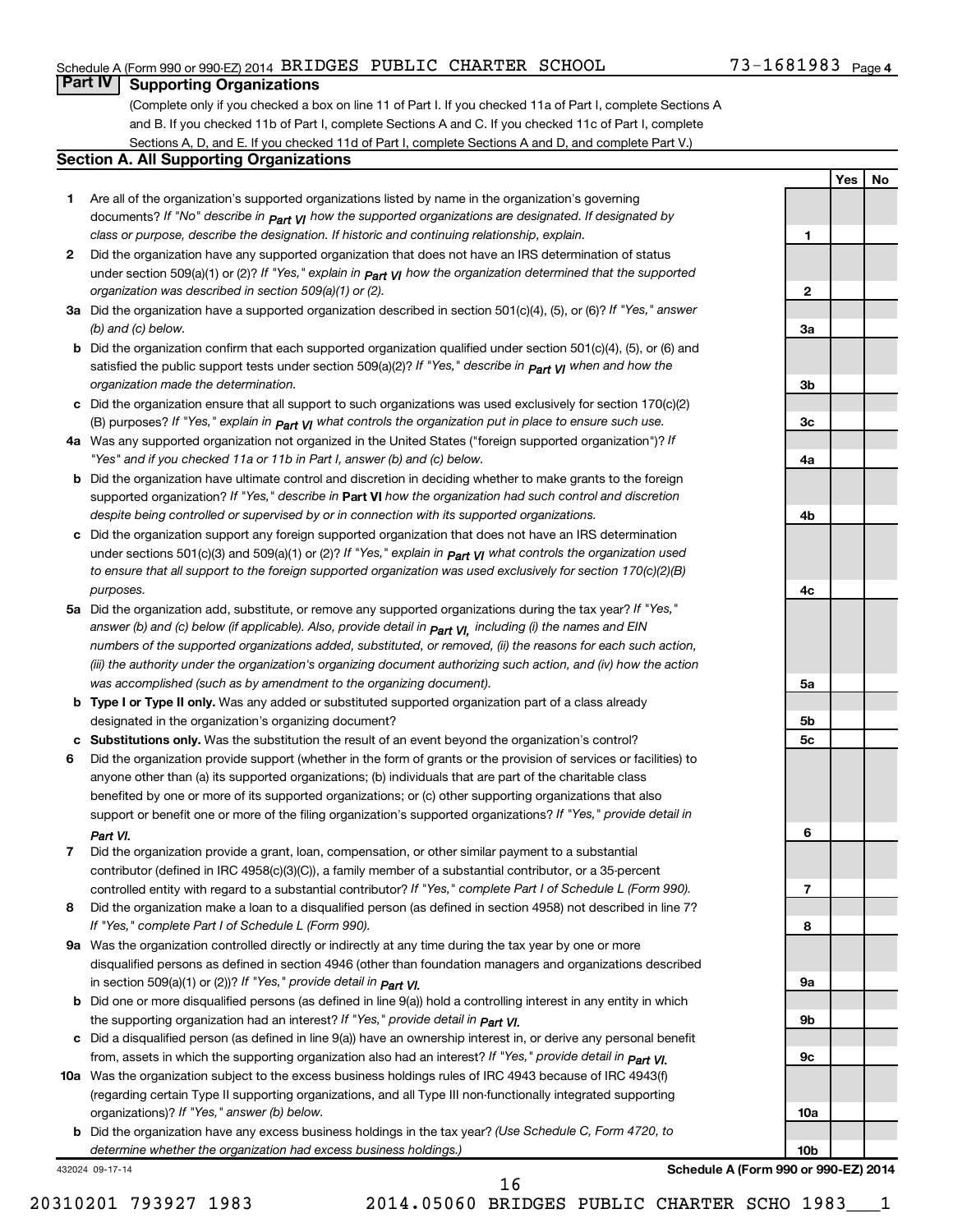#### Schedule A (Form 990 or 990-EZ) 2014 BRIDGES PUBLIC CHARTER SCHOOL / 3-I 6 8 I 9 8 9 Page BRIDGES PUBLIC CHARTER SCHOOL 73-1681983

|    | <b>Part IV</b>  | <b>Supporting Organizations (continued)</b>                                                                                      |                 |     |    |
|----|-----------------|----------------------------------------------------------------------------------------------------------------------------------|-----------------|-----|----|
|    |                 |                                                                                                                                  |                 | Yes | No |
| 11 |                 | Has the organization accepted a gift or contribution from any of the following persons?                                          |                 |     |    |
| а  |                 | A person who directly or indirectly controls, either alone or together with persons described in (b) and (c)                     |                 |     |    |
|    |                 | below, the governing body of a supported organization?                                                                           | 11a             |     |    |
|    |                 | <b>b</b> A family member of a person described in (a) above?                                                                     | 11 <sub>b</sub> |     |    |
|    |                 | c A 35% controlled entity of a person described in (a) or (b) above? If "Yes" to a, b, or c, provide detail in Part VI.          | 11c             |     |    |
|    |                 | <b>Section B. Type I Supporting Organizations</b>                                                                                |                 |     |    |
|    |                 |                                                                                                                                  |                 | Yes | No |
| 1. |                 | Did the directors, trustees, or membership of one or more supported organizations have the power to                              |                 |     |    |
|    |                 | regularly appoint or elect at least a majority of the organization's directors or trustees at all times during the               |                 |     |    |
|    |                 | tax year? If "No," describe in $P_{\text{part}}$ VI how the supported organization(s) effectively operated, supervised, or       |                 |     |    |
|    |                 | controlled the organization's activities. If the organization had more than one supported organization,                          |                 |     |    |
|    |                 | describe how the powers to appoint and/or remove directors or trustees were allocated among the supported                        |                 |     |    |
|    |                 | organizations and what conditions or restrictions, if any, applied to such powers during the tax year.                           | 1               |     |    |
| 2  |                 | Did the organization operate for the benefit of any supported organization other than the supported                              |                 |     |    |
|    |                 | organization(s) that operated, supervised, or controlled the supporting organization? If "Yes," explain in                       |                 |     |    |
|    |                 | $_{Part}$ v <sub>I</sub> how providing such benefit carried out the purposes of the supported organization(s) that operated,     |                 |     |    |
|    |                 | supervised, or controlled the supporting organization.                                                                           | 2               |     |    |
|    |                 | <b>Section C. Type II Supporting Organizations</b>                                                                               |                 |     |    |
|    |                 |                                                                                                                                  |                 | Yes | No |
| 1. |                 | Were a majority of the organization's directors or trustees during the tax year also a majority of the directors                 |                 |     |    |
|    |                 | or trustees of each of the organization's supported organization(s)? If "No," describe in <b>Part VI</b> how control             |                 |     |    |
|    |                 | or management of the supporting organization was vested in the same persons that controlled or managed                           |                 |     |    |
|    |                 | the supported organization(s).                                                                                                   | 1               |     |    |
|    |                 | <b>Section D. Type III Supporting Organizations</b>                                                                              |                 |     |    |
|    |                 |                                                                                                                                  |                 | Yes | No |
| 1  |                 | Did the organization provide to each of its supported organizations, by the last day of the fifth month of the                   |                 |     |    |
|    |                 | organization's tax year, (1) a written notice describing the type and amount of support provided during the prior tax            |                 |     |    |
|    |                 | year, (2) a copy of the Form 990 that was most recently filed as of the date of notification, and (3) copies of the              |                 |     |    |
|    |                 | organization's governing documents in effect on the date of notification, to the extent not previously provided?                 | 1               |     |    |
| 2  |                 | Were any of the organization's officers, directors, or trustees either (i) appointed or elected by the supported                 |                 |     |    |
|    |                 | organization(s) or (ii) serving on the governing body of a supported organization? If "No," explain in <b>Part VI</b> how        |                 |     |    |
|    |                 | the organization maintained a close and continuous working relationship with the supported organization(s).                      | 2               |     |    |
| 3  |                 | By reason of the relationship described in (2), did the organization's supported organizations have a                            |                 |     |    |
|    |                 | significant voice in the organization's investment policies and in directing the use of the organization's                       |                 |     |    |
|    |                 | income or assets at all times during the tax year? If "Yes," describe in $_{Part}$ y the role the organization's                 |                 |     |    |
|    |                 | supported organizations played in this regard.                                                                                   | з               |     |    |
|    |                 | Section E. Type III Functionally-Integrated Supporting Organizations                                                             |                 |     |    |
| 1  |                 | Check the box next to the method that the organization used to satisfy the Integral Part Test during the year(see instructions): |                 |     |    |
| a  |                 | The organization satisfied the Activities Test. Complete line 2 below.                                                           |                 |     |    |
| b  |                 | The organization is the parent of each of its supported organizations. Complete $_{\text{line 3}}$ below.                        |                 |     |    |
| c  |                 | The organization supported a governmental entity. Describe in Part VI how you supported a government entity (see instructions).  |                 |     |    |
| 2  |                 | Activities Test. Answer (a) and (b) below.                                                                                       |                 | Yes | No |
| а  |                 | Did substantially all of the organization's activities during the tax year directly further the exempt purposes of               |                 |     |    |
|    |                 | the supported organization(s) to which the organization was responsive? If "Yes," then in Part VI identify                       |                 |     |    |
|    |                 | how these activities directly furthered their exempt purposes,<br>those supported organizations and explain                      |                 |     |    |
|    |                 | how the organization was responsive to those supported organizations, and how the organization determined                        |                 |     |    |
|    |                 | that these activities constituted substantially all of its activities.                                                           | 2a              |     |    |
| b  |                 | Did the activities described in (a) constitute activities that, but for the organization's involvement, one or more              |                 |     |    |
|    |                 | of the organization's supported organization(s) would have been engaged in? If "Yes," explain in $P_{art}$ $V_I$ the             |                 |     |    |
|    |                 | reasons for the organization's position that its supported organization(s) would have engaged in these                           |                 |     |    |
|    |                 | activities but for the organization's involvement.                                                                               | 2b              |     |    |
| З  |                 | Parent of Supported Organizations. Answer (a) and (b) below.                                                                     |                 |     |    |
| а  |                 | Did the organization have the power to regularly appoint or elect a majority of the officers, directors, or                      |                 |     |    |
|    |                 | trustees of each of the supported organizations? Provide details in <i>Part VI.</i>                                              | За              |     |    |
|    |                 | <b>b</b> Did the organization exercise a substantial degree of direction over the policies, programs, and activities of each     |                 |     |    |
|    |                 | of its supported organizations? If "Yes," describe in $P_{\text{Qff}}$ $y_1$ the role played by the organization in this regard. | Зb              |     |    |
|    | 432025 09-17-14 | Schedule A (Form 990 or 990-EZ) 2014                                                                                             |                 |     |    |

20310201 793927 1983 2014.05060 BRIDGES PUBLIC CHARTER SCHO 1983\_\_\_1

17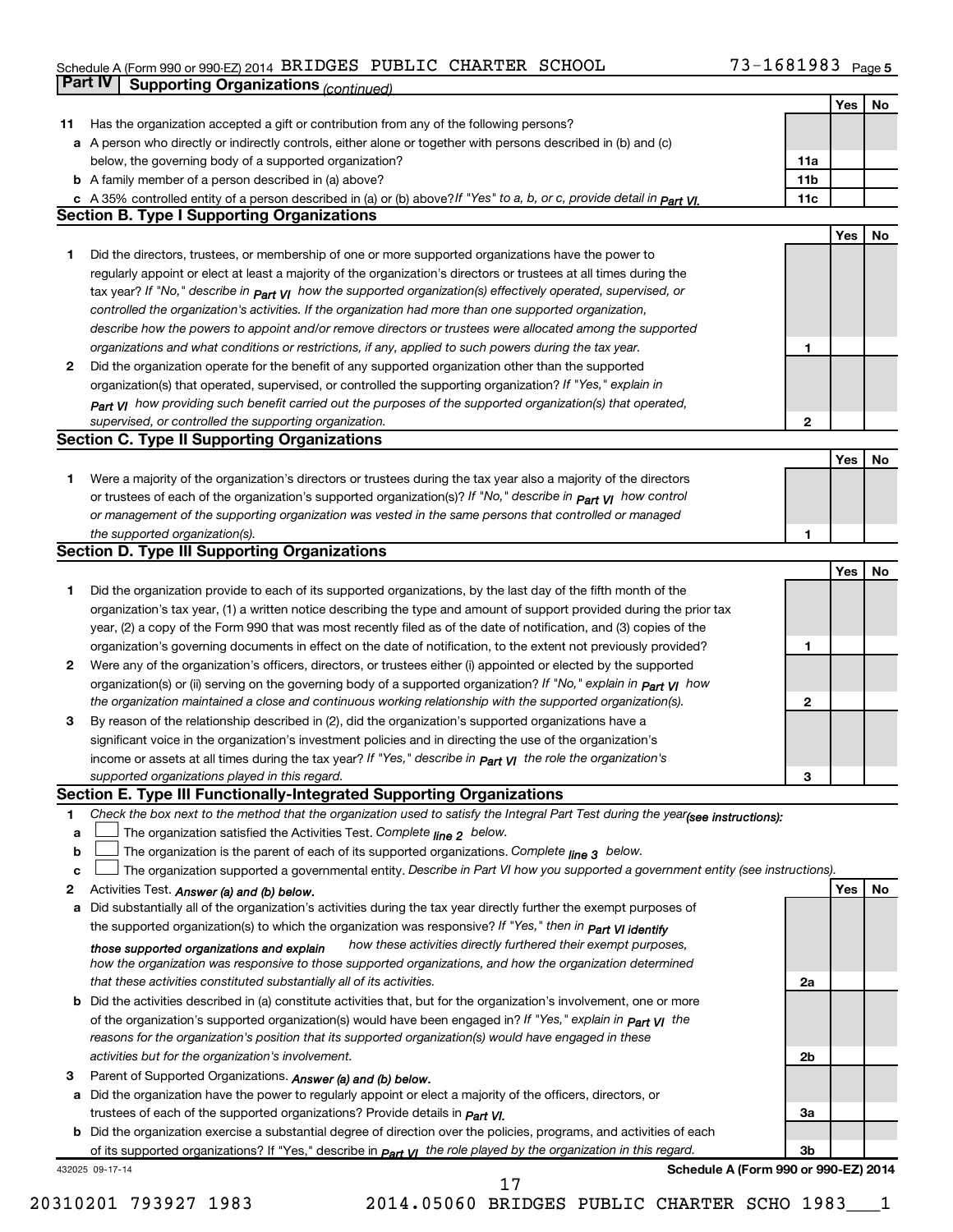# Schedule A (Form 990 or 990-EZ) 2014 BRIDGES PUBLIC CHARTER SCHOOL 73-1681983 Page **Part V Type III Non-Functionally Integrated 509(a)(3) Supporting Organizations**

1 **Letter on Reck here if the organization satisfied the Integral Part Test as a qualifying trust on Nov. 20, 1970. See instructions. All** other Type III non-functionally integrated supporting organizations must complete Sections A through E.

|   | Section A - Adjusted Net Income                                                                                                   |                | (A) Prior Year | (B) Current Year<br>(optional) |
|---|-----------------------------------------------------------------------------------------------------------------------------------|----------------|----------------|--------------------------------|
| 1 | Net short-term capital gain                                                                                                       | 1              |                |                                |
| 2 | Recoveries of prior-year distributions                                                                                            | $\mathbf{2}$   |                |                                |
| З | Other gross income (see instructions)                                                                                             | 3              |                |                                |
| 4 | Add lines 1 through 3                                                                                                             | 4              |                |                                |
| 5 | Depreciation and depletion                                                                                                        | 5              |                |                                |
| 6 | Portion of operating expenses paid or incurred for production or                                                                  |                |                |                                |
|   | collection of gross income or for management, conservation, or                                                                    |                |                |                                |
|   | maintenance of property held for production of income (see instructions)                                                          | 6              |                |                                |
| 7 | Other expenses (see instructions)                                                                                                 | $\overline{7}$ |                |                                |
| 8 | Adjusted Net Income (subtract lines 5, 6 and 7 from line 4)                                                                       | 8              |                |                                |
|   | <b>Section B - Minimum Asset Amount</b>                                                                                           |                | (A) Prior Year | (B) Current Year<br>(optional) |
| 1 | Aggregate fair market value of all non-exempt-use assets (see                                                                     |                |                |                                |
|   | instructions for short tax year or assets held for part of year):                                                                 |                |                |                                |
|   | <b>a</b> Average monthly value of securities                                                                                      | 1a             |                |                                |
|   | <b>b</b> Average monthly cash balances                                                                                            | 1 <sub>b</sub> |                |                                |
|   | <b>c</b> Fair market value of other non-exempt-use assets                                                                         | 1c             |                |                                |
|   | <b>d</b> Total (add lines 1a, 1b, and 1c)                                                                                         | 1d             |                |                                |
|   | <b>e</b> Discount claimed for blockage or other                                                                                   |                |                |                                |
|   | factors (explain in detail in <b>Part VI</b> ):                                                                                   |                |                |                                |
| 2 | Acquisition indebtedness applicable to non-exempt-use assets                                                                      | $\mathbf{2}$   |                |                                |
| 3 | Subtract line 2 from line 1d                                                                                                      | 3              |                |                                |
| 4 | Cash deemed held for exempt use. Enter 1-1/2% of line 3 (for greater amount,                                                      |                |                |                                |
|   | see instructions).                                                                                                                | 4              |                |                                |
| 5 | Net value of non-exempt-use assets (subtract line 4 from line 3)                                                                  | 5              |                |                                |
| 6 | Multiply line 5 by .035                                                                                                           | 6              |                |                                |
| 7 | Recoveries of prior-year distributions                                                                                            | $\overline{7}$ |                |                                |
| 8 | <b>Minimum Asset Amount (add line 7 to line 6)</b>                                                                                | 8              |                |                                |
|   | <b>Section C - Distributable Amount</b>                                                                                           |                |                | <b>Current Year</b>            |
| 1 | Adjusted net income for prior year (from Section A, line 8, Column A)                                                             | $\mathbf{1}$   |                |                                |
| 2 | Enter 85% of line 1                                                                                                               | $\mathbf{2}$   |                |                                |
| З | Minimum asset amount for prior year (from Section B, line 8, Column A)                                                            | 3              |                |                                |
| 4 | Enter greater of line 2 or line 3                                                                                                 | 4              |                |                                |
| 5 | Income tax imposed in prior year                                                                                                  | 5              |                |                                |
| 6 | <b>Distributable Amount.</b> Subtract line 5 from line 4, unless subject to                                                       |                |                |                                |
|   | emergency temporary reduction (see instructions)                                                                                  | 6              |                |                                |
| 7 | Check here if the current year is the organization's first as a non-functionally-integrated Type III supporting organization (see |                |                |                                |

instructions).

**Schedule A (Form 990 or 990-EZ) 2014**

432026 09-17-14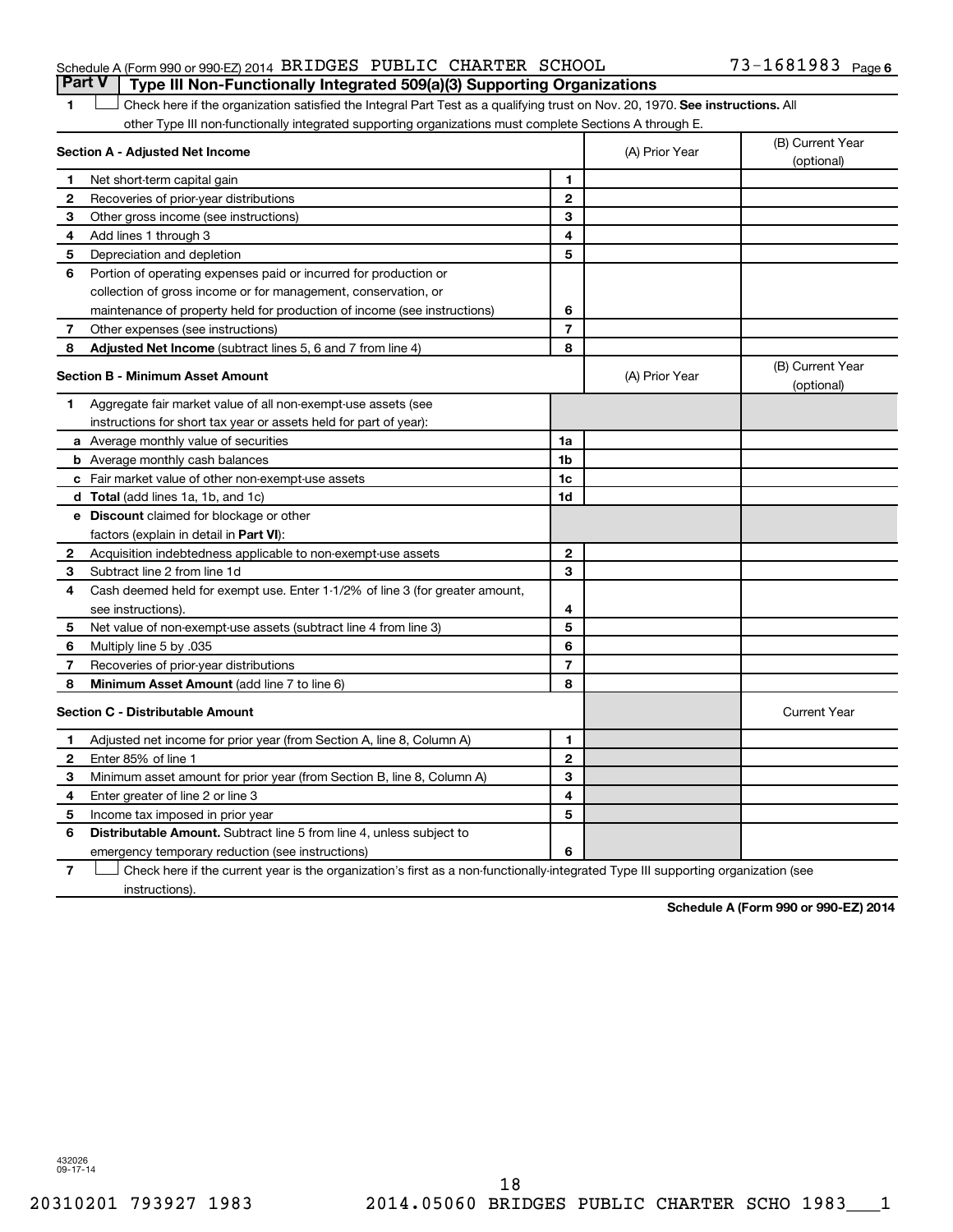#### Schedule A (Form 990 or 990-EZ) 2014 BRIDGES PUBLIC CHARTER SCHOOL / 3-I 6 8 I 9 8 9 Page BRIDGES PUBLIC CHARTER SCHOOL 73-1681983

|             | <b>Part V</b><br>Type III Non-Functionally Integrated 509(a)(3) Supporting Organizations (continued)    |                             |                           |                      |  |  |  |
|-------------|---------------------------------------------------------------------------------------------------------|-----------------------------|---------------------------|----------------------|--|--|--|
|             | <b>Current Year</b><br><b>Section D - Distributions</b>                                                 |                             |                           |                      |  |  |  |
| 1           | Amounts paid to supported organizations to accomplish exempt purposes                                   |                             |                           |                      |  |  |  |
| 2           | Amounts paid to perform activity that directly furthers exempt purposes of supported                    |                             |                           |                      |  |  |  |
|             | organizations, in excess of income from activity                                                        |                             |                           |                      |  |  |  |
| 3           | Administrative expenses paid to accomplish exempt purposes of supported organizations                   |                             |                           |                      |  |  |  |
| 4           | Amounts paid to acquire exempt-use assets                                                               |                             |                           |                      |  |  |  |
| 5           | Qualified set-aside amounts (prior IRS approval required)                                               |                             |                           |                      |  |  |  |
| 6           | Other distributions (describe in Part VI). See instructions.                                            |                             |                           |                      |  |  |  |
| 7           | Total annual distributions. Add lines 1 through 6.                                                      |                             |                           |                      |  |  |  |
| 8           | Distributions to attentive supported organizations to which the organization is responsive              |                             |                           |                      |  |  |  |
|             | (provide details in Part VI). See instructions.                                                         |                             |                           |                      |  |  |  |
| 9           | Distributable amount for 2014 from Section C, line 6                                                    |                             |                           |                      |  |  |  |
| 10          | Line 8 amount divided by Line 9 amount                                                                  |                             |                           |                      |  |  |  |
|             |                                                                                                         | (i)                         | (ii)                      | (iii)                |  |  |  |
|             | Section E - Distribution Allocations (see instructions)                                                 | <b>Excess Distributions</b> | <b>Underdistributions</b> | <b>Distributable</b> |  |  |  |
|             |                                                                                                         |                             | Pre-2014                  | Amount for 2014      |  |  |  |
| 1           | Distributable amount for 2014 from Section C, line 6                                                    |                             |                           |                      |  |  |  |
| 2           | Underdistributions, if any, for years prior to 2014                                                     |                             |                           |                      |  |  |  |
|             | (reasonable cause required-see instructions)                                                            |                             |                           |                      |  |  |  |
| 3           | Excess distributions carryover, if any, to 2014:                                                        |                             |                           |                      |  |  |  |
| a           |                                                                                                         |                             |                           |                      |  |  |  |
| b           |                                                                                                         |                             |                           |                      |  |  |  |
| с           |                                                                                                         |                             |                           |                      |  |  |  |
| d           |                                                                                                         |                             |                           |                      |  |  |  |
|             | e From 2013                                                                                             |                             |                           |                      |  |  |  |
| f           | <b>Total</b> of lines 3a through e                                                                      |                             |                           |                      |  |  |  |
|             | <b>g</b> Applied to underdistributions of prior years                                                   |                             |                           |                      |  |  |  |
|             | <b>h</b> Applied to 2014 distributable amount                                                           |                             |                           |                      |  |  |  |
|             | Carryover from 2009 not applied (see instructions)                                                      |                             |                           |                      |  |  |  |
|             | Remainder. Subtract lines 3g, 3h, and 3i from 3f.                                                       |                             |                           |                      |  |  |  |
| 4           | Distributions for 2014 from Section D,                                                                  |                             |                           |                      |  |  |  |
|             | line $7:$                                                                                               |                             |                           |                      |  |  |  |
|             | a Applied to underdistributions of prior years                                                          |                             |                           |                      |  |  |  |
|             | <b>b</b> Applied to 2014 distributable amount                                                           |                             |                           |                      |  |  |  |
| с<br>5      | Remainder. Subtract lines 4a and 4b from 4.<br>Remaining underdistributions for years prior to 2014, if |                             |                           |                      |  |  |  |
|             | any. Subtract lines 3g and 4a from line 2 (if amount                                                    |                             |                           |                      |  |  |  |
|             | greater than zero, see instructions).                                                                   |                             |                           |                      |  |  |  |
| 6           | Remaining underdistributions for 2014. Subtract lines 3h                                                |                             |                           |                      |  |  |  |
|             | and 4b from line 1 (if amount greater than zero, see                                                    |                             |                           |                      |  |  |  |
|             | instructions).                                                                                          |                             |                           |                      |  |  |  |
| $7^{\circ}$ | Excess distributions carryover to 2015. Add lines 3j                                                    |                             |                           |                      |  |  |  |
|             | and 4c.                                                                                                 |                             |                           |                      |  |  |  |
| 8           | Breakdown of line 7:                                                                                    |                             |                           |                      |  |  |  |
| а           |                                                                                                         |                             |                           |                      |  |  |  |
| b           |                                                                                                         |                             |                           |                      |  |  |  |
| c           |                                                                                                         |                             |                           |                      |  |  |  |
|             | d Excess from 2013                                                                                      |                             |                           |                      |  |  |  |
|             | e Excess from 2014                                                                                      |                             |                           |                      |  |  |  |

**Schedule A (Form 990 or 990-EZ) 2014**

432027 09-17-14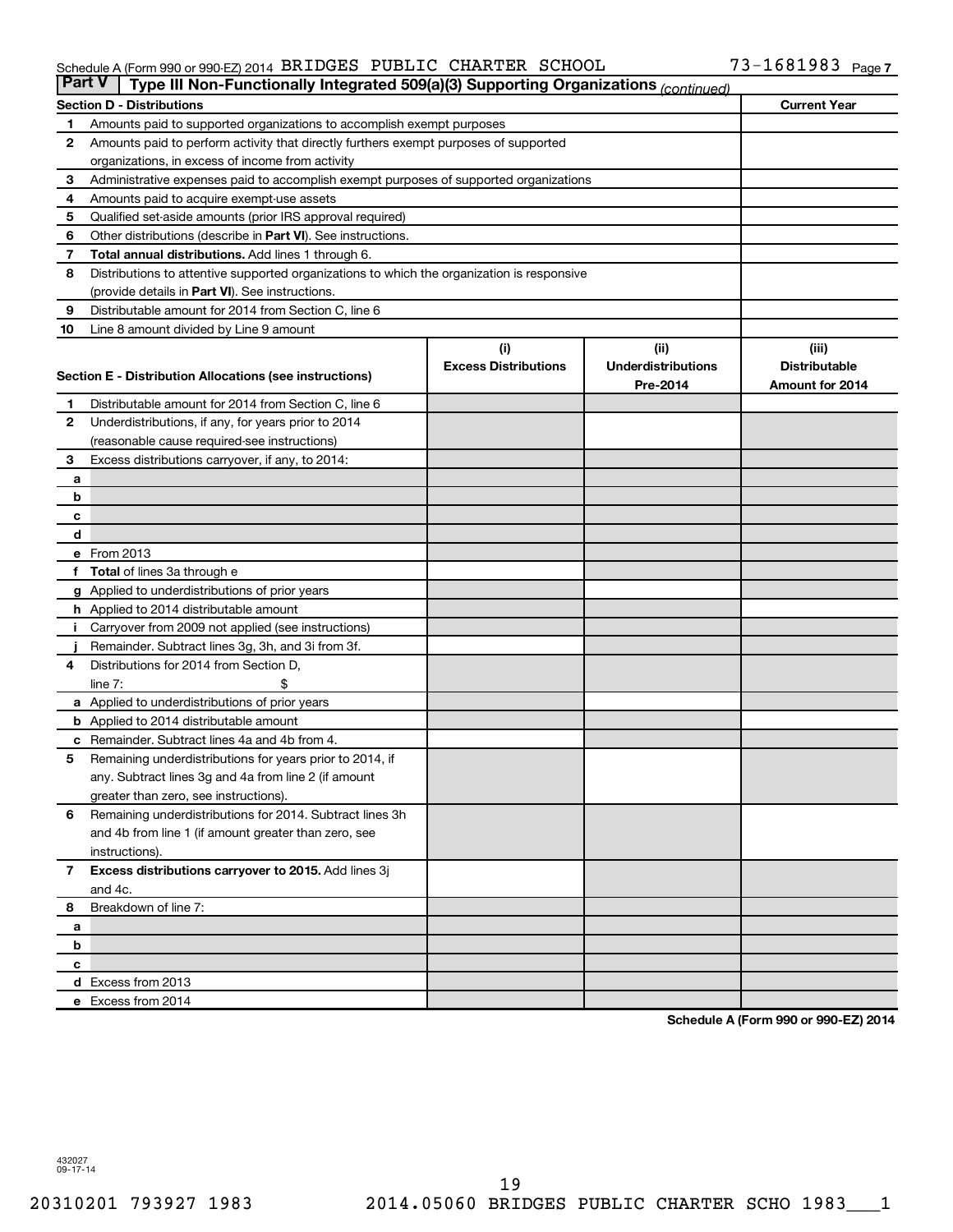Part VI | Supplemental Information. Provide the explanations required by Part II, line 10; Part II, line 17a or 17b; and Part III, line 12. Also complete this part for any additional information. (See instructions).

| 432028 09-17-14      |                                                     |  | Schedule A (Form 990 or 990-EZ) 2014 |  |
|----------------------|-----------------------------------------------------|--|--------------------------------------|--|
| 20310201 793927 1983 | 20<br>2014.05060 BRIDGES PUBLIC CHARTER SCHO 1983_1 |  |                                      |  |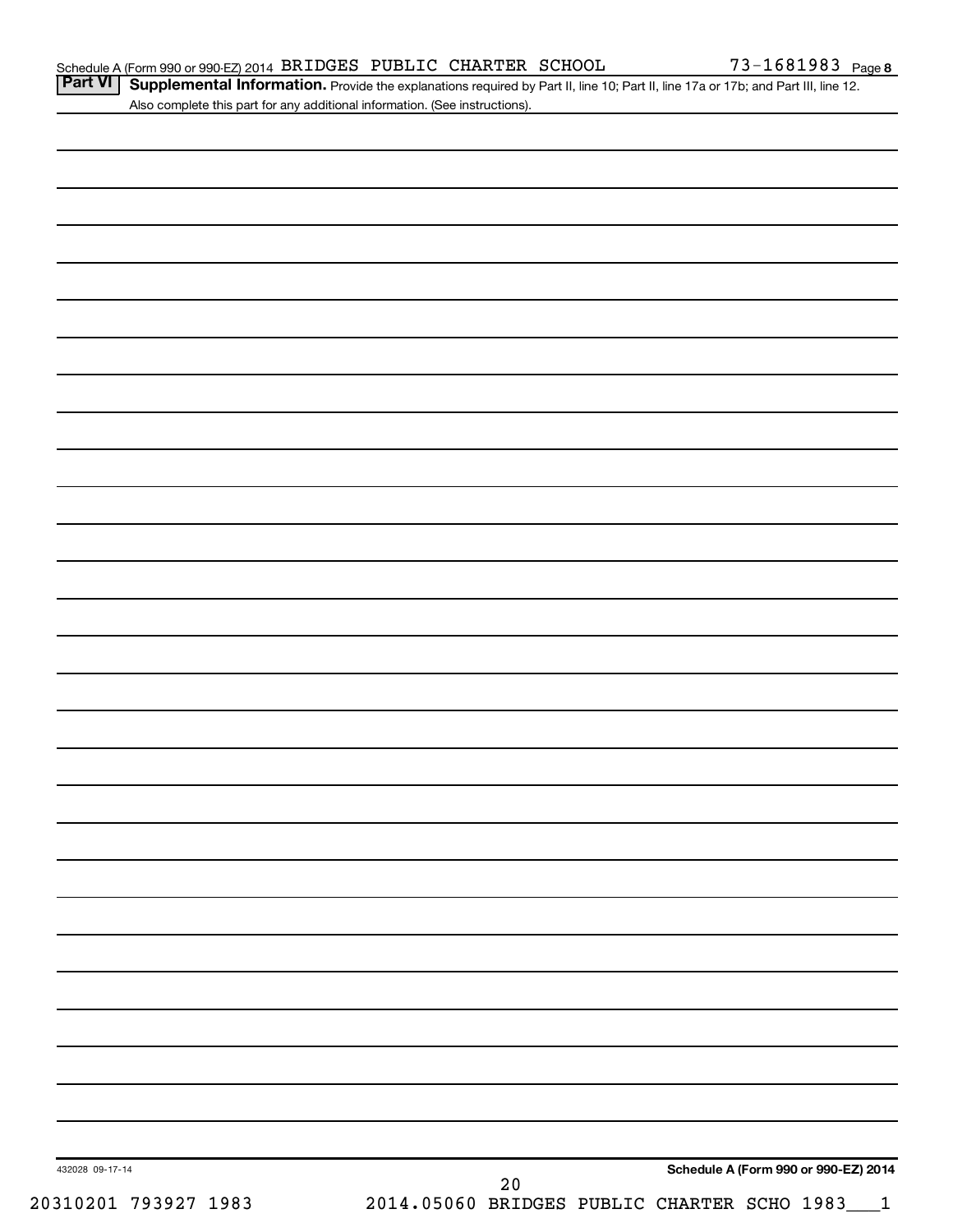Department of the Treasury Internal Revenue Service **(Form 990, 990-EZ,**

|  |  | ** PUBLIC DISCLOSURE COPY ** |  |  |
|--|--|------------------------------|--|--|
|--|--|------------------------------|--|--|

# **Schedule B Schedule of Contributors**

**or 990-PF) | Attach to Form 990, Form 990-EZ, or Form 990-PF. | Information about Schedule B (Form 990, 990-EZ, or 990-PF) and** its instructions is at <sub>www.irs.gov/form990  $\cdot$ </sub>

OMB No. 1545-0047

# **2014**

**Name of the organization Employer identification number**

|  |  | $3 - 1681983$ |  |
|--|--|---------------|--|
|--|--|---------------|--|

| BRIDGES PUBLIC CHARTER SCHOOL | 73-1681983 |
|-------------------------------|------------|
|                               |            |

| <b>Organization type (check one):</b> |                                                                           |  |
|---------------------------------------|---------------------------------------------------------------------------|--|
| Filers of:                            | Section:                                                                  |  |
| Form 990 or 990-EZ                    | $\lfloor \underline{X} \rfloor$ 501(c)( 3) (enter number) organization    |  |
|                                       | 4947(a)(1) nonexempt charitable trust not treated as a private foundation |  |
|                                       | 527 political organization                                                |  |
| Form 990-PF                           | 501(c)(3) exempt private foundation                                       |  |
|                                       | 4947(a)(1) nonexempt charitable trust treated as a private foundation     |  |
|                                       | 501(c)(3) taxable private foundation                                      |  |

Check if your organization is covered by the General Rule or a Special Rule.

**Note.**  Only a section 501(c)(7), (8), or (10) organization can check boxes for both the General Rule and a Special Rule. See instructions.

## **General Rule**

**K** For an organization filing Form 990, 990-EZ, or 990-PF that received, during the year, contributions totaling \$5,000 or more (in money or property) from any one contributor. Complete Parts I and II. See instructions for determining a contributor's total contributions.

### **Special Rules**

 $\Box$ 

any one contributor, during the year, total contributions of the greater of **(1)** \$5,000 or **(2)** 2% of the amount on (i) Form 990, Part VIII, line 1h, For an organization described in section 501(c)(3) filing Form 990 or 990-EZ that met the 33 1/3% support test of the regulations under sections 509(a)(1) and 170(b)(1)(A)(vi), that checked Schedule A (Form 990 or 990-EZ), Part II, line 13, 16a, or 16b, and that received from or (ii) Form 990-EZ, line 1. Complete Parts I and II.  $\Box$ 

year, total contributions of more than \$1,000 *exclusively* for religious, charitable, scientific, literary, or educational purposes, or for For an organization described in section 501(c)(7), (8), or (10) filing Form 990 or 990-EZ that received from any one contributor, during the the prevention of cruelty to children or animals. Complete Parts I, II, and III.  $\Box$ 

purpose. Do not complete any of the parts unless the General Rule applies to this organization because it received nonexclusively year, contributions exclusively for religious, charitable, etc., purposes, but no such contributions totaled more than \$1,000. If this box is checked, enter here the total contributions that were received during the year for an exclusively religious, charitable, etc., For an organization described in section 501(c)(7), (8), or (10) filing Form 990 or 990-EZ that received from any one contributor, during the religious, charitable, etc., contributions totaling \$5,000 or more during the year  $\ldots$  $\ldots$  $\ldots$  $\ldots$  $\ldots$  $\ldots$ 

**Caution.** An organization that is not covered by the General Rule and/or the Special Rules does not file Schedule B (Form 990, 990-EZ, or 990-PF),  **must** but it answer "No" on Part IV, line 2, of its Form 990; or check the box on line H of its Form 990-EZ or on its Form 990-PF, Part I, line 2, to certify that it does not meet the filing requirements of Schedule B (Form 990, 990-EZ, or 990-PF).

LHA For Paperwork Reduction Act Notice, see the Instructions for Form 990, 990-EZ, or 990-PF. Schedule B (Form 990, 990-EZ, or 990-PF) (2014)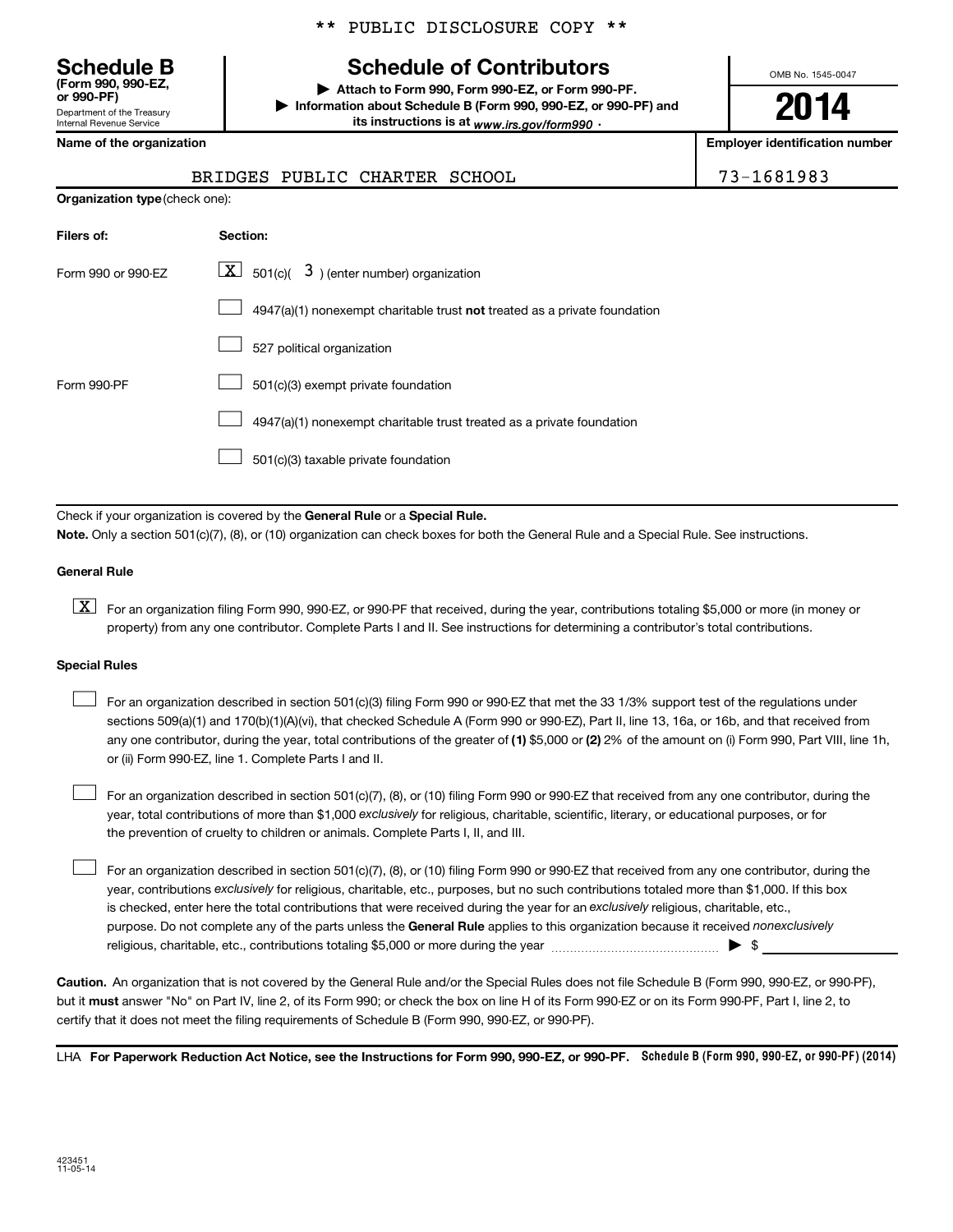| Schedule B (Form 990, 990-EZ, or 990-PF) (2014)<br>$\sqrt{2}$ and $\sqrt{2}$ and $\sqrt{2}$ and $\sqrt{2}$ and $\sqrt{2}$ and $\sqrt{2}$ and $\sqrt{2}$ and $\sqrt{2}$ and $\sqrt{2}$ and $\sqrt{2}$ and $\sqrt{2}$ and $\sqrt{2}$ and $\sqrt{2}$ and $\sqrt{2}$ and $\sqrt{2}$ and $\sqrt{2}$ and $\sqrt{2}$ and $\sqrt{2}$ and $\sqrt{2$ | Page |
|--------------------------------------------------------------------------------------------------------------------------------------------------------------------------------------------------------------------------------------------------------------------------------------------------------------------------------------------|------|
|--------------------------------------------------------------------------------------------------------------------------------------------------------------------------------------------------------------------------------------------------------------------------------------------------------------------------------------------|------|

| Name of organization |  |  |
|----------------------|--|--|
|----------------------|--|--|

# BRIDGES PUBLIC CHARTER SCHOOL 73-1681983

423452 11-05-14 **Schedule B (Form 990, 990-EZ, or 990-PF) (2014) (a) No. (b) Name, address, and ZIP + 4 (c) Total contributions (d) Type of contribution Person Payroll Noncash (a) No. (b) Name, address, and ZIP + 4 (c) Total contributions (d) Type of contribution Person Payroll Noncash (a) No. (b) Name, address, and ZIP + 4 (c) Total contributions (d) Type of contribution Person Payroll Noncash (a) No. (b) Name, address, and ZIP + 4 (c) Total contributions (d) Type of contribution Person Payroll Noncash (a) No. (b) Name, address, and ZIP + 4 (c) Total contributions (d) Type of contribution Person Payroll Noncash (a) No. (b) Name, address, and ZIP + 4 (c) Total contributions (d) Type of contribution Person Payroll Noncash Part I** Contributors (see instructions). Use duplicate copies of Part I if additional space is needed. \$ (Complete Part II for noncash contributions.) \$ (Complete Part II for noncash contributions.) \$ (Complete Part II for noncash contributions.) \$ (Complete Part II for noncash contributions.) \$ (Complete Part II for noncash contributions.) \$ (Complete Part II for noncash contributions.)  $\boxed{\textbf{X}}$  $\Box$  $\Box$  $\Box$  $\Box$  $\Box$  $\Box$  $\Box$  $\Box$  $\Box$  $\Box$  $\Box$  $\Box$  $\Box$  $\Box$  $\Box$  $\Box$  $\Box$  $\begin{array}{|c|c|c|c|c|}\hline \ \text{1} & \text{Person} & \text{X} \ \hline \end{array}$ 25,296. 20310201 793927 1983 2014.05060 BRIDGES PUBLIC CHARTER SCHO 1983\_\_\_1 22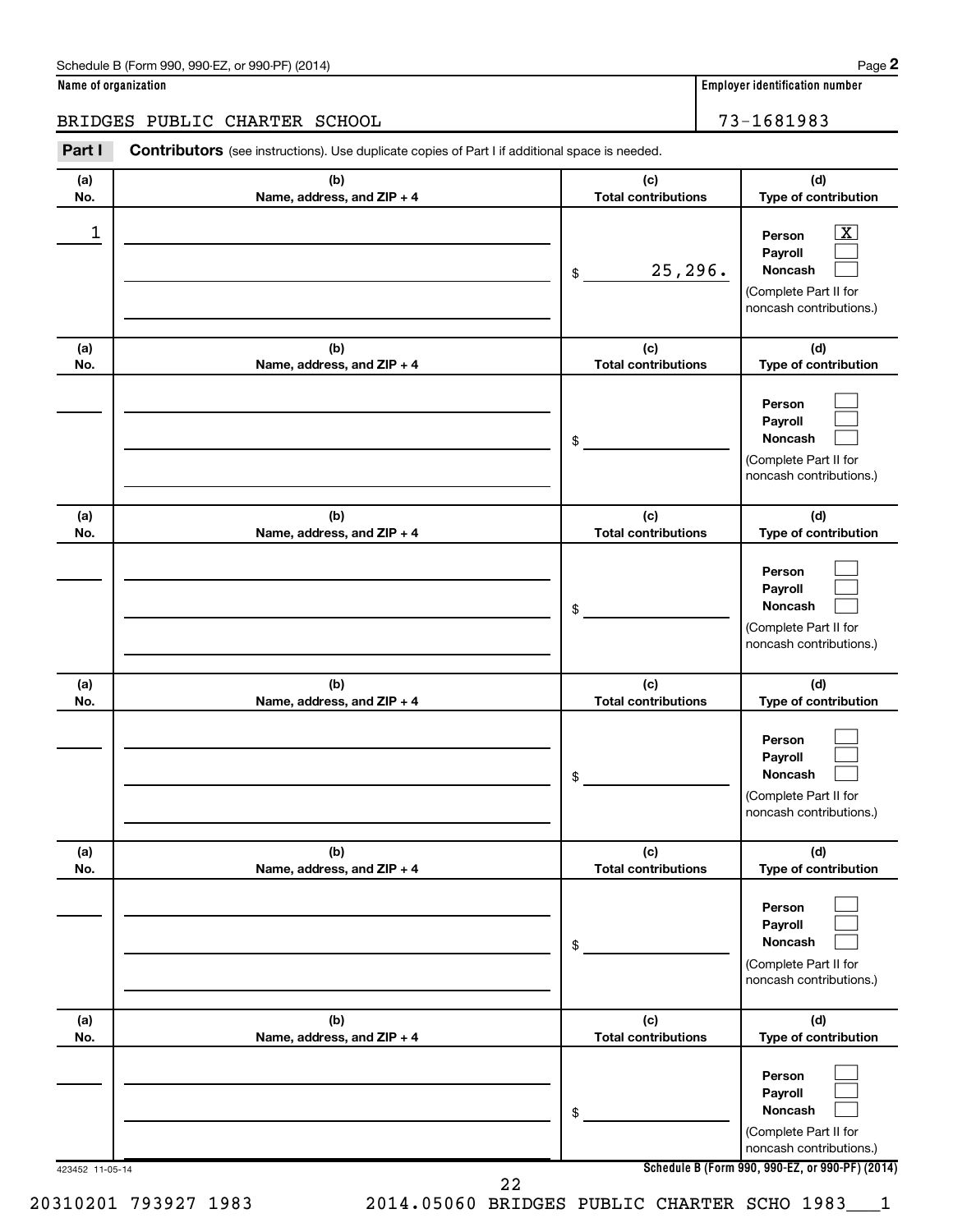BRIDGES PUBLIC CHARTER SCHOOL 73-1681983

Part II Noncash Property (see instructions). Use duplicate copies of Part II if additional space is needed.

| No.<br>from<br>Part I        | (b)<br>Description of noncash property given | (c)<br>FMV (or estimate)<br>(see instructions) | (d)<br>Date received                            |
|------------------------------|----------------------------------------------|------------------------------------------------|-------------------------------------------------|
|                              |                                              | \$                                             |                                                 |
|                              |                                              |                                                |                                                 |
| (a)<br>No.<br>from<br>Part I | (b)<br>Description of noncash property given | (c)<br>FMV (or estimate)<br>(see instructions) | (d)<br>Date received                            |
|                              |                                              |                                                |                                                 |
|                              |                                              | $\frac{1}{2}$                                  |                                                 |
|                              |                                              |                                                |                                                 |
| (a)<br>No.<br>from<br>Part I | (b)<br>Description of noncash property given | (c)<br>FMV (or estimate)<br>(see instructions) | (d)<br>Date received                            |
|                              |                                              |                                                |                                                 |
|                              |                                              |                                                |                                                 |
|                              |                                              | $$\tilde{}}$                                   |                                                 |
| (a)<br>No.<br>from<br>Part I | (b)<br>Description of noncash property given | (c)<br>FMV (or estimate)<br>(see instructions) | (d)<br>Date received                            |
|                              |                                              |                                                |                                                 |
|                              |                                              |                                                |                                                 |
|                              |                                              | $\frac{1}{2}$                                  |                                                 |
| (a)<br>No.<br>from<br>Part I | (b)<br>Description of noncash property given | (c)<br>FMV (or estimate)<br>(see instructions) | (d)<br>Date received                            |
|                              |                                              |                                                |                                                 |
|                              |                                              | \$                                             |                                                 |
|                              |                                              |                                                |                                                 |
| (a)<br>No.<br>from<br>Part I | (b)<br>Description of noncash property given | (c)<br>FMV (or estimate)<br>(see instructions) | (d)<br>Date received                            |
|                              |                                              |                                                |                                                 |
|                              |                                              |                                                |                                                 |
| 423453 11-05-14              |                                              | \$                                             | Schedule B (Form 990, 990-EZ, or 990-PF) (2014) |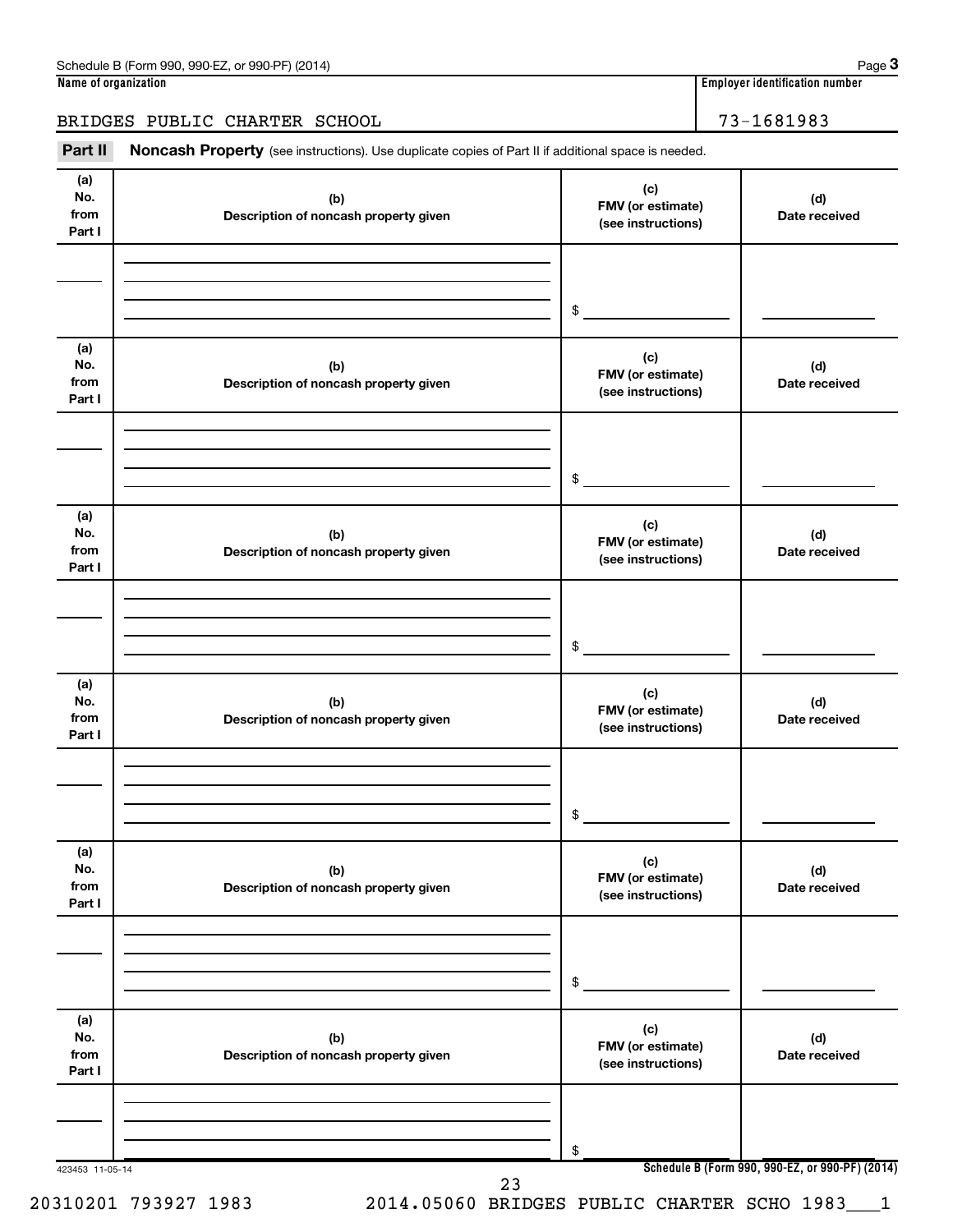| Schedule<br>, (2014)<br>990-EZ<br>990-PF<br>m 990<br>∙orm<br>or<br>ь | ade                                     |
|----------------------------------------------------------------------|-----------------------------------------|
| Name of organization                                                 | <br>r identitication number<br>-mnlover |

| Name of organization      |                                                                                                                                                          |                      | <b>Employer identification number</b>                                                                                                                                                                                                   |
|---------------------------|----------------------------------------------------------------------------------------------------------------------------------------------------------|----------------------|-----------------------------------------------------------------------------------------------------------------------------------------------------------------------------------------------------------------------------------------|
| Part III                  | BRIDGES PUBLIC CHARTER SCHOOL                                                                                                                            |                      | 73-1681983                                                                                                                                                                                                                              |
|                           | completing Part III, enter the total of exclusively religious, charitable, etc., contributions of \$1,000 or less for the year. (Enter this info. once.) |                      | <i>Exclusively</i> religious, charitable, etc., contributions to organizations described in section 501(c)(7), (8), or (10) that total more than \$1,000 for<br>the year from any one contributor. Complete columns (a) through (e) and |
|                           | Use duplicate copies of Part III if additional space is needed.                                                                                          |                      |                                                                                                                                                                                                                                         |
| (a) No.<br>from<br>Part I | (b) Purpose of gift                                                                                                                                      | (c) Use of gift      | (d) Description of how gift is held                                                                                                                                                                                                     |
|                           |                                                                                                                                                          | (e) Transfer of gift |                                                                                                                                                                                                                                         |
|                           | Transferee's name, address, and ZIP + 4                                                                                                                  |                      | Relationship of transferor to transferee                                                                                                                                                                                                |
| (a) No.<br>from<br>Part I | (b) Purpose of gift                                                                                                                                      | (c) Use of gift      | (d) Description of how gift is held                                                                                                                                                                                                     |
|                           | Transferee's name, address, and ZIP + 4                                                                                                                  | (e) Transfer of gift | Relationship of transferor to transferee                                                                                                                                                                                                |
|                           |                                                                                                                                                          |                      |                                                                                                                                                                                                                                         |
| (a) No.<br>from<br>Part I | (b) Purpose of gift                                                                                                                                      | (c) Use of gift      | (d) Description of how gift is held                                                                                                                                                                                                     |
|                           |                                                                                                                                                          |                      |                                                                                                                                                                                                                                         |
|                           | Transferee's name, address, and ZIP + 4                                                                                                                  | (e) Transfer of gift | Relationship of transferor to transferee                                                                                                                                                                                                |
| (a) No.<br>from<br>Part I | (b) Purpose of gift                                                                                                                                      | (c) Use of gift      | (d) Description of how gift is held                                                                                                                                                                                                     |
|                           |                                                                                                                                                          | (e) Transfer of gift |                                                                                                                                                                                                                                         |
|                           | Transferee's name, address, and ZIP + 4                                                                                                                  |                      | Relationship of transferor to transferee                                                                                                                                                                                                |
| 423454 11-05-14           |                                                                                                                                                          | 24                   | Schedule B (Form 990, 990-EZ, or 990-PF) (2014)                                                                                                                                                                                         |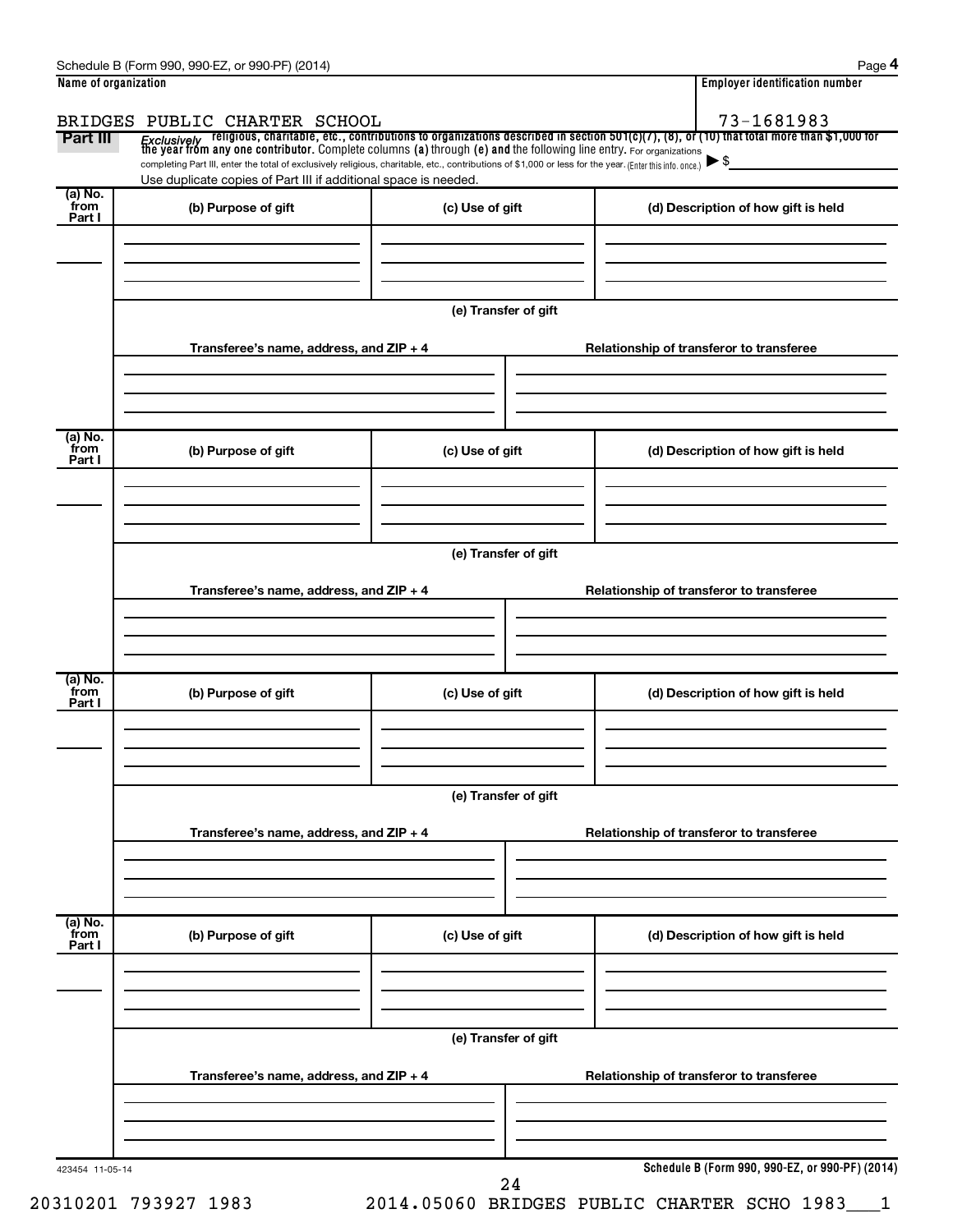|                          |                                                        |                                                                                                                                                                                                                                                         |                                                                                                      |                         | OMB No. 1545-0047                     |
|--------------------------|--------------------------------------------------------|---------------------------------------------------------------------------------------------------------------------------------------------------------------------------------------------------------------------------------------------------------|------------------------------------------------------------------------------------------------------|-------------------------|---------------------------------------|
|                          | <b>SCHEDULE D</b>                                      |                                                                                                                                                                                                                                                         | <b>Supplemental Financial Statements</b><br>Complete if the organization answered "Yes" to Form 990, |                         |                                       |
|                          | (Form 990)                                             |                                                                                                                                                                                                                                                         | Part IV, line 6, 7, 8, 9, 10, 11a, 11b, 11c, 11d, 11e, 11f, 12a, or 12b.                             |                         | <b>Open to Public</b>                 |
|                          | Department of the Treasury<br>Internal Revenue Service | Information about Schedule D (Form 990) and its instructions is at www.irs.gov/form990.                                                                                                                                                                 | Attach to Form 990.                                                                                  |                         | Inspection                            |
|                          | Name of the organization                               |                                                                                                                                                                                                                                                         |                                                                                                      |                         | <b>Employer identification number</b> |
|                          |                                                        | BRIDGES PUBLIC CHARTER SCHOOL                                                                                                                                                                                                                           |                                                                                                      |                         | 73-1681983                            |
| Part I                   |                                                        | Organizations Maintaining Donor Advised Funds or Other Similar Funds or Accounts. Complete if the<br>organization answered "Yes" to Form 990, Part IV, line 6.                                                                                          |                                                                                                      |                         |                                       |
|                          |                                                        |                                                                                                                                                                                                                                                         | (a) Donor advised funds                                                                              |                         | (b) Funds and other accounts          |
| 1                        |                                                        |                                                                                                                                                                                                                                                         |                                                                                                      |                         |                                       |
| 2                        |                                                        | Aggregate value of contributions to (during year)                                                                                                                                                                                                       |                                                                                                      |                         |                                       |
| з                        |                                                        |                                                                                                                                                                                                                                                         | the control of the control of the control of the control of the control of                           |                         |                                       |
| 4                        |                                                        |                                                                                                                                                                                                                                                         |                                                                                                      |                         |                                       |
| 5                        |                                                        | Did the organization inform all donors and donor advisors in writing that the assets held in donor advised funds                                                                                                                                        |                                                                                                      |                         |                                       |
|                          |                                                        |                                                                                                                                                                                                                                                         |                                                                                                      |                         | <b>No</b><br>Yes                      |
| 6                        |                                                        | Did the organization inform all grantees, donors, and donor advisors in writing that grant funds can be used only                                                                                                                                       |                                                                                                      |                         |                                       |
|                          | impermissible private benefit?                         | for charitable purposes and not for the benefit of the donor or donor advisor, or for any other purpose conferring                                                                                                                                      |                                                                                                      |                         | Yes<br>No                             |
| Part II                  |                                                        | <b>Conservation Easements.</b> Complete if the organization answered "Yes" to Form 990, Part IV, line 7.                                                                                                                                                |                                                                                                      |                         |                                       |
| 1                        |                                                        | Purpose(s) of conservation easements held by the organization (check all that apply).                                                                                                                                                                   |                                                                                                      |                         |                                       |
|                          |                                                        | Preservation of land for public use (e.g., recreation or education)                                                                                                                                                                                     | Preservation of a historically important land area                                                   |                         |                                       |
|                          |                                                        | Protection of natural habitat                                                                                                                                                                                                                           | Preservation of a certified historic structure                                                       |                         |                                       |
|                          |                                                        | Preservation of open space                                                                                                                                                                                                                              |                                                                                                      |                         |                                       |
| 2                        |                                                        | Complete lines 2a through 2d if the organization held a qualified conservation contribution in the form of a conservation easement on the last                                                                                                          |                                                                                                      |                         |                                       |
|                          | day of the tax year.                                   |                                                                                                                                                                                                                                                         |                                                                                                      |                         |                                       |
|                          |                                                        |                                                                                                                                                                                                                                                         |                                                                                                      |                         | Held at the End of the Tax Year       |
|                          |                                                        |                                                                                                                                                                                                                                                         |                                                                                                      | 2a<br>2b                |                                       |
| b<br>с                   |                                                        | Total acreage restricted by conservation easements [11] matter conservation conservation of the set of the set of the set of the set of the set of the set of the set of the set of the set of the set of the set of the set o                          |                                                                                                      | 2c                      |                                       |
| d                        |                                                        | Number of conservation easements included in (c) acquired after 8/17/06, and not on a historic structure                                                                                                                                                |                                                                                                      |                         |                                       |
|                          |                                                        |                                                                                                                                                                                                                                                         |                                                                                                      | 2d                      |                                       |
| 3                        |                                                        | Number of conservation easements modified, transferred, released, extinguished, or terminated by the organization during the tax                                                                                                                        |                                                                                                      |                         |                                       |
|                          | year                                                   |                                                                                                                                                                                                                                                         |                                                                                                      |                         |                                       |
| 4                        |                                                        | Number of states where property subject to conservation easement is located $\blacktriangleright$                                                                                                                                                       |                                                                                                      |                         |                                       |
| 5                        |                                                        | Does the organization have a written policy regarding the periodic monitoring, inspection, handling of                                                                                                                                                  |                                                                                                      |                         |                                       |
|                          |                                                        |                                                                                                                                                                                                                                                         |                                                                                                      |                         | $\Box$ Yes<br><b>Ν</b> ο              |
| 6                        |                                                        | Staff and volunteer hours devoted to monitoring, inspecting, and enforcing conservation easements during the year                                                                                                                                       |                                                                                                      |                         |                                       |
| 7<br>8                   |                                                        | Amount of expenses incurred in monitoring, inspecting, and enforcing conservation easements during the year $\blacktriangleright$ \$<br>Does each conservation easement reported on line 2(d) above satisfy the requirements of section 170(h)(4)(B)(i) |                                                                                                      |                         |                                       |
|                          |                                                        |                                                                                                                                                                                                                                                         |                                                                                                      |                         | No<br>Yes                             |
| 9                        |                                                        | In Part XIII, describe how the organization reports conservation easements in its revenue and expense statement, and balance sheet, and                                                                                                                 |                                                                                                      |                         |                                       |
|                          |                                                        | include, if applicable, the text of the footnote to the organization's financial statements that describes the organization's accounting for                                                                                                            |                                                                                                      |                         |                                       |
|                          | conservation easements.                                |                                                                                                                                                                                                                                                         |                                                                                                      |                         |                                       |
|                          | Part III                                               | Organizations Maintaining Collections of Art, Historical Treasures, or Other Similar Assets.                                                                                                                                                            |                                                                                                      |                         |                                       |
|                          |                                                        | Complete if the organization answered "Yes" to Form 990, Part IV, line 8.                                                                                                                                                                               |                                                                                                      |                         |                                       |
|                          |                                                        | 1a If the organization elected, as permitted under SFAS 116 (ASC 958), not to report in its revenue statement and balance sheet works of art,                                                                                                           |                                                                                                      |                         |                                       |
|                          |                                                        | historical treasures, or other similar assets held for public exhibition, education, or research in furtherance of public service, provide, in Part XIII,<br>the text of the footnote to its financial statements that describes these items.           |                                                                                                      |                         |                                       |
| b                        |                                                        | If the organization elected, as permitted under SFAS 116 (ASC 958), to report in its revenue statement and balance sheet works of art, historical                                                                                                       |                                                                                                      |                         |                                       |
|                          |                                                        | treasures, or other similar assets held for public exhibition, education, or research in furtherance of public service, provide the following amounts                                                                                                   |                                                                                                      |                         |                                       |
|                          | relating to these items:                               |                                                                                                                                                                                                                                                         |                                                                                                      |                         |                                       |
|                          |                                                        |                                                                                                                                                                                                                                                         |                                                                                                      |                         | $\triangleright$ \$                   |
|                          |                                                        | (ii) Assets included in Form 990, Part X                                                                                                                                                                                                                |                                                                                                      |                         | $\triangleright$ \$                   |
| 2                        |                                                        | If the organization received or held works of art, historical treasures, or other similar assets for financial gain, provide                                                                                                                            |                                                                                                      |                         |                                       |
|                          |                                                        | the following amounts required to be reported under SFAS 116 (ASC 958) relating to these items:                                                                                                                                                         |                                                                                                      |                         |                                       |
| а                        |                                                        |                                                                                                                                                                                                                                                         |                                                                                                      |                         |                                       |
| b                        | Assets included in Form 990, Part X                    |                                                                                                                                                                                                                                                         |                                                                                                      | $\blacktriangleright$ s |                                       |
|                          |                                                        |                                                                                                                                                                                                                                                         |                                                                                                      |                         |                                       |
| 432051<br>$10 - 01 - 14$ |                                                        | LHA For Paperwork Reduction Act Notice, see the Instructions for Form 990.                                                                                                                                                                              |                                                                                                      |                         | Schedule D (Form 990) 2014            |

|  |  |  |  |  |  |  | 20310201 793927 1983 |  |
|--|--|--|--|--|--|--|----------------------|--|
|--|--|--|--|--|--|--|----------------------|--|

20310201 793927 1983 2014.05060 BRIDGES PUBLIC CHARTER SCHO 1983\_\_\_1 25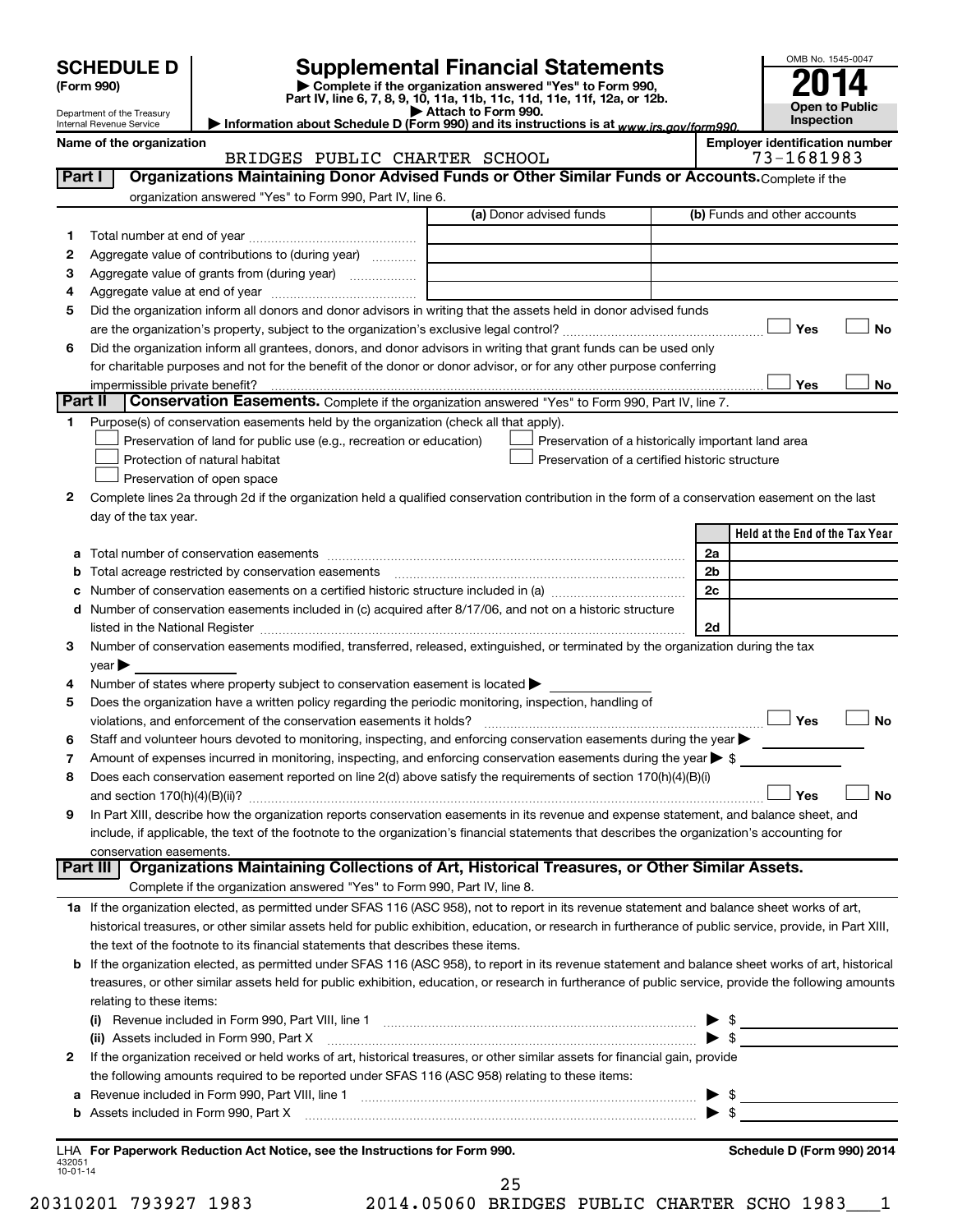| Part III<br>Organizations Maintaining Collections of Art, Historical Treasures, or Other Similar Assets (continued)<br>Using the organization's acquisition, accession, and other records, check any of the following that are a significant use of its collection items<br>3<br>(check all that apply):<br>Public exhibition<br>Loan or exchange programs<br>a<br>Other and the contract of the contract of the contract of the contract of the contract of the contract of the contract of the contract of the contract of the contract of the contract of the contract of the contract of the<br>Scholarly research<br>b<br>Preservation for future generations<br>с<br>Provide a description of the organization's collections and explain how they further the organization's exempt purpose in Part XIII.<br>4<br>During the year, did the organization solicit or receive donations of art, historical treasures, or other similar assets<br>5<br>Yes<br>No<br>Part IV I<br><b>Escrow and Custodial Arrangements.</b> Complete if the organization answered "Yes" to Form 990, Part IV, line 9, or<br>reported an amount on Form 990, Part X, line 21.<br>1a Is the organization an agent, trustee, custodian or other intermediary for contributions or other assets not included<br>Yes<br><b>No</b><br>b If "Yes," explain the arrangement in Part XIII and complete the following table:<br>Amount<br>1c<br>1d<br>e Distributions during the year measurement contained and all the control of the set of the set of the set of the set of the set of the set of the set of the set of the set of the set of the set of the set of the set of th<br>1e<br>1f<br>2a Did the organization include an amount on Form 990, Part X, line 21, for escrow or custodial account liability?<br>Yes<br>No<br><b>b</b> If "Yes," explain the arrangement in Part XIII. Check here if the explanation has been provided in Part XIII<br><b>Part V</b><br><b>Endowment Funds.</b> Complete if the organization answered "Yes" to Form 990, Part IV, line 10.<br>(c) Two years back $\vert$ (d) Three years back $\vert$ (e) Four years back<br>(a) Current year<br>(b) Prior year<br>1a Beginning of year balance<br>b<br>Net investment earnings, gains, and losses<br>с<br>e Other expenditures for facilities<br>and programs<br>g<br>Provide the estimated percentage of the current year end balance (line 1g, column (a)) held as:<br>2<br>Board designated or quasi-endowment ><br>%<br>а<br>Permanent endowment<br>%<br>b<br><b>c</b> Temporarily restricted endowment $\blacktriangleright$<br>%<br>The percentages in lines 2a, 2b, and 2c should equal 100%.<br>3a Are there endowment funds not in the possession of the organization that are held and administered for the organization<br>Yes<br>No<br>by:<br>(i)<br>3a(i)<br>3a(ii)<br>3b<br>Describe in Part XIII the intended uses of the organization's endowment funds.<br>4<br>Land, Buildings, and Equipment.<br><b>Part VI</b><br>Complete if the organization answered "Yes" to Form 990, Part IV, line 11a. See Form 990, Part X, line 10.<br>(a) Cost or other<br>(b) Cost or other<br>Description of property<br>(c) Accumulated<br>(d) Book value<br>basis (investment)<br>depreciation<br>basis (other)<br>592, 721.<br>1,383,157.<br>790,436.<br>97,290.<br>67,688.<br>29,602.<br>820,038.<br>Total. Add lines 1a through 1e. (Column (d) must equal Form 990, Part X, column (B), line 10c.) | Schedule D (Form 990) 2014 | BRIDGES PUBLIC CHARTER SCHOOL |  |  | 73-1681983 <sub>Page</sub> 2 |  |  |
|---------------------------------------------------------------------------------------------------------------------------------------------------------------------------------------------------------------------------------------------------------------------------------------------------------------------------------------------------------------------------------------------------------------------------------------------------------------------------------------------------------------------------------------------------------------------------------------------------------------------------------------------------------------------------------------------------------------------------------------------------------------------------------------------------------------------------------------------------------------------------------------------------------------------------------------------------------------------------------------------------------------------------------------------------------------------------------------------------------------------------------------------------------------------------------------------------------------------------------------------------------------------------------------------------------------------------------------------------------------------------------------------------------------------------------------------------------------------------------------------------------------------------------------------------------------------------------------------------------------------------------------------------------------------------------------------------------------------------------------------------------------------------------------------------------------------------------------------------------------------------------------------------------------------------------------------------------------------------------------------------------------------------------------------------------------------------------------------------------------------------------------------------------------------------------------------------------------------------------------------------------------------------------------------------------------------------------------------------------------------------------------------------------------------------------------------------------------------------------------------------------------------------------------------------------------------------------------------------------------------------------------------------------------------------------------------------------------------------------------------------------------------------------------------------------------------------------------------------------------------------------------------------------------------------------------------------------------------------------------------------------------------------------------------------------------------------------------------------------------------------------------------------------------------------------------------------------------------------------------------------------------------------------------------------------------------------------------------------------------------------------------------------------------------------------------------------------------------------|----------------------------|-------------------------------|--|--|------------------------------|--|--|
|                                                                                                                                                                                                                                                                                                                                                                                                                                                                                                                                                                                                                                                                                                                                                                                                                                                                                                                                                                                                                                                                                                                                                                                                                                                                                                                                                                                                                                                                                                                                                                                                                                                                                                                                                                                                                                                                                                                                                                                                                                                                                                                                                                                                                                                                                                                                                                                                                                                                                                                                                                                                                                                                                                                                                                                                                                                                                                                                                                                                                                                                                                                                                                                                                                                                                                                                                                                                                                                                           |                            |                               |  |  |                              |  |  |
|                                                                                                                                                                                                                                                                                                                                                                                                                                                                                                                                                                                                                                                                                                                                                                                                                                                                                                                                                                                                                                                                                                                                                                                                                                                                                                                                                                                                                                                                                                                                                                                                                                                                                                                                                                                                                                                                                                                                                                                                                                                                                                                                                                                                                                                                                                                                                                                                                                                                                                                                                                                                                                                                                                                                                                                                                                                                                                                                                                                                                                                                                                                                                                                                                                                                                                                                                                                                                                                                           |                            |                               |  |  |                              |  |  |
|                                                                                                                                                                                                                                                                                                                                                                                                                                                                                                                                                                                                                                                                                                                                                                                                                                                                                                                                                                                                                                                                                                                                                                                                                                                                                                                                                                                                                                                                                                                                                                                                                                                                                                                                                                                                                                                                                                                                                                                                                                                                                                                                                                                                                                                                                                                                                                                                                                                                                                                                                                                                                                                                                                                                                                                                                                                                                                                                                                                                                                                                                                                                                                                                                                                                                                                                                                                                                                                                           |                            |                               |  |  |                              |  |  |
|                                                                                                                                                                                                                                                                                                                                                                                                                                                                                                                                                                                                                                                                                                                                                                                                                                                                                                                                                                                                                                                                                                                                                                                                                                                                                                                                                                                                                                                                                                                                                                                                                                                                                                                                                                                                                                                                                                                                                                                                                                                                                                                                                                                                                                                                                                                                                                                                                                                                                                                                                                                                                                                                                                                                                                                                                                                                                                                                                                                                                                                                                                                                                                                                                                                                                                                                                                                                                                                                           |                            |                               |  |  |                              |  |  |
|                                                                                                                                                                                                                                                                                                                                                                                                                                                                                                                                                                                                                                                                                                                                                                                                                                                                                                                                                                                                                                                                                                                                                                                                                                                                                                                                                                                                                                                                                                                                                                                                                                                                                                                                                                                                                                                                                                                                                                                                                                                                                                                                                                                                                                                                                                                                                                                                                                                                                                                                                                                                                                                                                                                                                                                                                                                                                                                                                                                                                                                                                                                                                                                                                                                                                                                                                                                                                                                                           |                            |                               |  |  |                              |  |  |
|                                                                                                                                                                                                                                                                                                                                                                                                                                                                                                                                                                                                                                                                                                                                                                                                                                                                                                                                                                                                                                                                                                                                                                                                                                                                                                                                                                                                                                                                                                                                                                                                                                                                                                                                                                                                                                                                                                                                                                                                                                                                                                                                                                                                                                                                                                                                                                                                                                                                                                                                                                                                                                                                                                                                                                                                                                                                                                                                                                                                                                                                                                                                                                                                                                                                                                                                                                                                                                                                           |                            |                               |  |  |                              |  |  |
|                                                                                                                                                                                                                                                                                                                                                                                                                                                                                                                                                                                                                                                                                                                                                                                                                                                                                                                                                                                                                                                                                                                                                                                                                                                                                                                                                                                                                                                                                                                                                                                                                                                                                                                                                                                                                                                                                                                                                                                                                                                                                                                                                                                                                                                                                                                                                                                                                                                                                                                                                                                                                                                                                                                                                                                                                                                                                                                                                                                                                                                                                                                                                                                                                                                                                                                                                                                                                                                                           |                            |                               |  |  |                              |  |  |
|                                                                                                                                                                                                                                                                                                                                                                                                                                                                                                                                                                                                                                                                                                                                                                                                                                                                                                                                                                                                                                                                                                                                                                                                                                                                                                                                                                                                                                                                                                                                                                                                                                                                                                                                                                                                                                                                                                                                                                                                                                                                                                                                                                                                                                                                                                                                                                                                                                                                                                                                                                                                                                                                                                                                                                                                                                                                                                                                                                                                                                                                                                                                                                                                                                                                                                                                                                                                                                                                           |                            |                               |  |  |                              |  |  |
|                                                                                                                                                                                                                                                                                                                                                                                                                                                                                                                                                                                                                                                                                                                                                                                                                                                                                                                                                                                                                                                                                                                                                                                                                                                                                                                                                                                                                                                                                                                                                                                                                                                                                                                                                                                                                                                                                                                                                                                                                                                                                                                                                                                                                                                                                                                                                                                                                                                                                                                                                                                                                                                                                                                                                                                                                                                                                                                                                                                                                                                                                                                                                                                                                                                                                                                                                                                                                                                                           |                            |                               |  |  |                              |  |  |
|                                                                                                                                                                                                                                                                                                                                                                                                                                                                                                                                                                                                                                                                                                                                                                                                                                                                                                                                                                                                                                                                                                                                                                                                                                                                                                                                                                                                                                                                                                                                                                                                                                                                                                                                                                                                                                                                                                                                                                                                                                                                                                                                                                                                                                                                                                                                                                                                                                                                                                                                                                                                                                                                                                                                                                                                                                                                                                                                                                                                                                                                                                                                                                                                                                                                                                                                                                                                                                                                           |                            |                               |  |  |                              |  |  |
|                                                                                                                                                                                                                                                                                                                                                                                                                                                                                                                                                                                                                                                                                                                                                                                                                                                                                                                                                                                                                                                                                                                                                                                                                                                                                                                                                                                                                                                                                                                                                                                                                                                                                                                                                                                                                                                                                                                                                                                                                                                                                                                                                                                                                                                                                                                                                                                                                                                                                                                                                                                                                                                                                                                                                                                                                                                                                                                                                                                                                                                                                                                                                                                                                                                                                                                                                                                                                                                                           |                            |                               |  |  |                              |  |  |
|                                                                                                                                                                                                                                                                                                                                                                                                                                                                                                                                                                                                                                                                                                                                                                                                                                                                                                                                                                                                                                                                                                                                                                                                                                                                                                                                                                                                                                                                                                                                                                                                                                                                                                                                                                                                                                                                                                                                                                                                                                                                                                                                                                                                                                                                                                                                                                                                                                                                                                                                                                                                                                                                                                                                                                                                                                                                                                                                                                                                                                                                                                                                                                                                                                                                                                                                                                                                                                                                           |                            |                               |  |  |                              |  |  |
|                                                                                                                                                                                                                                                                                                                                                                                                                                                                                                                                                                                                                                                                                                                                                                                                                                                                                                                                                                                                                                                                                                                                                                                                                                                                                                                                                                                                                                                                                                                                                                                                                                                                                                                                                                                                                                                                                                                                                                                                                                                                                                                                                                                                                                                                                                                                                                                                                                                                                                                                                                                                                                                                                                                                                                                                                                                                                                                                                                                                                                                                                                                                                                                                                                                                                                                                                                                                                                                                           |                            |                               |  |  |                              |  |  |
|                                                                                                                                                                                                                                                                                                                                                                                                                                                                                                                                                                                                                                                                                                                                                                                                                                                                                                                                                                                                                                                                                                                                                                                                                                                                                                                                                                                                                                                                                                                                                                                                                                                                                                                                                                                                                                                                                                                                                                                                                                                                                                                                                                                                                                                                                                                                                                                                                                                                                                                                                                                                                                                                                                                                                                                                                                                                                                                                                                                                                                                                                                                                                                                                                                                                                                                                                                                                                                                                           |                            |                               |  |  |                              |  |  |
|                                                                                                                                                                                                                                                                                                                                                                                                                                                                                                                                                                                                                                                                                                                                                                                                                                                                                                                                                                                                                                                                                                                                                                                                                                                                                                                                                                                                                                                                                                                                                                                                                                                                                                                                                                                                                                                                                                                                                                                                                                                                                                                                                                                                                                                                                                                                                                                                                                                                                                                                                                                                                                                                                                                                                                                                                                                                                                                                                                                                                                                                                                                                                                                                                                                                                                                                                                                                                                                                           |                            |                               |  |  |                              |  |  |
|                                                                                                                                                                                                                                                                                                                                                                                                                                                                                                                                                                                                                                                                                                                                                                                                                                                                                                                                                                                                                                                                                                                                                                                                                                                                                                                                                                                                                                                                                                                                                                                                                                                                                                                                                                                                                                                                                                                                                                                                                                                                                                                                                                                                                                                                                                                                                                                                                                                                                                                                                                                                                                                                                                                                                                                                                                                                                                                                                                                                                                                                                                                                                                                                                                                                                                                                                                                                                                                                           |                            |                               |  |  |                              |  |  |
|                                                                                                                                                                                                                                                                                                                                                                                                                                                                                                                                                                                                                                                                                                                                                                                                                                                                                                                                                                                                                                                                                                                                                                                                                                                                                                                                                                                                                                                                                                                                                                                                                                                                                                                                                                                                                                                                                                                                                                                                                                                                                                                                                                                                                                                                                                                                                                                                                                                                                                                                                                                                                                                                                                                                                                                                                                                                                                                                                                                                                                                                                                                                                                                                                                                                                                                                                                                                                                                                           |                            |                               |  |  |                              |  |  |
|                                                                                                                                                                                                                                                                                                                                                                                                                                                                                                                                                                                                                                                                                                                                                                                                                                                                                                                                                                                                                                                                                                                                                                                                                                                                                                                                                                                                                                                                                                                                                                                                                                                                                                                                                                                                                                                                                                                                                                                                                                                                                                                                                                                                                                                                                                                                                                                                                                                                                                                                                                                                                                                                                                                                                                                                                                                                                                                                                                                                                                                                                                                                                                                                                                                                                                                                                                                                                                                                           |                            |                               |  |  |                              |  |  |
|                                                                                                                                                                                                                                                                                                                                                                                                                                                                                                                                                                                                                                                                                                                                                                                                                                                                                                                                                                                                                                                                                                                                                                                                                                                                                                                                                                                                                                                                                                                                                                                                                                                                                                                                                                                                                                                                                                                                                                                                                                                                                                                                                                                                                                                                                                                                                                                                                                                                                                                                                                                                                                                                                                                                                                                                                                                                                                                                                                                                                                                                                                                                                                                                                                                                                                                                                                                                                                                                           |                            |                               |  |  |                              |  |  |
|                                                                                                                                                                                                                                                                                                                                                                                                                                                                                                                                                                                                                                                                                                                                                                                                                                                                                                                                                                                                                                                                                                                                                                                                                                                                                                                                                                                                                                                                                                                                                                                                                                                                                                                                                                                                                                                                                                                                                                                                                                                                                                                                                                                                                                                                                                                                                                                                                                                                                                                                                                                                                                                                                                                                                                                                                                                                                                                                                                                                                                                                                                                                                                                                                                                                                                                                                                                                                                                                           |                            |                               |  |  |                              |  |  |
|                                                                                                                                                                                                                                                                                                                                                                                                                                                                                                                                                                                                                                                                                                                                                                                                                                                                                                                                                                                                                                                                                                                                                                                                                                                                                                                                                                                                                                                                                                                                                                                                                                                                                                                                                                                                                                                                                                                                                                                                                                                                                                                                                                                                                                                                                                                                                                                                                                                                                                                                                                                                                                                                                                                                                                                                                                                                                                                                                                                                                                                                                                                                                                                                                                                                                                                                                                                                                                                                           |                            |                               |  |  |                              |  |  |
|                                                                                                                                                                                                                                                                                                                                                                                                                                                                                                                                                                                                                                                                                                                                                                                                                                                                                                                                                                                                                                                                                                                                                                                                                                                                                                                                                                                                                                                                                                                                                                                                                                                                                                                                                                                                                                                                                                                                                                                                                                                                                                                                                                                                                                                                                                                                                                                                                                                                                                                                                                                                                                                                                                                                                                                                                                                                                                                                                                                                                                                                                                                                                                                                                                                                                                                                                                                                                                                                           |                            |                               |  |  |                              |  |  |
|                                                                                                                                                                                                                                                                                                                                                                                                                                                                                                                                                                                                                                                                                                                                                                                                                                                                                                                                                                                                                                                                                                                                                                                                                                                                                                                                                                                                                                                                                                                                                                                                                                                                                                                                                                                                                                                                                                                                                                                                                                                                                                                                                                                                                                                                                                                                                                                                                                                                                                                                                                                                                                                                                                                                                                                                                                                                                                                                                                                                                                                                                                                                                                                                                                                                                                                                                                                                                                                                           |                            |                               |  |  |                              |  |  |
|                                                                                                                                                                                                                                                                                                                                                                                                                                                                                                                                                                                                                                                                                                                                                                                                                                                                                                                                                                                                                                                                                                                                                                                                                                                                                                                                                                                                                                                                                                                                                                                                                                                                                                                                                                                                                                                                                                                                                                                                                                                                                                                                                                                                                                                                                                                                                                                                                                                                                                                                                                                                                                                                                                                                                                                                                                                                                                                                                                                                                                                                                                                                                                                                                                                                                                                                                                                                                                                                           |                            |                               |  |  |                              |  |  |
|                                                                                                                                                                                                                                                                                                                                                                                                                                                                                                                                                                                                                                                                                                                                                                                                                                                                                                                                                                                                                                                                                                                                                                                                                                                                                                                                                                                                                                                                                                                                                                                                                                                                                                                                                                                                                                                                                                                                                                                                                                                                                                                                                                                                                                                                                                                                                                                                                                                                                                                                                                                                                                                                                                                                                                                                                                                                                                                                                                                                                                                                                                                                                                                                                                                                                                                                                                                                                                                                           |                            |                               |  |  |                              |  |  |
|                                                                                                                                                                                                                                                                                                                                                                                                                                                                                                                                                                                                                                                                                                                                                                                                                                                                                                                                                                                                                                                                                                                                                                                                                                                                                                                                                                                                                                                                                                                                                                                                                                                                                                                                                                                                                                                                                                                                                                                                                                                                                                                                                                                                                                                                                                                                                                                                                                                                                                                                                                                                                                                                                                                                                                                                                                                                                                                                                                                                                                                                                                                                                                                                                                                                                                                                                                                                                                                                           |                            |                               |  |  |                              |  |  |
|                                                                                                                                                                                                                                                                                                                                                                                                                                                                                                                                                                                                                                                                                                                                                                                                                                                                                                                                                                                                                                                                                                                                                                                                                                                                                                                                                                                                                                                                                                                                                                                                                                                                                                                                                                                                                                                                                                                                                                                                                                                                                                                                                                                                                                                                                                                                                                                                                                                                                                                                                                                                                                                                                                                                                                                                                                                                                                                                                                                                                                                                                                                                                                                                                                                                                                                                                                                                                                                                           |                            |                               |  |  |                              |  |  |
|                                                                                                                                                                                                                                                                                                                                                                                                                                                                                                                                                                                                                                                                                                                                                                                                                                                                                                                                                                                                                                                                                                                                                                                                                                                                                                                                                                                                                                                                                                                                                                                                                                                                                                                                                                                                                                                                                                                                                                                                                                                                                                                                                                                                                                                                                                                                                                                                                                                                                                                                                                                                                                                                                                                                                                                                                                                                                                                                                                                                                                                                                                                                                                                                                                                                                                                                                                                                                                                                           |                            |                               |  |  |                              |  |  |
|                                                                                                                                                                                                                                                                                                                                                                                                                                                                                                                                                                                                                                                                                                                                                                                                                                                                                                                                                                                                                                                                                                                                                                                                                                                                                                                                                                                                                                                                                                                                                                                                                                                                                                                                                                                                                                                                                                                                                                                                                                                                                                                                                                                                                                                                                                                                                                                                                                                                                                                                                                                                                                                                                                                                                                                                                                                                                                                                                                                                                                                                                                                                                                                                                                                                                                                                                                                                                                                                           |                            |                               |  |  |                              |  |  |
|                                                                                                                                                                                                                                                                                                                                                                                                                                                                                                                                                                                                                                                                                                                                                                                                                                                                                                                                                                                                                                                                                                                                                                                                                                                                                                                                                                                                                                                                                                                                                                                                                                                                                                                                                                                                                                                                                                                                                                                                                                                                                                                                                                                                                                                                                                                                                                                                                                                                                                                                                                                                                                                                                                                                                                                                                                                                                                                                                                                                                                                                                                                                                                                                                                                                                                                                                                                                                                                                           |                            |                               |  |  |                              |  |  |
|                                                                                                                                                                                                                                                                                                                                                                                                                                                                                                                                                                                                                                                                                                                                                                                                                                                                                                                                                                                                                                                                                                                                                                                                                                                                                                                                                                                                                                                                                                                                                                                                                                                                                                                                                                                                                                                                                                                                                                                                                                                                                                                                                                                                                                                                                                                                                                                                                                                                                                                                                                                                                                                                                                                                                                                                                                                                                                                                                                                                                                                                                                                                                                                                                                                                                                                                                                                                                                                                           |                            |                               |  |  |                              |  |  |
|                                                                                                                                                                                                                                                                                                                                                                                                                                                                                                                                                                                                                                                                                                                                                                                                                                                                                                                                                                                                                                                                                                                                                                                                                                                                                                                                                                                                                                                                                                                                                                                                                                                                                                                                                                                                                                                                                                                                                                                                                                                                                                                                                                                                                                                                                                                                                                                                                                                                                                                                                                                                                                                                                                                                                                                                                                                                                                                                                                                                                                                                                                                                                                                                                                                                                                                                                                                                                                                                           |                            |                               |  |  |                              |  |  |
|                                                                                                                                                                                                                                                                                                                                                                                                                                                                                                                                                                                                                                                                                                                                                                                                                                                                                                                                                                                                                                                                                                                                                                                                                                                                                                                                                                                                                                                                                                                                                                                                                                                                                                                                                                                                                                                                                                                                                                                                                                                                                                                                                                                                                                                                                                                                                                                                                                                                                                                                                                                                                                                                                                                                                                                                                                                                                                                                                                                                                                                                                                                                                                                                                                                                                                                                                                                                                                                                           |                            |                               |  |  |                              |  |  |
|                                                                                                                                                                                                                                                                                                                                                                                                                                                                                                                                                                                                                                                                                                                                                                                                                                                                                                                                                                                                                                                                                                                                                                                                                                                                                                                                                                                                                                                                                                                                                                                                                                                                                                                                                                                                                                                                                                                                                                                                                                                                                                                                                                                                                                                                                                                                                                                                                                                                                                                                                                                                                                                                                                                                                                                                                                                                                                                                                                                                                                                                                                                                                                                                                                                                                                                                                                                                                                                                           |                            |                               |  |  |                              |  |  |
|                                                                                                                                                                                                                                                                                                                                                                                                                                                                                                                                                                                                                                                                                                                                                                                                                                                                                                                                                                                                                                                                                                                                                                                                                                                                                                                                                                                                                                                                                                                                                                                                                                                                                                                                                                                                                                                                                                                                                                                                                                                                                                                                                                                                                                                                                                                                                                                                                                                                                                                                                                                                                                                                                                                                                                                                                                                                                                                                                                                                                                                                                                                                                                                                                                                                                                                                                                                                                                                                           |                            |                               |  |  |                              |  |  |
|                                                                                                                                                                                                                                                                                                                                                                                                                                                                                                                                                                                                                                                                                                                                                                                                                                                                                                                                                                                                                                                                                                                                                                                                                                                                                                                                                                                                                                                                                                                                                                                                                                                                                                                                                                                                                                                                                                                                                                                                                                                                                                                                                                                                                                                                                                                                                                                                                                                                                                                                                                                                                                                                                                                                                                                                                                                                                                                                                                                                                                                                                                                                                                                                                                                                                                                                                                                                                                                                           |                            |                               |  |  |                              |  |  |
|                                                                                                                                                                                                                                                                                                                                                                                                                                                                                                                                                                                                                                                                                                                                                                                                                                                                                                                                                                                                                                                                                                                                                                                                                                                                                                                                                                                                                                                                                                                                                                                                                                                                                                                                                                                                                                                                                                                                                                                                                                                                                                                                                                                                                                                                                                                                                                                                                                                                                                                                                                                                                                                                                                                                                                                                                                                                                                                                                                                                                                                                                                                                                                                                                                                                                                                                                                                                                                                                           |                            |                               |  |  |                              |  |  |
|                                                                                                                                                                                                                                                                                                                                                                                                                                                                                                                                                                                                                                                                                                                                                                                                                                                                                                                                                                                                                                                                                                                                                                                                                                                                                                                                                                                                                                                                                                                                                                                                                                                                                                                                                                                                                                                                                                                                                                                                                                                                                                                                                                                                                                                                                                                                                                                                                                                                                                                                                                                                                                                                                                                                                                                                                                                                                                                                                                                                                                                                                                                                                                                                                                                                                                                                                                                                                                                                           |                            |                               |  |  |                              |  |  |
|                                                                                                                                                                                                                                                                                                                                                                                                                                                                                                                                                                                                                                                                                                                                                                                                                                                                                                                                                                                                                                                                                                                                                                                                                                                                                                                                                                                                                                                                                                                                                                                                                                                                                                                                                                                                                                                                                                                                                                                                                                                                                                                                                                                                                                                                                                                                                                                                                                                                                                                                                                                                                                                                                                                                                                                                                                                                                                                                                                                                                                                                                                                                                                                                                                                                                                                                                                                                                                                                           |                            |                               |  |  |                              |  |  |
|                                                                                                                                                                                                                                                                                                                                                                                                                                                                                                                                                                                                                                                                                                                                                                                                                                                                                                                                                                                                                                                                                                                                                                                                                                                                                                                                                                                                                                                                                                                                                                                                                                                                                                                                                                                                                                                                                                                                                                                                                                                                                                                                                                                                                                                                                                                                                                                                                                                                                                                                                                                                                                                                                                                                                                                                                                                                                                                                                                                                                                                                                                                                                                                                                                                                                                                                                                                                                                                                           |                            |                               |  |  |                              |  |  |
|                                                                                                                                                                                                                                                                                                                                                                                                                                                                                                                                                                                                                                                                                                                                                                                                                                                                                                                                                                                                                                                                                                                                                                                                                                                                                                                                                                                                                                                                                                                                                                                                                                                                                                                                                                                                                                                                                                                                                                                                                                                                                                                                                                                                                                                                                                                                                                                                                                                                                                                                                                                                                                                                                                                                                                                                                                                                                                                                                                                                                                                                                                                                                                                                                                                                                                                                                                                                                                                                           |                            |                               |  |  |                              |  |  |
|                                                                                                                                                                                                                                                                                                                                                                                                                                                                                                                                                                                                                                                                                                                                                                                                                                                                                                                                                                                                                                                                                                                                                                                                                                                                                                                                                                                                                                                                                                                                                                                                                                                                                                                                                                                                                                                                                                                                                                                                                                                                                                                                                                                                                                                                                                                                                                                                                                                                                                                                                                                                                                                                                                                                                                                                                                                                                                                                                                                                                                                                                                                                                                                                                                                                                                                                                                                                                                                                           |                            |                               |  |  |                              |  |  |
|                                                                                                                                                                                                                                                                                                                                                                                                                                                                                                                                                                                                                                                                                                                                                                                                                                                                                                                                                                                                                                                                                                                                                                                                                                                                                                                                                                                                                                                                                                                                                                                                                                                                                                                                                                                                                                                                                                                                                                                                                                                                                                                                                                                                                                                                                                                                                                                                                                                                                                                                                                                                                                                                                                                                                                                                                                                                                                                                                                                                                                                                                                                                                                                                                                                                                                                                                                                                                                                                           |                            |                               |  |  |                              |  |  |
|                                                                                                                                                                                                                                                                                                                                                                                                                                                                                                                                                                                                                                                                                                                                                                                                                                                                                                                                                                                                                                                                                                                                                                                                                                                                                                                                                                                                                                                                                                                                                                                                                                                                                                                                                                                                                                                                                                                                                                                                                                                                                                                                                                                                                                                                                                                                                                                                                                                                                                                                                                                                                                                                                                                                                                                                                                                                                                                                                                                                                                                                                                                                                                                                                                                                                                                                                                                                                                                                           |                            |                               |  |  |                              |  |  |
|                                                                                                                                                                                                                                                                                                                                                                                                                                                                                                                                                                                                                                                                                                                                                                                                                                                                                                                                                                                                                                                                                                                                                                                                                                                                                                                                                                                                                                                                                                                                                                                                                                                                                                                                                                                                                                                                                                                                                                                                                                                                                                                                                                                                                                                                                                                                                                                                                                                                                                                                                                                                                                                                                                                                                                                                                                                                                                                                                                                                                                                                                                                                                                                                                                                                                                                                                                                                                                                                           |                            |                               |  |  |                              |  |  |
|                                                                                                                                                                                                                                                                                                                                                                                                                                                                                                                                                                                                                                                                                                                                                                                                                                                                                                                                                                                                                                                                                                                                                                                                                                                                                                                                                                                                                                                                                                                                                                                                                                                                                                                                                                                                                                                                                                                                                                                                                                                                                                                                                                                                                                                                                                                                                                                                                                                                                                                                                                                                                                                                                                                                                                                                                                                                                                                                                                                                                                                                                                                                                                                                                                                                                                                                                                                                                                                                           |                            |                               |  |  |                              |  |  |
|                                                                                                                                                                                                                                                                                                                                                                                                                                                                                                                                                                                                                                                                                                                                                                                                                                                                                                                                                                                                                                                                                                                                                                                                                                                                                                                                                                                                                                                                                                                                                                                                                                                                                                                                                                                                                                                                                                                                                                                                                                                                                                                                                                                                                                                                                                                                                                                                                                                                                                                                                                                                                                                                                                                                                                                                                                                                                                                                                                                                                                                                                                                                                                                                                                                                                                                                                                                                                                                                           |                            |                               |  |  |                              |  |  |
|                                                                                                                                                                                                                                                                                                                                                                                                                                                                                                                                                                                                                                                                                                                                                                                                                                                                                                                                                                                                                                                                                                                                                                                                                                                                                                                                                                                                                                                                                                                                                                                                                                                                                                                                                                                                                                                                                                                                                                                                                                                                                                                                                                                                                                                                                                                                                                                                                                                                                                                                                                                                                                                                                                                                                                                                                                                                                                                                                                                                                                                                                                                                                                                                                                                                                                                                                                                                                                                                           |                            |                               |  |  |                              |  |  |
|                                                                                                                                                                                                                                                                                                                                                                                                                                                                                                                                                                                                                                                                                                                                                                                                                                                                                                                                                                                                                                                                                                                                                                                                                                                                                                                                                                                                                                                                                                                                                                                                                                                                                                                                                                                                                                                                                                                                                                                                                                                                                                                                                                                                                                                                                                                                                                                                                                                                                                                                                                                                                                                                                                                                                                                                                                                                                                                                                                                                                                                                                                                                                                                                                                                                                                                                                                                                                                                                           |                            |                               |  |  |                              |  |  |
|                                                                                                                                                                                                                                                                                                                                                                                                                                                                                                                                                                                                                                                                                                                                                                                                                                                                                                                                                                                                                                                                                                                                                                                                                                                                                                                                                                                                                                                                                                                                                                                                                                                                                                                                                                                                                                                                                                                                                                                                                                                                                                                                                                                                                                                                                                                                                                                                                                                                                                                                                                                                                                                                                                                                                                                                                                                                                                                                                                                                                                                                                                                                                                                                                                                                                                                                                                                                                                                                           |                            |                               |  |  |                              |  |  |

**Schedule D (Form 990) 2014**

432052 10-01-14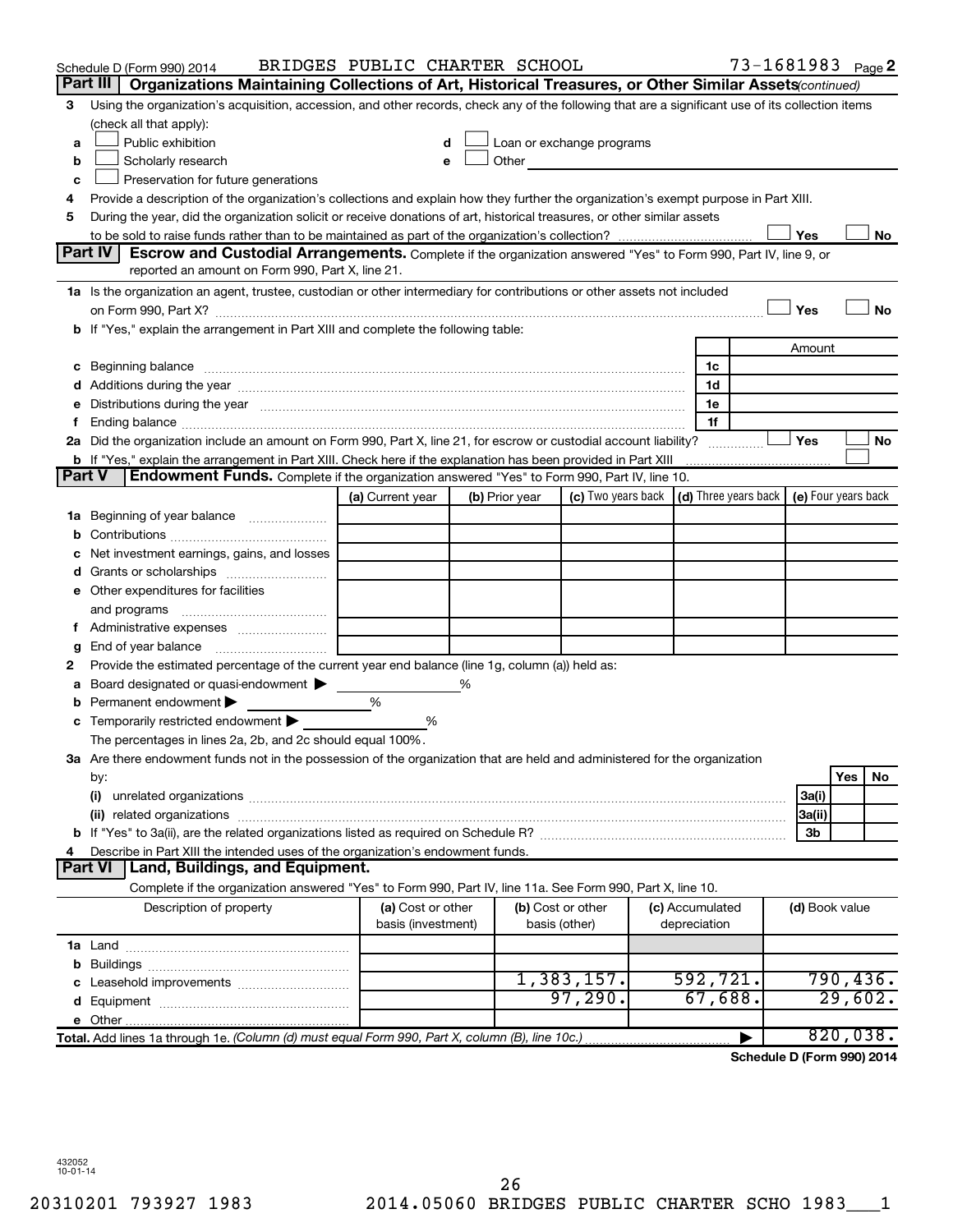| BRIDGES PUBLIC CHARTER SCHOOL<br>Schedule D (Form 990) 2014                                                                                                                                                                                                                                                                   |                 |                | 73-1681983 Page 3                                         |  |
|-------------------------------------------------------------------------------------------------------------------------------------------------------------------------------------------------------------------------------------------------------------------------------------------------------------------------------|-----------------|----------------|-----------------------------------------------------------|--|
| <b>Investments - Other Securities.</b><br>Part VIII                                                                                                                                                                                                                                                                           |                 |                |                                                           |  |
| Complete if the organization answered "Yes" to Form 990, Part IV, line 11b. See Form 990, Part X, line 12.                                                                                                                                                                                                                    |                 |                |                                                           |  |
| (a) Description of security or category (including name of security)                                                                                                                                                                                                                                                          | (b) Book value  |                | (c) Method of valuation: Cost or end-of-year market value |  |
|                                                                                                                                                                                                                                                                                                                               |                 |                |                                                           |  |
| (2) Closely-held equity interests                                                                                                                                                                                                                                                                                             |                 |                |                                                           |  |
| (3) Other<br>(A)                                                                                                                                                                                                                                                                                                              |                 |                |                                                           |  |
| (B)                                                                                                                                                                                                                                                                                                                           |                 |                |                                                           |  |
| (C)                                                                                                                                                                                                                                                                                                                           |                 |                |                                                           |  |
| (D)                                                                                                                                                                                                                                                                                                                           |                 |                |                                                           |  |
| (E)                                                                                                                                                                                                                                                                                                                           |                 |                |                                                           |  |
| (F)                                                                                                                                                                                                                                                                                                                           |                 |                |                                                           |  |
| (G)                                                                                                                                                                                                                                                                                                                           |                 |                |                                                           |  |
| (H)                                                                                                                                                                                                                                                                                                                           |                 |                |                                                           |  |
| Total. (Col. (b) must equal Form 990, Part X, col. (B) line 12.) $\blacktriangleright$                                                                                                                                                                                                                                        |                 |                |                                                           |  |
| Part VIII Investments - Program Related.                                                                                                                                                                                                                                                                                      |                 |                |                                                           |  |
| Complete if the organization answered "Yes" to Form 990, Part IV, line 11c. See Form 990, Part X, line 13.<br>(a) Description of investment                                                                                                                                                                                   | (b) Book value  |                | (c) Method of valuation: Cost or end-of-year market value |  |
|                                                                                                                                                                                                                                                                                                                               |                 |                |                                                           |  |
| (1)<br>(2)                                                                                                                                                                                                                                                                                                                    |                 |                |                                                           |  |
| (3)                                                                                                                                                                                                                                                                                                                           |                 |                |                                                           |  |
| (4)                                                                                                                                                                                                                                                                                                                           |                 |                |                                                           |  |
| (5)                                                                                                                                                                                                                                                                                                                           |                 |                |                                                           |  |
| (6)                                                                                                                                                                                                                                                                                                                           |                 |                |                                                           |  |
| (7)                                                                                                                                                                                                                                                                                                                           |                 |                |                                                           |  |
| (8)                                                                                                                                                                                                                                                                                                                           |                 |                |                                                           |  |
| (9)                                                                                                                                                                                                                                                                                                                           |                 |                |                                                           |  |
| Total. (Col. (b) must equal Form 990, Part X, col. (B) line 13.) $\blacktriangleright$                                                                                                                                                                                                                                        |                 |                |                                                           |  |
| <b>Other Assets.</b><br>Part IX                                                                                                                                                                                                                                                                                               |                 |                |                                                           |  |
| Complete if the organization answered "Yes" to Form 990, Part IV, line 11d. See Form 990, Part X, line 15.                                                                                                                                                                                                                    | (a) Description |                | (b) Book value                                            |  |
| (1)                                                                                                                                                                                                                                                                                                                           |                 |                |                                                           |  |
| (2)                                                                                                                                                                                                                                                                                                                           |                 |                |                                                           |  |
| (3)                                                                                                                                                                                                                                                                                                                           |                 |                |                                                           |  |
| (4)                                                                                                                                                                                                                                                                                                                           |                 |                |                                                           |  |
| (5)                                                                                                                                                                                                                                                                                                                           |                 |                |                                                           |  |
| (6)                                                                                                                                                                                                                                                                                                                           |                 |                |                                                           |  |
| (7)                                                                                                                                                                                                                                                                                                                           |                 |                |                                                           |  |
| (8)                                                                                                                                                                                                                                                                                                                           |                 |                |                                                           |  |
| (9)                                                                                                                                                                                                                                                                                                                           |                 |                |                                                           |  |
| Total. (Column (b) must equal Form 990, Part X, col. (B) line 15.)<br><b>Other Liabilities.</b><br>Part X                                                                                                                                                                                                                     |                 |                |                                                           |  |
| Complete if the organization answered "Yes" to Form 990, Part IV, line 11e or 11f. See Form 990, Part X, line 25.                                                                                                                                                                                                             |                 |                |                                                           |  |
| (a) Description of liability<br>1.                                                                                                                                                                                                                                                                                            |                 | (b) Book value |                                                           |  |
| (1)<br>Federal income taxes                                                                                                                                                                                                                                                                                                   |                 |                |                                                           |  |
| DEFERRED<br>RENT<br>(2)                                                                                                                                                                                                                                                                                                       |                 | 27,165.        |                                                           |  |
| CAPITAL<br>OBLIGATION<br>LEASE<br>(3)                                                                                                                                                                                                                                                                                         |                 | 6,096.         |                                                           |  |
| (4)                                                                                                                                                                                                                                                                                                                           |                 |                |                                                           |  |
| (5)                                                                                                                                                                                                                                                                                                                           |                 |                |                                                           |  |
| (6)                                                                                                                                                                                                                                                                                                                           |                 |                |                                                           |  |
| (7)                                                                                                                                                                                                                                                                                                                           |                 |                |                                                           |  |
| (8)                                                                                                                                                                                                                                                                                                                           |                 |                |                                                           |  |
| (9)                                                                                                                                                                                                                                                                                                                           |                 | 33,261         |                                                           |  |
| Total. (Column (b) must equal Form 990, Part X, col. (B) line 25.)                                                                                                                                                                                                                                                            |                 |                |                                                           |  |
| 2. Liability for uncertain tax positions. In Part XIII, provide the text of the footnote to the organization's financial statements that reports the<br>organization's liability for uncertain tax positions under FIN 48 (ASC 740). Check here if the text of the footnote has been provided in Part XIII $\boxed{\text{X}}$ |                 |                |                                                           |  |
|                                                                                                                                                                                                                                                                                                                               |                 |                |                                                           |  |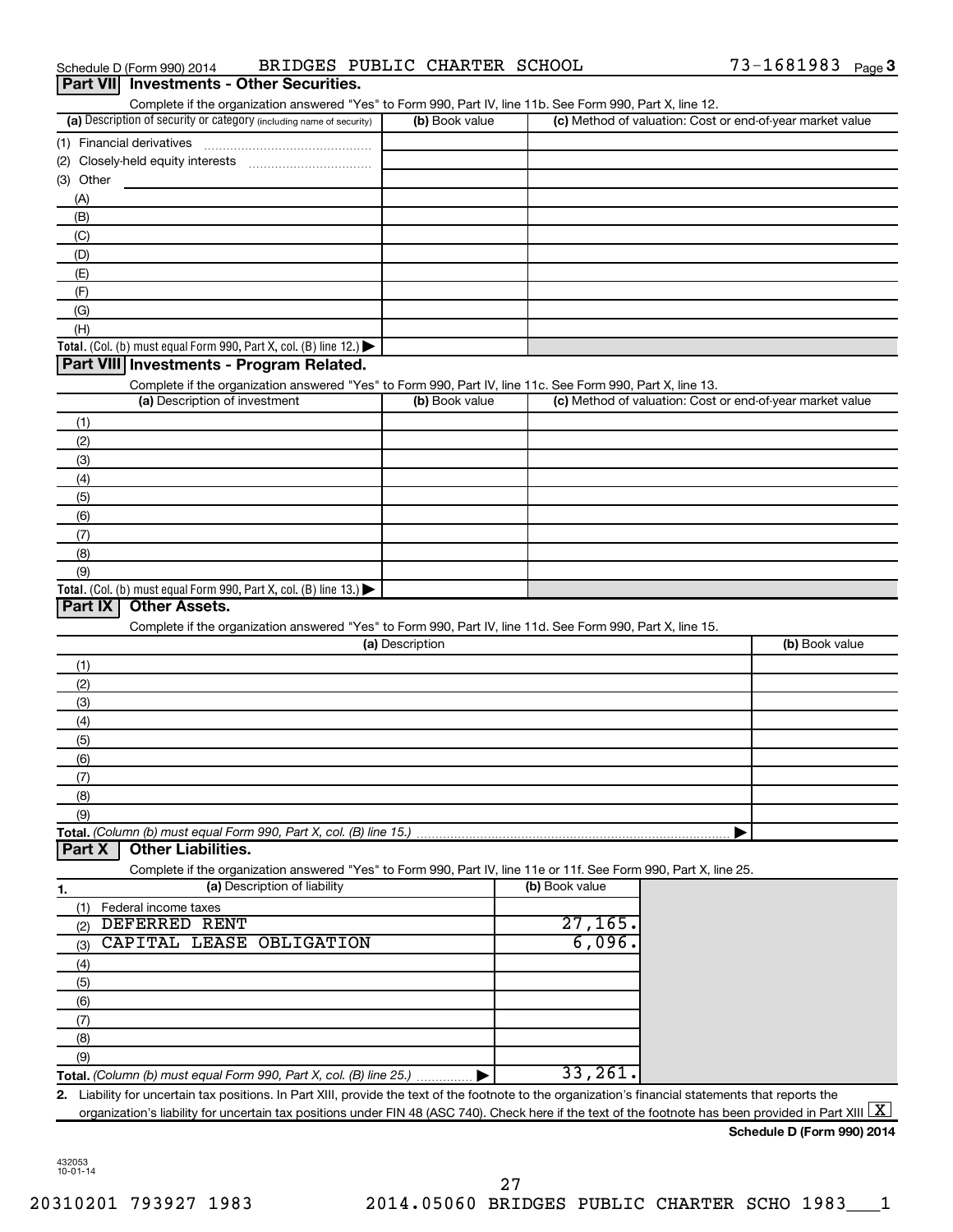|    | BRIDGES PUBLIC CHARTER SCHOOL<br>Schedule D (Form 990) 2014                                                                                                                                                                    |                |         |                | 73-1681983 Page 4 |
|----|--------------------------------------------------------------------------------------------------------------------------------------------------------------------------------------------------------------------------------|----------------|---------|----------------|-------------------|
|    | Reconciliation of Revenue per Audited Financial Statements With Revenue per Return.<br><b>Part XI</b>                                                                                                                          |                |         |                |                   |
|    | Complete if the organization answered "Yes" to Form 990, Part IV, line 12a.                                                                                                                                                    |                |         |                |                   |
| 1  | Total revenue, gains, and other support per audited financial statements [11, 11] matter controller and the support per audited financial statements [11] matter controller and the support of the statements [11] matter cont |                |         | $\blacksquare$ | 7,336,427.        |
| 2  | Amounts included on line 1 but not on Form 990, Part VIII, line 12:                                                                                                                                                            |                |         |                |                   |
| a  |                                                                                                                                                                                                                                | 2a             |         |                |                   |
| b  |                                                                                                                                                                                                                                | 2 <sub>b</sub> | 23,530. |                |                   |
| c  |                                                                                                                                                                                                                                | 2c             |         |                |                   |
| d  | Other (Describe in Part XIII.) <b>Construction Contract Construction</b> Chemistry Chemistry Chemistry Chemistry Chemistry                                                                                                     | 2d             | 2,861.  |                |                   |
| e  |                                                                                                                                                                                                                                |                |         | 2е             | 26,391.           |
| 3  |                                                                                                                                                                                                                                |                |         | 3              | 7,310,036.        |
|    | Amounts included on Form 990. Part VIII. line 12, but not on line 1:                                                                                                                                                           |                |         |                |                   |
| a  | Investment expenses not included on Form 990, Part VIII, line 7b                                                                                                                                                               | 4a             |         |                |                   |
|    |                                                                                                                                                                                                                                | 4 <sub>b</sub> |         |                |                   |
|    | Add lines 4a and 4b                                                                                                                                                                                                            |                |         | 4c             | 0.                |
| 5  |                                                                                                                                                                                                                                |                |         | 5              | 7,310,036.        |
|    |                                                                                                                                                                                                                                |                |         |                |                   |
|    | Part XII   Reconciliation of Expenses per Audited Financial Statements With Expenses per Return.                                                                                                                               |                |         |                |                   |
|    | Complete if the organization answered "Yes" to Form 990, Part IV, line 12a.                                                                                                                                                    |                |         |                |                   |
| 1  |                                                                                                                                                                                                                                |                |         | $\mathbf{1}$   | 7,023,195.        |
| 2  | Amounts included on line 1 but not on Form 990, Part IX, line 25:                                                                                                                                                              |                |         |                |                   |
| a  |                                                                                                                                                                                                                                | 2a             | 23,530. |                |                   |
|    |                                                                                                                                                                                                                                | 2 <sub>b</sub> |         |                |                   |
| C. |                                                                                                                                                                                                                                | 2 <sub>c</sub> |         |                |                   |
| d  |                                                                                                                                                                                                                                | 2d             | 2,861.  |                |                   |
|    |                                                                                                                                                                                                                                |                |         | 2e             | 26,391.           |
| з  |                                                                                                                                                                                                                                |                |         | $\mathbf{a}$   | 6,996,804.        |
| 4  | Amounts included on Form 990, Part IX, line 25, but not on line 1:                                                                                                                                                             |                |         |                |                   |
| a  |                                                                                                                                                                                                                                | 4a             |         |                |                   |
|    |                                                                                                                                                                                                                                | 4h             |         |                |                   |
|    | c Add lines 4a and 4b                                                                                                                                                                                                          |                |         | 4c             | 0.                |
|    | Part XIII Supplemental Information.                                                                                                                                                                                            |                |         | 5              | 6,996,804.        |

Provide the descriptions required for Part II, lines 3, 5, and 9; Part III, lines 1a and 4; Part IV, lines 1b and 2b; Part V, line 4; Part X, line 2; Part XI, lines 2d and 4b; and Part XII, lines 2d and 4b. Also complete this part to provide any additional information.

PART X, LINE 2:

| THE SCHOOL QUALIFIES AS A TAX EXEMPT ORGANIZATION UNDER SECTION 501(C)(3)     |
|-------------------------------------------------------------------------------|
| THE INTERNAL REVENUE CODE. IN ADDITION, THE SCHOOL IS CLASSIFIED AS AN<br>OF. |
| ENTITY THAT IS NOT A PRIVATE FOUNDATION UNDER SECTION $509(A)(1)$ . THE       |
| SCHOOL HAS ADOPTED THE ACCOUNTING OF UNCERTAINTY IN INCOME TAXES AS           |
| INCOME TAXES TOPIC OF THE FASB ASC. THIS TOPIC REQUIRES<br>REOUIRED BY THE    |
| THE SCHOOL TO DETERMINE WHETHER A TAX POSITION IS MORE LIKELY THAN NOT TO     |
| SUSTAINED UPON EXAMINATION BY THE APPLICABLE TAXING AUTHORITY,<br>BE.         |
| INCLUDING RESOLUTION OF ANY RELATED APPEALS OR LITIGATION PROCESSES, BASED    |
| THE TECHNICAL MERITS OF<br>ON.                                                |
| THE TAX BENEFIT TO BE RECOGNIZED IS MEASURED AS THE LARGEST<br>THE POSITION.  |
| BENEFIT THAT IS<br>AMOUNT OF                                                  |
| 432054<br>Schedule D (Form 990) 2014<br>$10 - 01 - 14$<br>28                  |
| 2014.05060 BRIDGES PUBLIC CHARTER SCHO 1983 1<br>20310201 793927 1983         |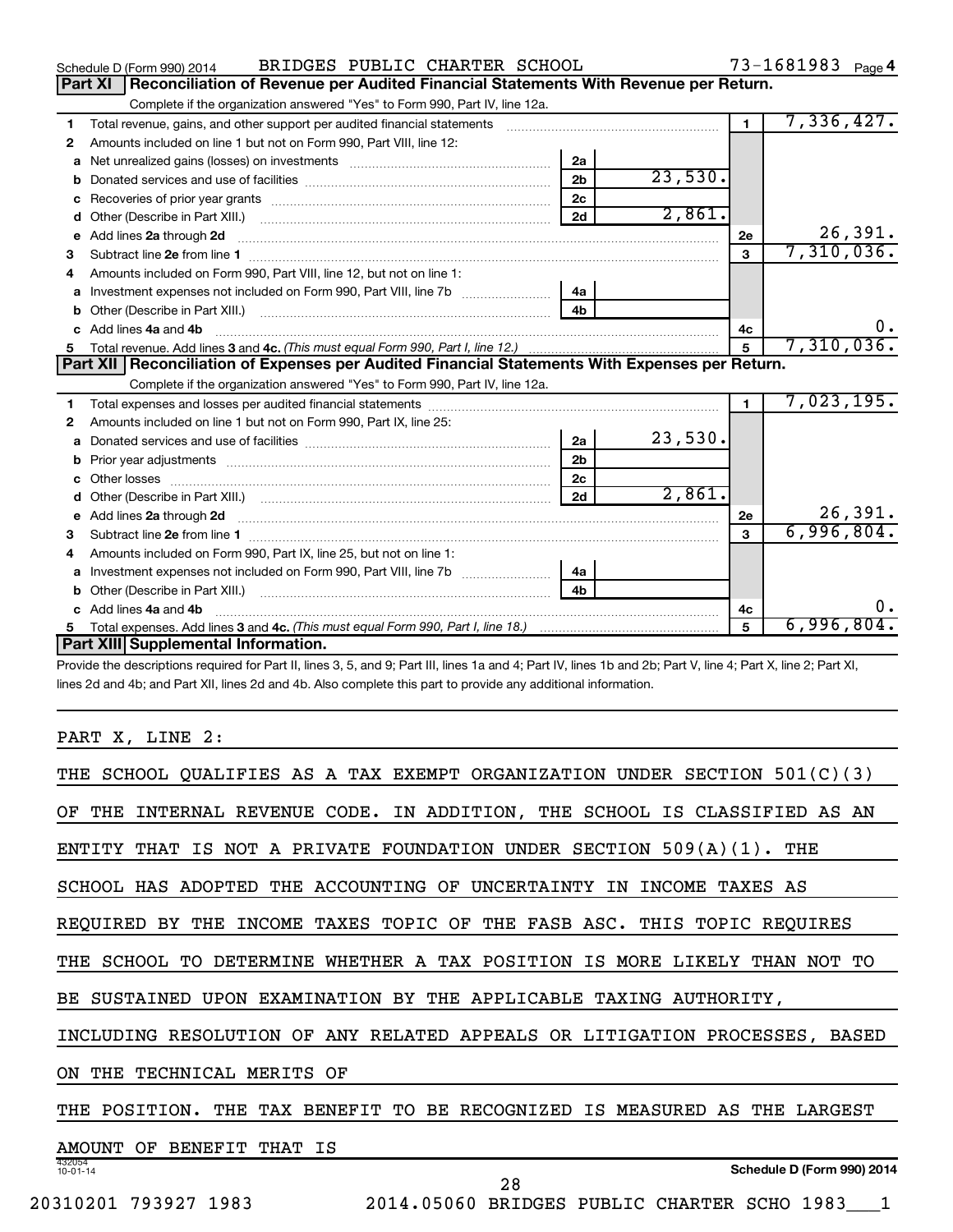| Schedule D (Form 990) 2014                            | BRIDGES PUBLIC CHARTER SCHOOL                                      | 73-1681983 <sub>Page 5</sub>                                              |
|-------------------------------------------------------|--------------------------------------------------------------------|---------------------------------------------------------------------------|
| <b>Part XIII Supplemental Information (continued)</b> |                                                                    |                                                                           |
|                                                       |                                                                    |                                                                           |
|                                                       |                                                                    | MORE THAN FIFTY PERCENT LIKELY OF BEING REALIZED UPON ULTIMATE SETTLEMENT |
|                                                       |                                                                    |                                                                           |
| WHICH COULD RESULT IN THE                             |                                                                    |                                                                           |
|                                                       |                                                                    |                                                                           |
|                                                       | SCHOOL RECORDING A TAX LIABILITY THAT WOULD REDUCE ITS NET ASSETS. | THE                                                                       |

SCHOOL HAS ANALYZED ITS TAX POSITIONS, AND HAS CONCLUDED THAT NO LIABILITY

FOR UNRECOGNIZED TAX BENEFITS SHOULD BE RECORDED RELATED TO ANY UNCERTAIN

TAX POSITIONS TAKEN ON RETURNS FILED FOR OPEN TAX YEARS (2011-2013), OR

EXPECTED TO BE TAKEN IN ITS 2014 INFORMATION RETURN. THE SCHOOL IS NOT

AWARE OF ANY TAX POSITIONS FOR WHICH IT BELIEVES THAT THERE IS A

REASONABLE POSSIBILITY THAT THE TOTAL AMOUNTS OF UNRECOGNIZED TAX BENEFITS

WILL CHANGE MATERIALLY IN THE NEXT TWELVE MONTHS.

PART XI, LINE 2D - OTHER ADJUSTMENTS:

FUNDRAISING EXPENSES 2,861.

PART XII, LINE 2D - OTHER ADJUSTMENTS:

FUNDRAISING EXPENSES 2,861.

**Schedule D (Form 990) 2014**

432055 10-01-14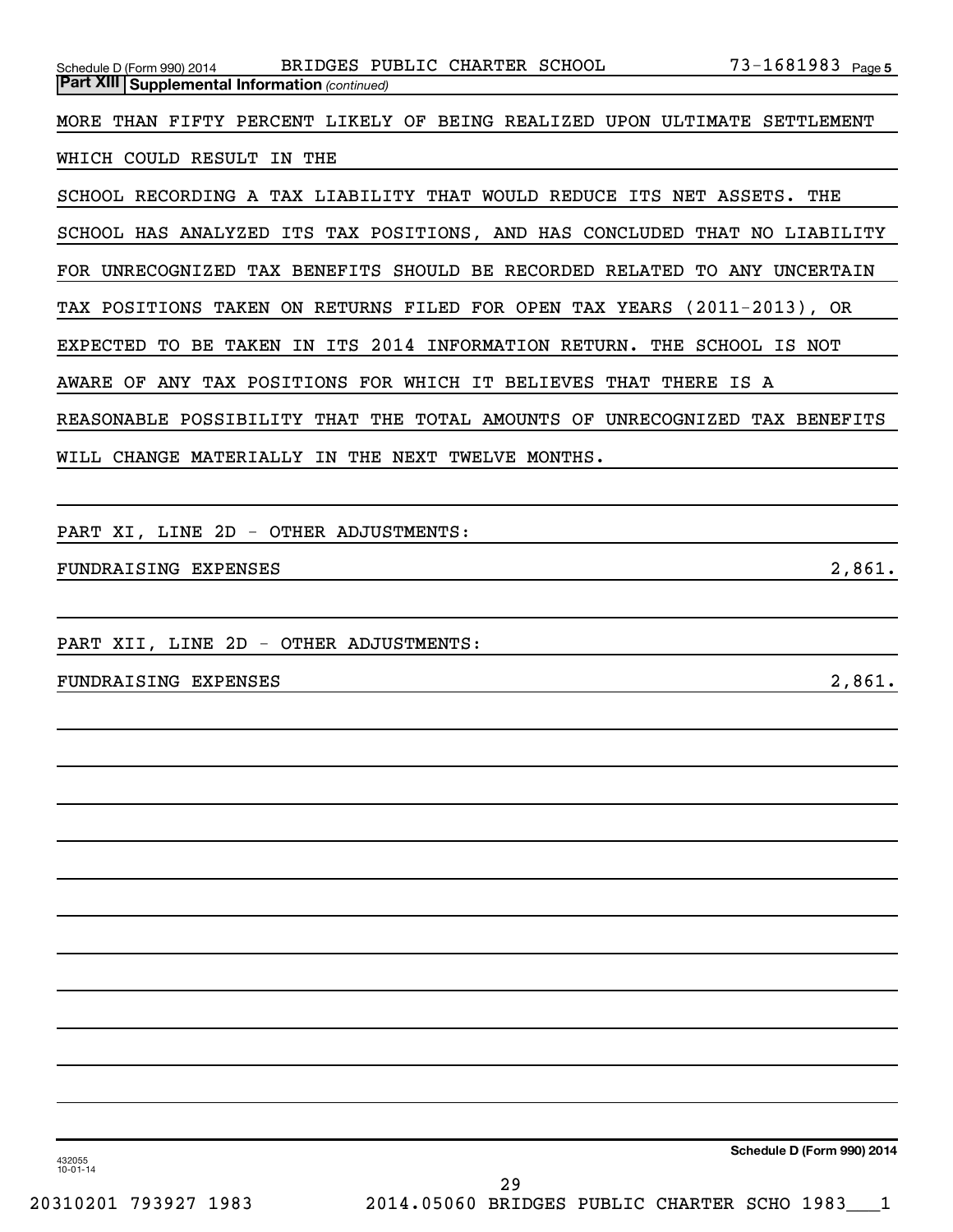|        | <b>SCHEDULE E</b><br>(Form 990 or 990-EZ) | <b>Schools</b><br>Complete if the organization answered "Yes" to Form 990, Part IV, line 13,                                  |                                        | OMB No. 1545-0047     |                         |                              |  |
|--------|-------------------------------------------|-------------------------------------------------------------------------------------------------------------------------------|----------------------------------------|-----------------------|-------------------------|------------------------------|--|
|        |                                           | or Form 990-EZ, Part VI, line 48.                                                                                             |                                        |                       | 2014                    |                              |  |
|        | Department of the Treasury                | Attach to Form 990 or Form 990-EZ.                                                                                            |                                        | <b>Open to Public</b> |                         |                              |  |
|        | Internal Revenue Service                  | Information about Schedule E (Form 990 or 990-EZ) and its instructions is at www.irs.gov/form990.                             |                                        | Inspection            |                         |                              |  |
|        | Name of the organization                  |                                                                                                                               | <b>Employer identification number</b>  | 73-1681983            |                         |                              |  |
| Part I |                                           | BRIDGES PUBLIC CHARTER SCHOOL                                                                                                 |                                        |                       |                         |                              |  |
|        |                                           |                                                                                                                               |                                        |                       |                         | YES   NO                     |  |
| 1      |                                           | Does the organization have a racially nondiscriminatory policy toward students by statement in its charter, bylaws,           |                                        |                       |                         |                              |  |
|        |                                           |                                                                                                                               |                                        | 1                     | х                       |                              |  |
| 2      |                                           | Does the organization include a statement of its racially nondiscriminatory policy toward students in all its brochures,      |                                        |                       |                         |                              |  |
|        |                                           | catalogues, and other written communications with the public dealing with student admissions, programs, and scholarships?     |                                        | $\mathbf{2}$          | X                       |                              |  |
| З      |                                           | Has the organization publicized its racially nondiscriminatory policy through newspaper or broadcast media during the         |                                        |                       |                         |                              |  |
|        |                                           | period of solicitation for students, or during the registration period if it has no solicitation program, in a way that makes |                                        |                       |                         |                              |  |
|        |                                           | the policy known to all parts of the general community it serves? If "Yes," please describe. If "No," please explain.         |                                        |                       |                         |                              |  |
|        |                                           |                                                                                                                               |                                        | 3                     | х                       |                              |  |
|        |                                           | THE SCHOOL IS A PUBLIC CHARTER SCHOOL FREE OF CHARGE TO ALL                                                                   |                                        |                       |                         |                              |  |
|        |                                           | STUDENTS WHO RESIDE IN THE DISTRICT OF COLUMBIA. ADMISSIONS<br>ARE CONDUCTED IN ACCORDANCE WITH DISTRICT LAW AND ANY          |                                        |                       |                         |                              |  |
|        |                                           | ELIGIBLE CHILD APPLYING IN ACCORDANCE WITH THE LAW WILL BE                                                                    |                                        |                       |                         |                              |  |
|        | ADMITTED.                                 |                                                                                                                               |                                        |                       |                         |                              |  |
| 4      |                                           | Does the organization maintain the following?                                                                                 |                                        |                       |                         |                              |  |
|        |                                           |                                                                                                                               |                                        | 4a                    | х                       |                              |  |
| b      |                                           | Records documenting that scholarships and other financial assistance are awarded on a racially nondiscriminatory basis?       |                                        | 4b                    | $\overline{\textbf{x}}$ |                              |  |
|        |                                           | c Copies of all catalogues, brochures, announcements, and other written communications to the public dealing with student     |                                        |                       |                         |                              |  |
|        |                                           |                                                                                                                               |                                        | 4c                    | х                       |                              |  |
|        |                                           |                                                                                                                               |                                        | 4d                    | $\overline{\textbf{x}}$ |                              |  |
|        |                                           | If you answered "No" to any of the above, please explain. If you need more space, use Part II.                                |                                        |                       |                         |                              |  |
|        |                                           |                                                                                                                               |                                        |                       |                         |                              |  |
|        |                                           |                                                                                                                               |                                        |                       |                         |                              |  |
|        |                                           |                                                                                                                               |                                        |                       |                         |                              |  |
|        |                                           |                                                                                                                               |                                        |                       |                         |                              |  |
| 5      |                                           | Does the organization discriminate by race in any way with respect to:                                                        |                                        |                       |                         |                              |  |
|        |                                           |                                                                                                                               |                                        | 5a                    |                         | х<br>$\overline{\textbf{x}}$ |  |
|        |                                           |                                                                                                                               |                                        | 5b                    |                         | $\overline{\mathbf{x}}$      |  |
|        |                                           |                                                                                                                               |                                        | 5c<br>5d              |                         | $\overline{\mathbf{X}}$      |  |
|        |                                           |                                                                                                                               |                                        | 5е                    |                         | X                            |  |
|        | f Use of facilities?                      |                                                                                                                               |                                        | 5f                    |                         | X                            |  |
|        |                                           |                                                                                                                               |                                        | 5g                    |                         | X                            |  |
|        |                                           |                                                                                                                               |                                        | 5h                    |                         | $\overline{\text{X}}$        |  |
|        |                                           | If you answered "Yes" to any of the above, please explain. If you need more space, use Part II.                               |                                        |                       |                         |                              |  |
|        |                                           |                                                                                                                               |                                        |                       |                         |                              |  |
|        |                                           |                                                                                                                               |                                        |                       |                         |                              |  |
|        |                                           |                                                                                                                               |                                        |                       |                         |                              |  |
|        |                                           |                                                                                                                               |                                        |                       |                         |                              |  |
|        |                                           |                                                                                                                               |                                        | 6a                    | X                       |                              |  |
|        |                                           |                                                                                                                               |                                        | 6b                    |                         | x                            |  |
|        |                                           | If you answered "Yes" to either line 6a or line 6b, explain on Part II.                                                       |                                        |                       |                         |                              |  |
| 7      |                                           | Does the organization certify that it has complied with the applicable requirements of sections 4.01 through 4.05 of          |                                        |                       |                         |                              |  |
|        |                                           | LHA For Paperwork Reduction Act Notice, see the Instructions for Form 990 or Form 990-EZ.                                     | Schedule E (Form 990 or 990-EZ) (2014) | 7                     | х                       |                              |  |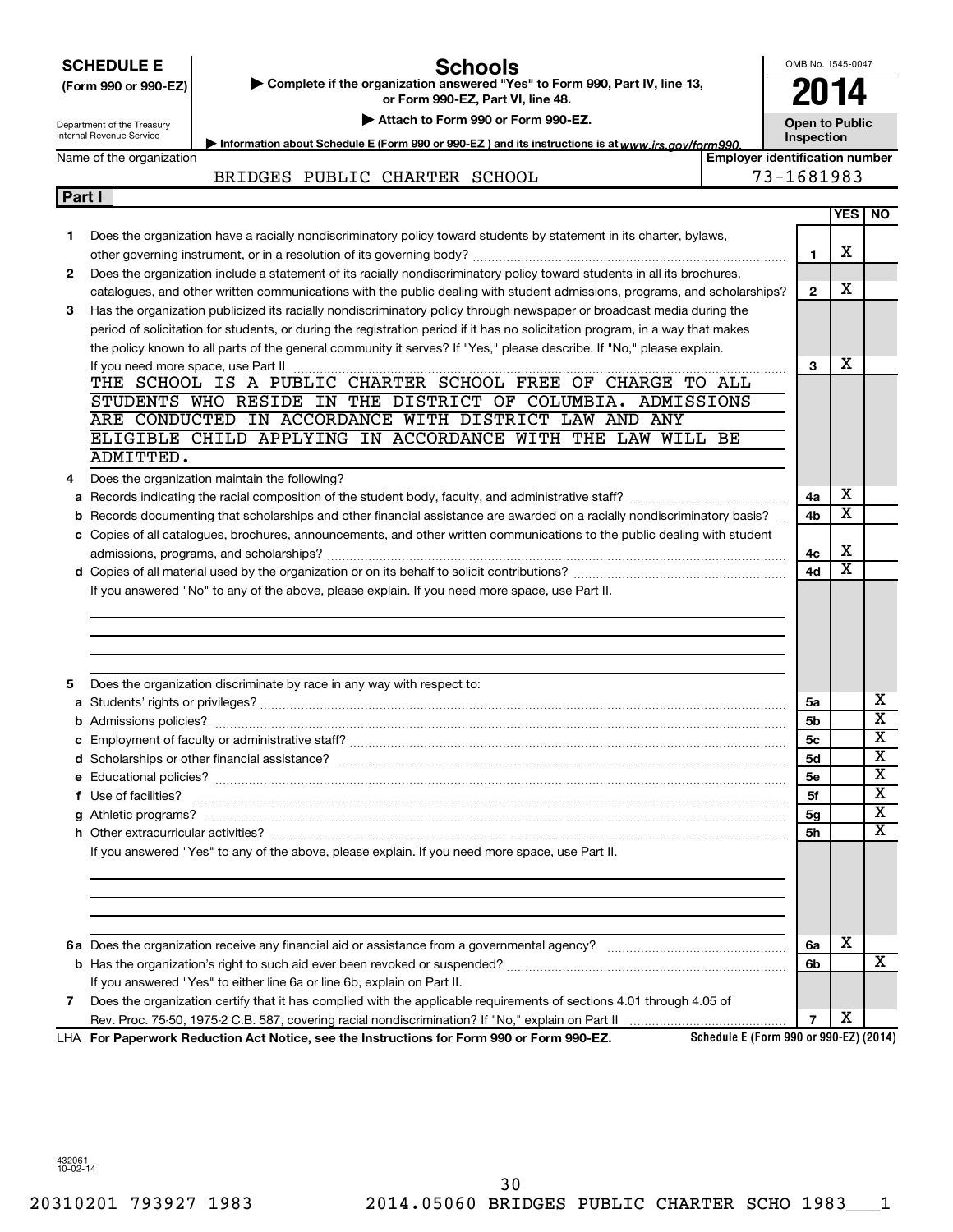| Part $  $ | Supplemental Information. Provide the explanations required by Part I, lines 3, 4d, 5h, 6b, and 7, as applicable. |
|-----------|-------------------------------------------------------------------------------------------------------------------|
|           | Also provide any other additional information.                                                                    |

LINE 6 - EXPLANATION OF GOVERNMENT FINANCIAL AID:

THE ORGANIZATION IS A PUBLICLY-FUNDED INDEPENDENT CHARTER SCHOOL THAT IS

PAID TUITION BY THE DISTRICT OF COLUMBIA GOVERNMENT USING A WEIGHTED

STUDENT FORMULA. FAMILIES OF CHILDREN MEETING RESIDENCY REQUIREMENTS DO

NOT PAY ANY TUITION. THE ORGANIZATION IS EXEMPT UNDER REV. PROC. 75-50.

432062 10-02-14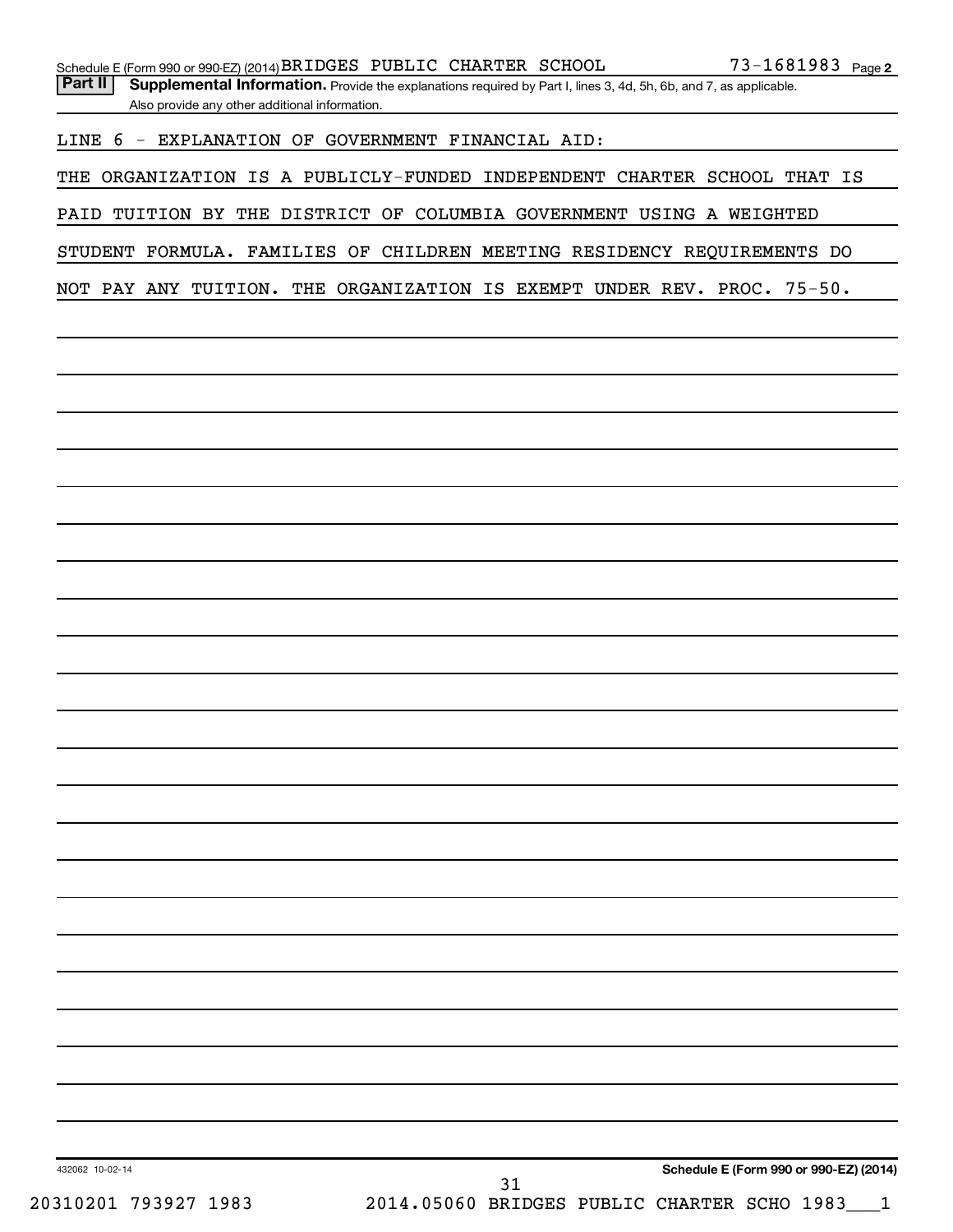**(Form 990 or 990-EZ)**

Department of the Treasury Internal Revenue Service

Name of the organization

SCHEDULE O **Supplemental Information to Form 990 or 990-EZ 2014** 

**Complete to provide information for responses to specific questions on Form 990 or 990-EZ or to provide any additional information. | Attach to Form 990 or 990-EZ.**

OMB No. 1545-0047

**Open to Public Inspection Employer identification number**

Information about Schedule O (Form 990 or 990-EZ) and its instructions is at www.irs.gov/form990.

BRIDGES PUBLIC CHARTER SCHOOL 73-1681983

FORM 990, PART I, LINE 1, DESCRIPTION OF ORGANIZATION MISSION:

DEVELOPMENTALLY APPROPRIATE, STUDENT AND FAMILY-CENTERED EDUCATIONAL

APPROACH NURTURES STUDENTS TO EXPAND THEIR DEVELOPMENTAL SKILLS, IN

ORDER TO BUILD A FOUNDATION FOR LIFE-LONG LEARNING.

FORM 990, PART III, LINE 1, DESCRIPTION OF ORGANIZATION MISSION:

LIFE-LONG LEARNING.

FORM 990, PART III, LINE 4A, PROGRAM SERVICE ACCOMPLISHMENTS:

TO SCHOOLS FOR STAFF DEVELOPMENT, SPECIAL EDUCATION SERVICES, AND OTHER

ELIGIBLE EXPENSES.

FORM 990, PART VI, SECTION B, LINE 11:

FORM 990 IS PREPARED BY THE OUTSIDE ACCOUNTANT IN COLLABORATION WITH THE SCHOOL'S DIRECTOR AND THE DRAFT RETURN IS PROVIDED TO THE BOARD TREASURER AND FINANCE COMMITTEE FOR REVIEW. THE APPROVED DRAFT IS THEN REVIEWED BY THE FULL BOARD AND THEY ARE GIVEN A PERIOD OF TIME TO COMMENT OR RAISE CONCERNS PRIOR TO SUBMITTING THE RETURN FOR FILING.

FORM 990, PART VI, SECTION B, LINE 12C:

432211 08-27-14 LHA For Paperwork Reduction Act Notice, see the Instructions for Form 990 or 990-EZ. Schedule O (Form 990 or 990-EZ) (2014) THE BOARD IS EDUCATED ABOUT THE EXPECTATION OF COMPLIANCE WITH THE CONFLICT OF INTEREST POLICY. IN ADDITION, BOARD MEMBERS ARE ASKED TO SIGN AN ANNUAL AGREEMENT THAT HONORS THE SCHOOL POLICY TO DISCLOSE ANY CONFLICT OF INTERESTS. FURTHEREMORE, THERE IS A CONFLICT OF INTEREST POLICY IN THE SCHOOL'S FINANCIAL MANAGEMENT GUIDELINES THAT SCHOOL STAFF WHO MANAGE FUNDS MUST REVIEW. MONITORING AND ENFORCEMENT IS DONE BY ANNUAL REVIEW OF 32

20310201 793927 1983 2014.05060 BRIDGES PUBLIC CHARTER SCHO 1983\_\_\_1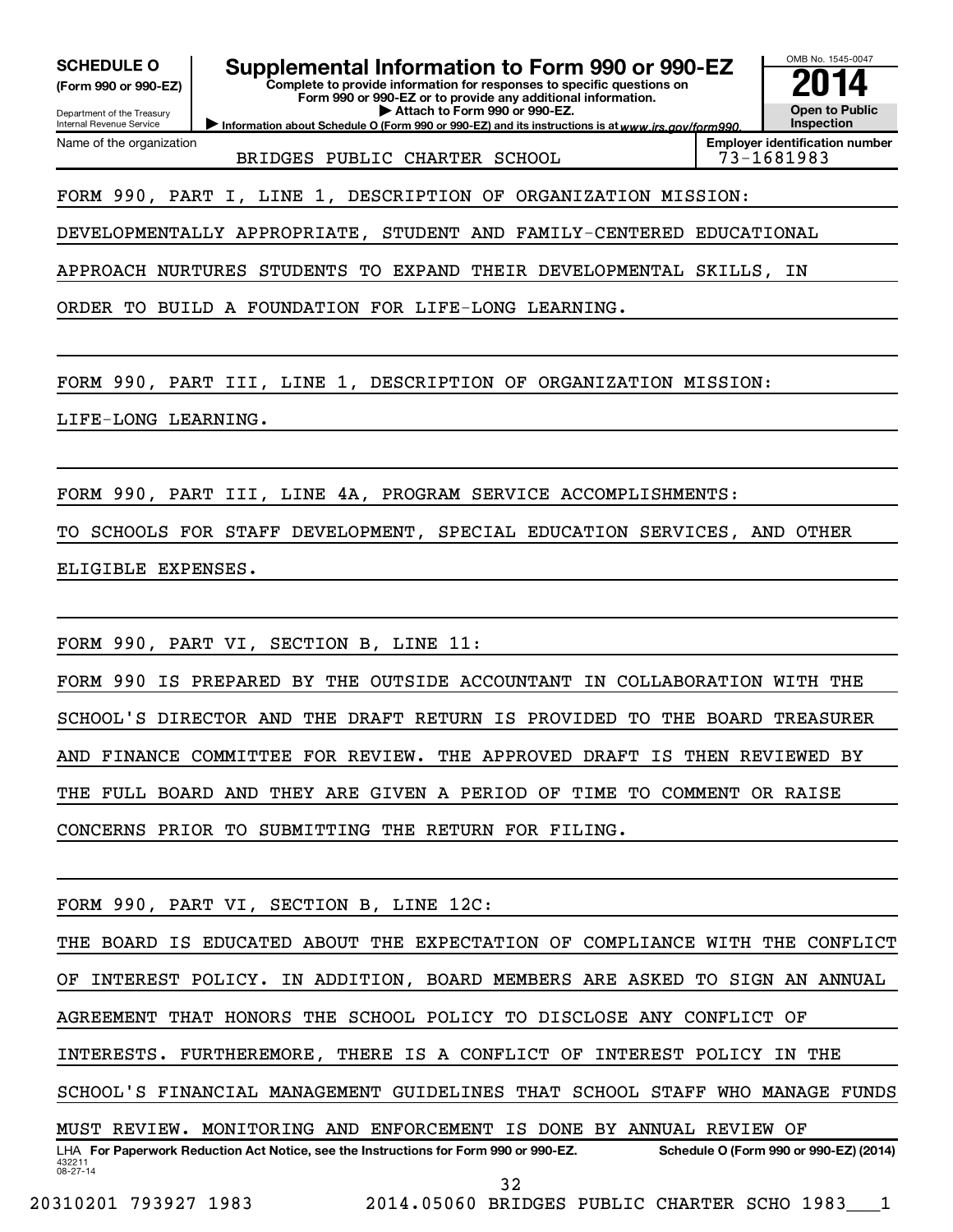| Schedule O (Form 990 or 990-EZ) (2014)                                      | Page 2                                              |
|-----------------------------------------------------------------------------|-----------------------------------------------------|
| Name of the organization<br>BRIDGES PUBLIC CHARTER SCHOOL                   | <b>Employer identification number</b><br>73-1681983 |
| EXPECTATIONS REGARDING CONFLICT OF INTEREST AND WRITTEN SIGNATURE OF        |                                                     |
| CONFLICT OF INTEREST DOCUMENTS STATING THAT THEY ARE AWARE THE DISCLOSURE   |                                                     |
| OF ANY CONFLICT MUST BE IMMEDIATELY STATED AND THAT THEY CANNOT VOTE ON ANY |                                                     |
| MATTERS THAT ARE OR COULD POSSIBLY BE A CONFLICT OF INTEREST.               |                                                     |

FORM 990, PART VI, SECTION B, LINE 15:

THE SALARY FOR THE DIRECTOR OF THE SCHOOL IS SET WITH BOARD APPROVAL AND SALARY LEVEL WAS MADE BY LOOKING AT A SALARY SURVEY/DATA FOR CHARTER SCHOOLS IN DC. THE COMPENSATION FOR THE SCHOOL'S HEAD OF SCHOOL WAS REVIEWED AS PART OF THE ANNUAL BUDGET AND VOTED ON BY THE BOARD OF TRUSTEES IN MAY 2015. SALARY'S FOR OTHER TOP POSITIONS IN THE SCHOOL IS SET BY LOOKING AT A SALARY SURVEY TO ENSURE THAT THE SALARY AMOUNT WERE IN-LINE WITHIN THE INDUSTRY. THE PROCESS OF DETERMINING THE COMPENSATION FOR OTHER TOP POSITIONS WAS CONDUCTED IN MAY 2015.

FORM 990, PART VI, SECTION C, LINE 19:

THE SCHOOL MAKES ITS GOVERNING DOCUMENTS, CONFLICT OF INTEREST POLICY, AND FINANCIAL STATEMENTS AVAILABLE TO THE PUBLIC UPON REQUEST. ITS GOVERNING DOCUMENTS AND FINANCIAL STATEMENTS ARE ALSO FILED WITH THE DISTRICT OF COLUMBIA PUBLIC CHARTER SCHOOL BOARD.

20310201 793927 1983 2014.05060 BRIDGES PUBLIC CHARTER SCHO 1983\_\_\_1 33

432212 08-27-14